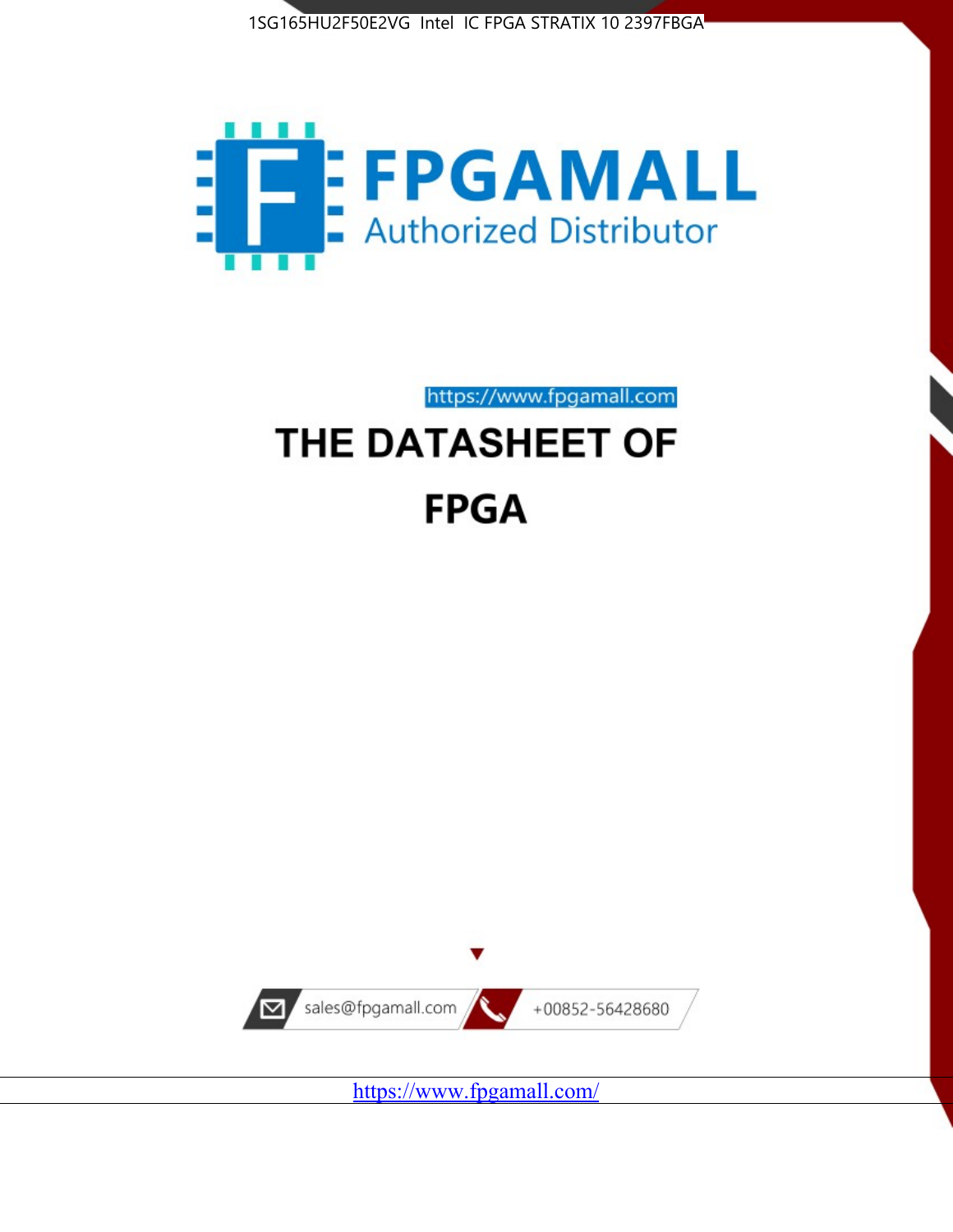1SG165HU2F50E2VG Intel IC FPGA STRATIX 10 2397FBGA



# **Intel® Stratix® 10 GX/SX Device Overview**



**S10-OVERVIEW | 2020.04.30** Latest document on the web: **[PDF](https://www.intel.com/content/dam/www/programmable/us/en/pdfs/literature/hb/stratix-10/s10-overview.pdf)** | **[HTML](https://www.intel.com/content/www/us/en/programmable/documentation/joc1442261161666.html)**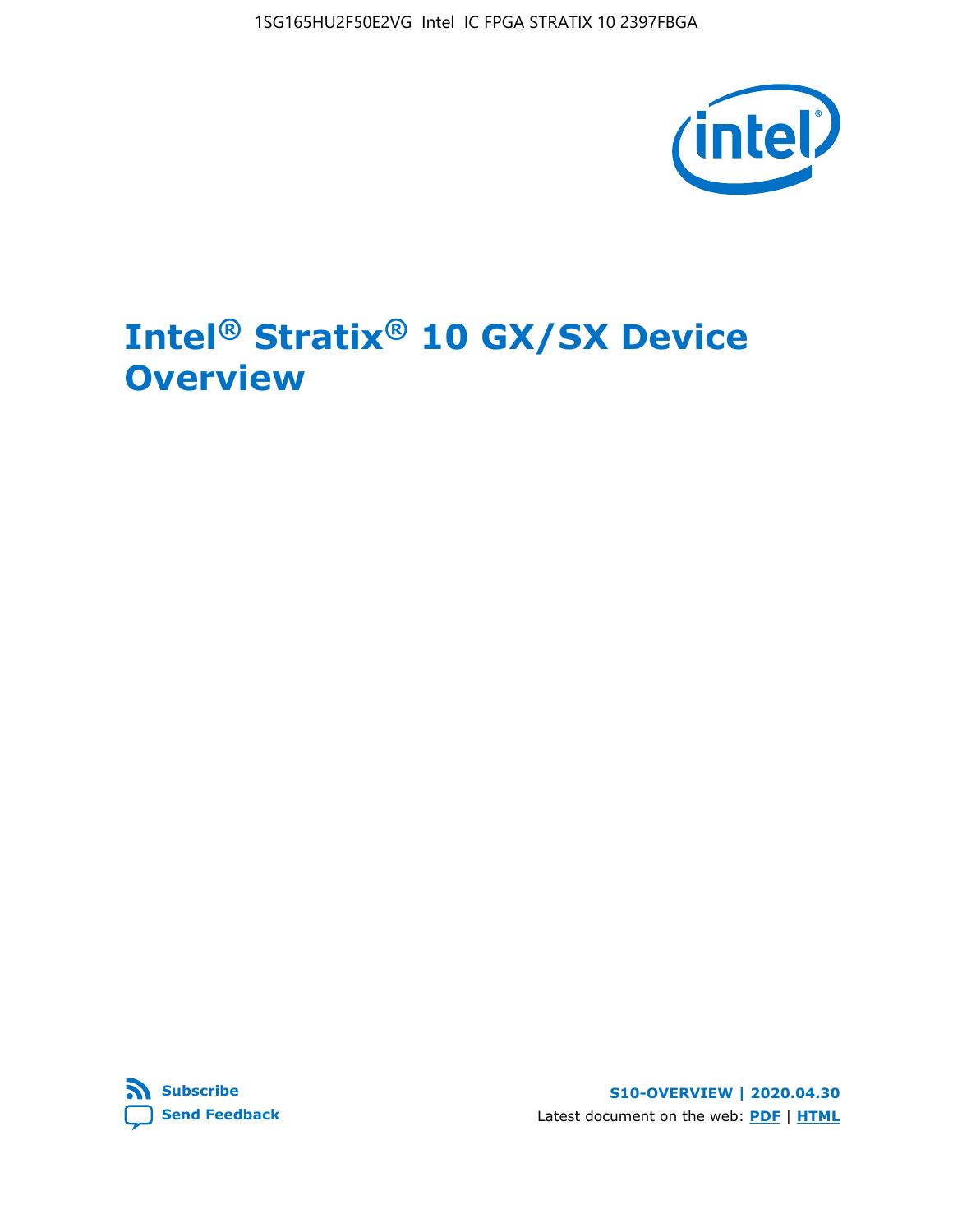

*Contents*

# **Contents**

| 1.26. Document Revision History for the Intel Stratix 10 GX/SX Device Overview36 |  |
|----------------------------------------------------------------------------------|--|

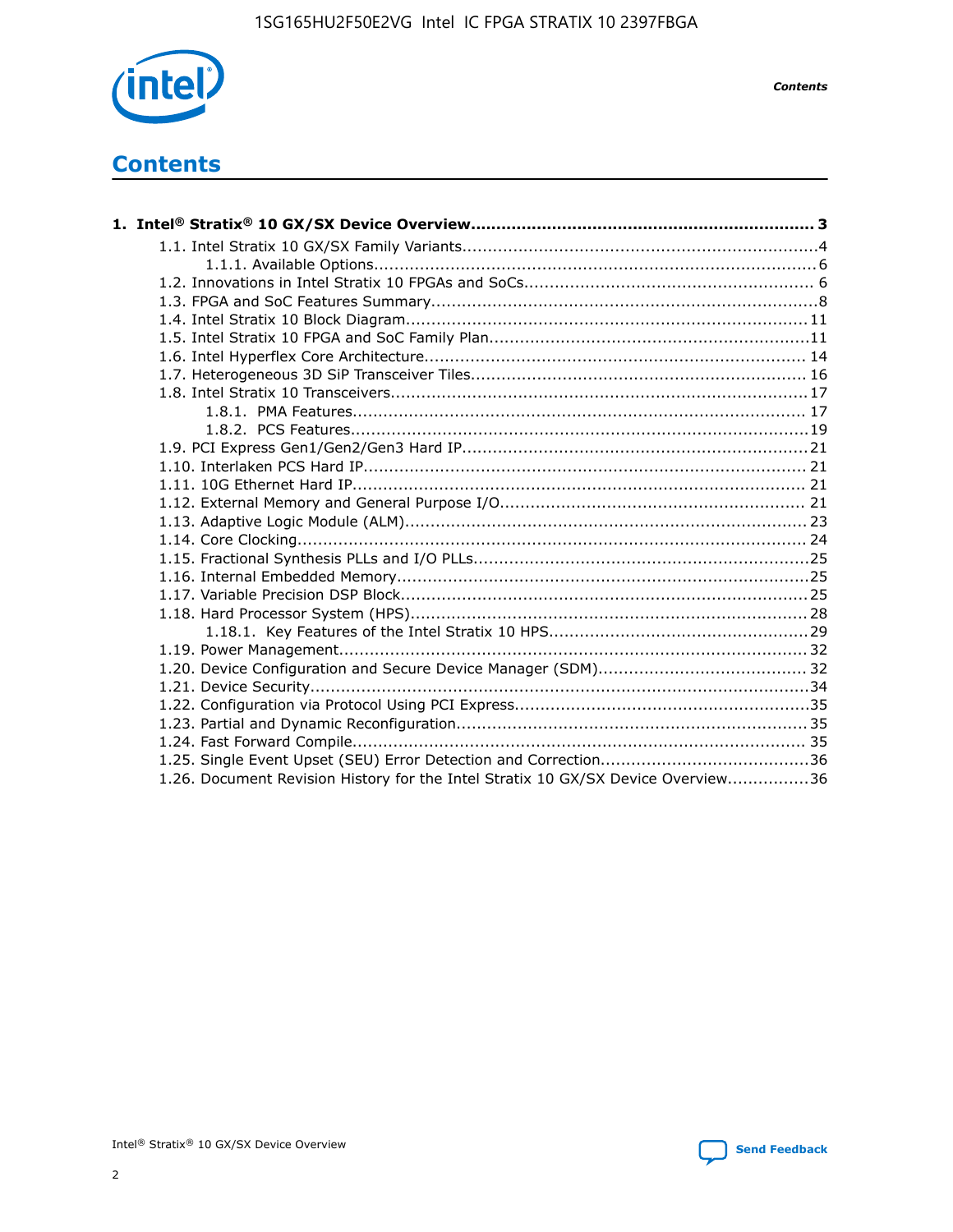**S10-OVERVIEW | 2020.04.30**

**[Send Feedback](mailto:FPGAtechdocfeedback@intel.com?subject=Feedback%20on%20Intel%20Stratix%2010%20GX/SX%20Device%20Overview%20(S10-OVERVIEW%202020.04.30)&body=We%20appreciate%20your%20feedback.%20In%20your%20comments,%20also%20specify%20the%20page%20number%20or%20paragraph.%20Thank%20you.)**



# **1. Intel® Stratix® 10 GX/SX Device Overview**

Intel's 14 nm Intel® Stratix® 10 GX FPGAs and SX SoCs deliver 2X the core performance and up to 70% lower power over previous generation high-performance FPGAs.

Featuring several groundbreaking innovations, including the all new Intel Hyperflex™ core architecture, this device family enables you to meet the demand for everincreasing bandwidth and processing performance in your most advanced applications, while meeting your power budget.

With an embedded hard processor system (HPS) based on a quad-core 64 bit Arm\* Cortex\*-A53, the Intel Stratix 10 SoC devices deliver power efficient, application-class processing and allow designers to extend hardware virtualization into the FPGA fabric. Intel Stratix 10 SoC devices demonstrate Intel's commitment to high-performance SoCs and extend Intel's leadership in programmable devices featuring an Arm-based processor system.

Important innovations in Intel Stratix 10 FPGAs and SoCs include:

- All new Intel Hyperflex core architecture delivering 2X the core performance compared to previous generation high-performance FPGAs
- Intel 14 nm tri-gate (FinFET) technology
- Heterogeneous 3D System-in-Package (SiP) technology
- Core fabric with up to 10.2 million logic elements (LEs)
- Up to 96 full duplex transceiver channels on heterogeneous 3D SiP transceiver tiles
- Transceiver data rates up to 28.3 Gbps chip-to-chip/module and backplane performance
- M20K (20 Kb) internal SRAM memory blocks
- Fractional synthesis and ultra-low jitter LC tank based transmit phase locked loops (PLLs)
- Hard PCI Express<sup>®</sup> Gen3 x16 intellectual property (IP) blocks
- Hard 10GBASE-KR/40GBASE-KR4 Forward Error Correction (FEC) in every transceiver channel
- Hard memory controllers and PHY supporting DDR4 rates up to 2666 Mbps per pin
- Hard fixed-point and IEEE 754 compliant hard floating-point variable precision digital signal processing (DSP) blocks with up to 10 TFLOP compute performance with a power efficiency of 80 GFLOP per Watt
- Quad-core 64 bit Arm Cortex-A53 embedded processor running up to 1.5 GHz in SoC family variants
- Programmable clock tree synthesis for flexible, low power, low skew clock trees

Intel Corporation. All rights reserved. Agilex, Altera, Arria, Cyclone, Enpirion, Intel, the Intel logo, MAX, Nios, Quartus and Stratix words and logos are trademarks of Intel Corporation or its subsidiaries in the U.S. and/or other countries. Intel warrants performance of its FPGA and semiconductor products to current specifications in accordance with Intel's standard warranty, but reserves the right to make changes to any products and services at any time without notice. Intel assumes no responsibility or liability arising out of the application or use of any information, product, or service described herein except as expressly agreed to in writing by Intel. Intel customers are advised to obtain the latest version of device specifications before relying on any published information and before placing orders for products or services. \*Other names and brands may be claimed as the property of others.

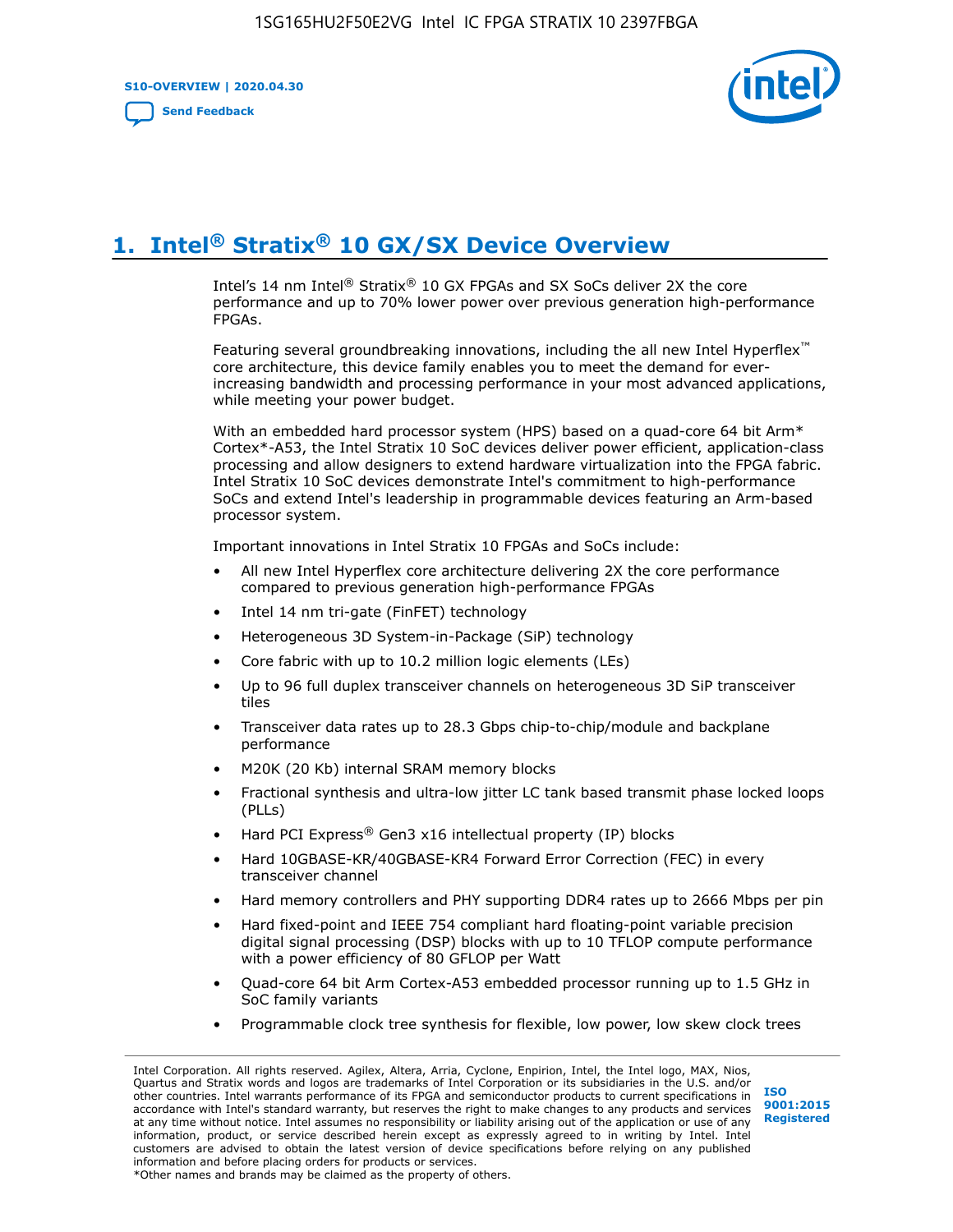

- Dedicated secure device manager (SDM) for:
	- Enhanced device configuration and security
	- AES-256, SHA-256/384 and ECDSA-256/384 encrypt/decrypt accelerators and authentication
	- Multi-factor authentication
	- Physically Unclonable Function (PUF) service and software programmable device configuration capability
- Comprehensive set of advanced power saving features delivering up to 70% lower power compared to previous generation high-performance FPGAs
- Non-destructive register state readback and writeback, to support ASIC prototyping and other applications

With these capabilities, Intel Stratix 10 FPGAs and SoCs are ideally suited for the most demanding applications in diverse markets such as:

- **Compute and Storage**—for custom servers, cloud computing and datacenter acceleration
- **Networking**—for Terabit, 400G and multi-100G bridging, aggregation, packet processing and traffic management
- **Optical Transport Networks**—for OTU4, 2xOTU4, 4xOTU4
- **Broadcast**—for high-end studio distribution, head end encoding/decoding, edge quadrature amplitude modulation (QAM)
- **Military**—for radar, electronic warfare, and secure communications
- **Medical**—for diagnostic scanners and diagnostic imaging
- **Test and Measurement**—for protocol and application testers
- **Wireless**—for next-generation 5G networks
- **ASIC Prototyping**—for designs that require the largest FPGA fabric with the highest I/O count

# **1.1. Intel Stratix 10 GX/SX Family Variants**

Intel Stratix 10 devices are available in FPGA (GX) and SoC (SX) variants.

- **Intel Stratix 10 GX** devices deliver up to 1 GHz core fabric performance and contain up to 10.2 million LEs in the fabric. They also feature up to 96 general purpose transceivers on separate transceiver tiles, and 2666 Mbps DDR4 external memory interface performance. The transceivers are capable of up to 28.3 Gbps short reach and across the backplane. These devices are optimized for FPGA applications that require the highest transceiver bandwidth and core fabric performance, with the power efficiency of Intel's 14 nm tri-gate process technology.
- **Intel Stratix 10 SX** devices have a feature set that is identical to Intel Stratix 10 GX devices, with the addition of an embedded quad-core 64 bit Arm Cortex A53 hard processor system.

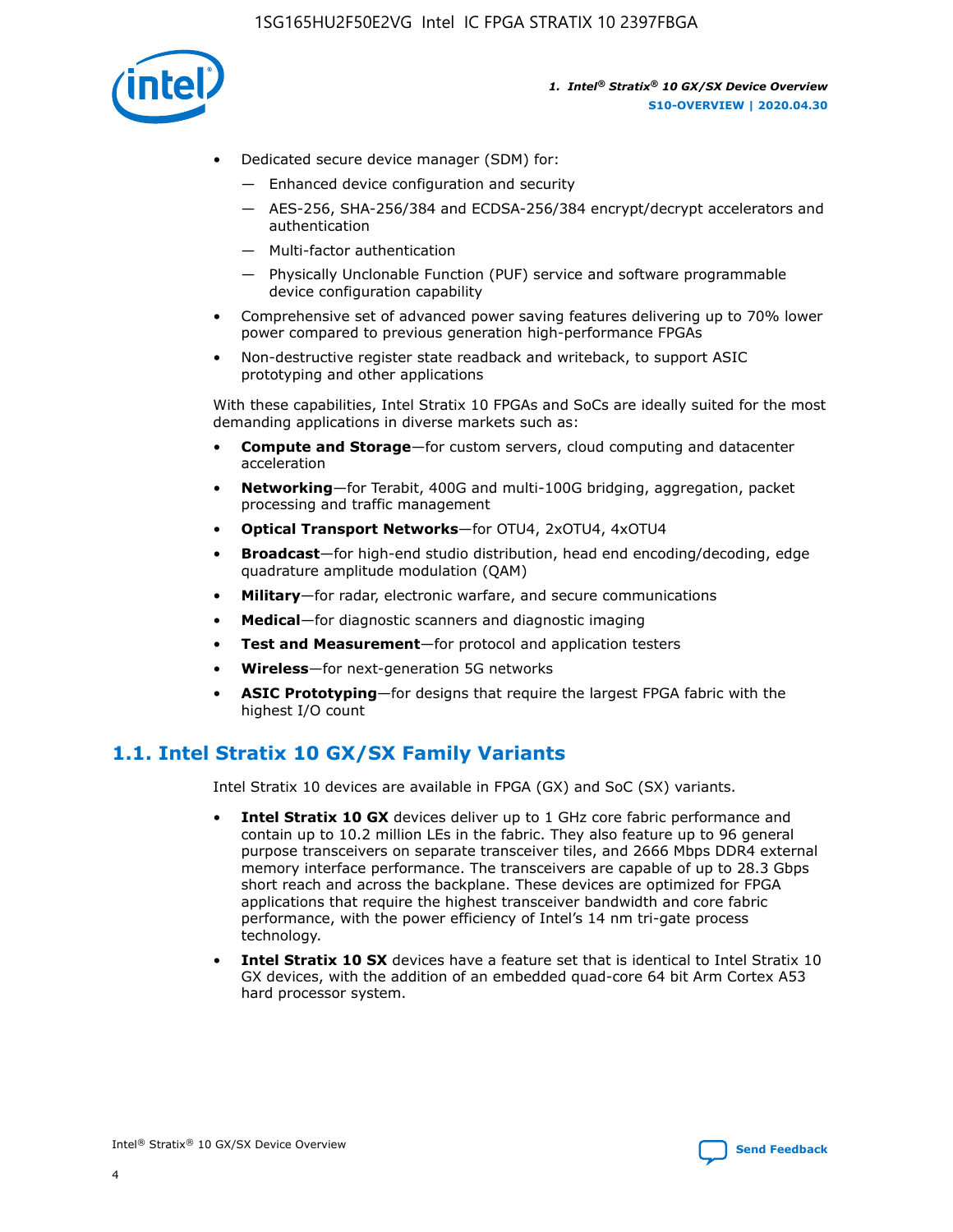

Common to all Intel Stratix 10 family variants is a high-performance fabric based on the new Intel Hyperflex core architecture that includes additional Hyper-Registers throughout the interconnect routing and at the inputs of all functional blocks. The core fabric also contains an enhanced logic array utilizing Intel's adaptive logic module (ALM) and a rich set of high performance building blocks including:

- M20K (20 Kb) embedded memory blocks
- Variable precision DSP blocks with hard IEEE 754 compliant floating-point units
- Fractional synthesis and integer PLLs
- Hard memory controllers and PHY for external memory interfaces
- General purpose IO cells

To clock these building blocks, Intel Stratix 10 devices use programmable clock tree synthesis, which uses dedicated clock tree routing to synthesize only those branches of the clock trees required for the application. All devices support in-system, finegrained partial reconfiguration of the logic array, allowing logic to be added and subtracted from the system while it is operating.

All family variants also contain high speed serial transceivers, containing both the physical medium attachment (PMA) and the physical coding sublayer (PCS), which can be used to implement a variety of industry standard and proprietary protocols. In addition to the hard PCS, Intel Stratix 10 devices contain multiple instantiations of PCI Express hard IP that supports Gen1/Gen2/Gen3 rates in x1/x2/x4/x8/x16 lane configurations, and hard 10GBASE-KR/40GBASE-KR4 FEC for every transceiver. The hard PCS, FEC, and PCI Express IP free up valuable core logic resources, save power, and increase your productivity.

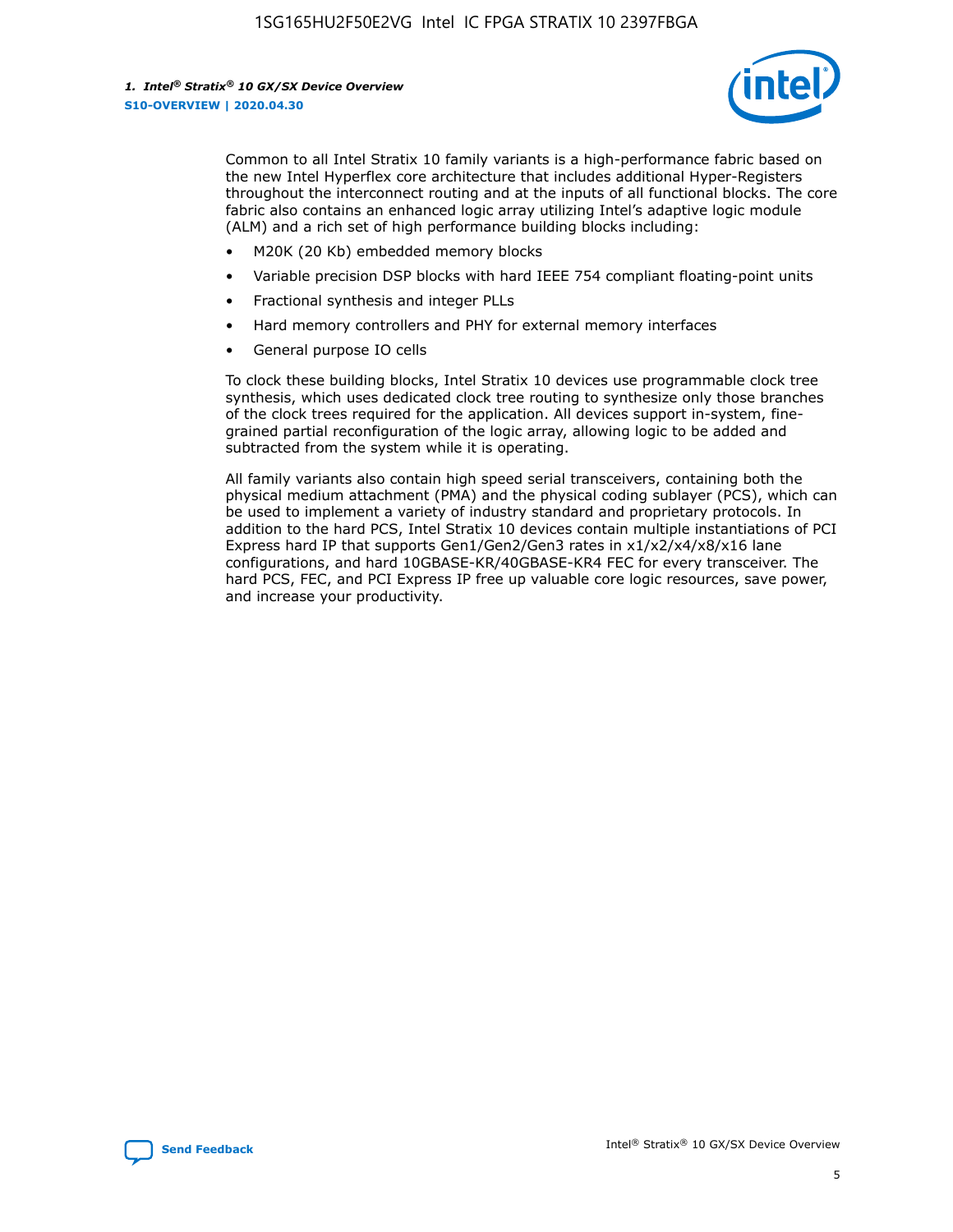

# **1.1.1. Available Options**

#### **Figure 1. Sample Ordering Code and Available Options for Intel Stratix 10 Devices**



# **Related Information**

[My Intel Support](https://www.intel.com/content/www/us/en/programmable/my-intel/mal-home.html)

# **1.2. Innovations in Intel Stratix 10 FPGAs and SoCs**

Intel Stratix 10 FPGAs and SoCs deliver many significant improvements over the previous generation high-performance Stratix V FPGAs.

#### **Table 1. Key Features of Intel Stratix 10 Devices Compared to Stratix V Devices**

| <b>Feature</b>            | <b>Stratix V FPGAs</b>                                           | <b>Intel Stratix 10 FPGAs and SoCs</b>                                        |  |
|---------------------------|------------------------------------------------------------------|-------------------------------------------------------------------------------|--|
| <b>Process technology</b> | 28 nm TSMC (planar<br>transistor)                                | 14 nm Intel tri-gate (FinFET)                                                 |  |
| Hard processor core       | None                                                             | Quad-core 64 bit Arm Cortex-A53<br>(SoC only)                                 |  |
| Core architecture         | Conventional core architecture<br>with conventional interconnect | Intel Hyperflex core architecture with<br>Hyper-Registers in the interconnect |  |
|                           |                                                                  | continued                                                                     |  |

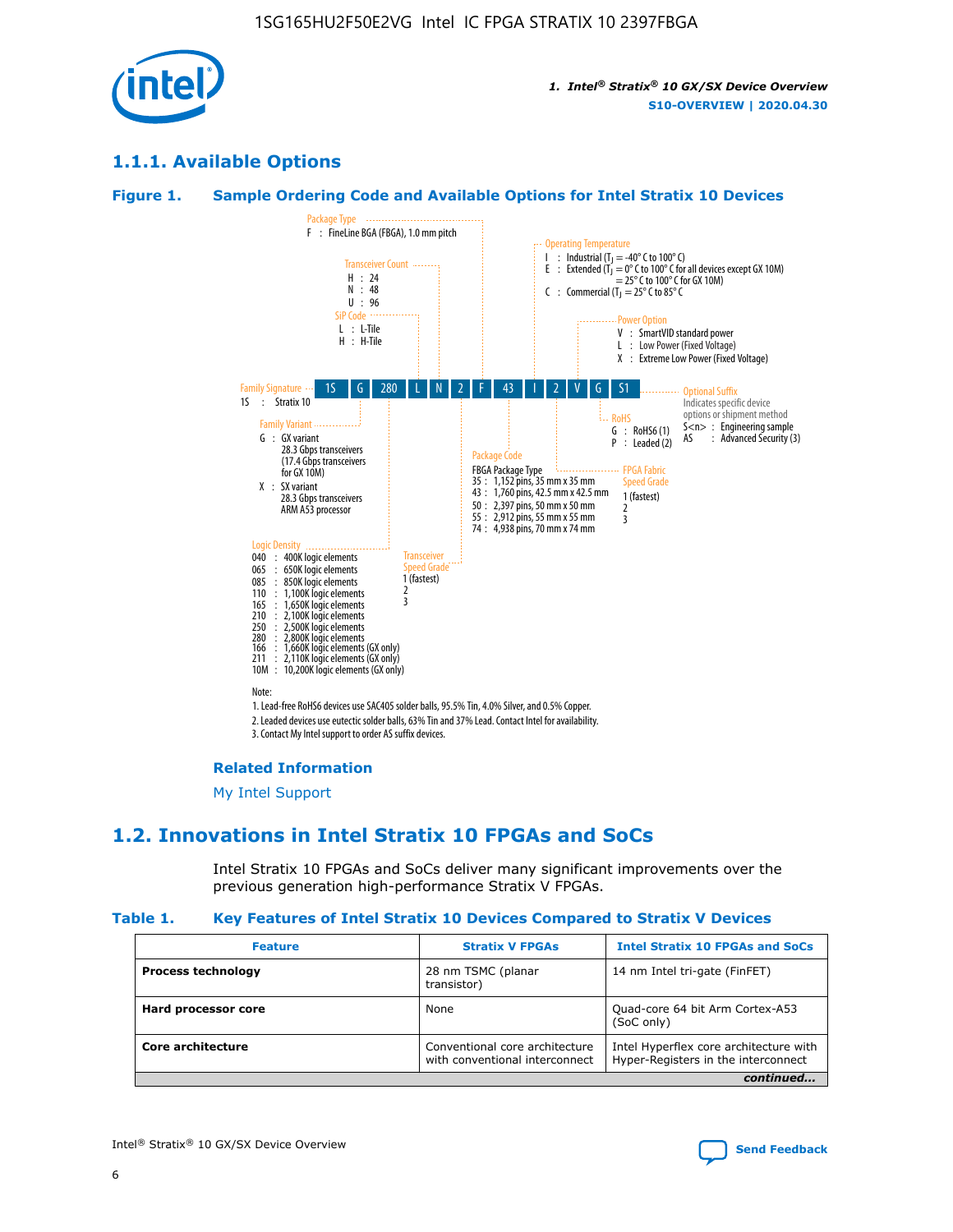

| <b>Feature</b>                                   | <b>Stratix V FPGAs</b>                                                              | <b>Intel Stratix 10 FPGAs and SoCs</b>                                                                                                       |
|--------------------------------------------------|-------------------------------------------------------------------------------------|----------------------------------------------------------------------------------------------------------------------------------------------|
| Core performance                                 | 500 MHz                                                                             | 1 GHz                                                                                                                                        |
| <b>Power dissipation</b>                         | 1x                                                                                  | As low as $0.3x$                                                                                                                             |
| Logic density                                    | 952 KLE                                                                             | 10,200 KLE                                                                                                                                   |
| <b>Embedded memory (M20K)</b>                    | 52 Mbits                                                                            | 253 Mbits                                                                                                                                    |
| 18x19 multipliers                                | 3,926                                                                               | 11,520                                                                                                                                       |
|                                                  | Note: Multiplier is 18x18 in<br>Stratix V devices.                                  | Note: Multiplier is 18x19 in Intel<br>Stratix 10 devices.                                                                                    |
| <b>Floating point DSP capability</b>             | Up to 1 TFLOP, requires soft<br>floating point adder and<br>multiplier              | Up to 10 TFLOP, hard IEEE 754<br>compliant single precision floating<br>point adder and multiplier                                           |
| <b>Maximum transceivers</b>                      | 66                                                                                  | 96                                                                                                                                           |
| Maximum transceiver data rate (chip-to-<br>chip) | 28.05 Gbps                                                                          | 26.6 Gbps L-Tile<br>28.3 Gbps H-Tile                                                                                                         |
| Maximum transceiver data rate (backplane)        | 12.5 Gbps                                                                           | 12.5 Gbps L-Tile<br>28.3 Gbps H-Tile                                                                                                         |
| Hard memory controller                           | None                                                                                | DDR4 @ 1333 MHz/2666 Mbps<br>DDR3 @ 1067 MHz/2133 Mbps                                                                                       |
| <b>Hard protocol IP</b>                          | PCIe* Gen3 x8 (up to 4<br>instances)                                                | PCIe Gen3 x16 (up to 4 instances)<br>SR-IOV (4 physical functions / 2k<br>virtual functions) on H-Tile devices<br>10GBASE-KR/40GBASE-KR4 FEC |
| <b>Core clocking and PLLs</b>                    | Global, quadrant and regional<br>clocks supported by fractional-<br>synthesis fPLLs | Programmable clock tree synthesis<br>supported by fractional synthesis<br>fPLLs and integer IO PLLs                                          |
| Register state readback and writeback            | Not available                                                                       | Non-destructive register state<br>readback and writeback for ASIC<br>prototyping and other applications                                      |

These innovations result in the following improvements:

- **Improved Core Logic Performance**: The Intel Hyperflex core architecture combined with 14 nm Intel tri-gate technology allows Intel Stratix 10 devices to achieve 2X the core performance compared to the previous generation
- **Lower Power**: Intel Stratix 10 devices use up to 70% lower power compared to the previous generation, enabled by 14 nm Intel tri-gate technology, the Intel Hyperflex core architecture, and optional power saving features built into the architecture
- **Higher Density**: Intel Stratix 10 devices offer three times the level of integration, with up to 10.2 million logic elements (LEs), over 253 Mbits of embedded memory blocks (M20K), and 11,520 18x19 multipliers
- **Embedded Processing**: Intel Stratix 10 SoCs feature a Quad-Core 64 bit Arm Cortex-A53 processor optimized for power efficiency and software compatible with previous generation Arria® and Cyclone® SoC devices
- **Improved Transceiver Performance**: With up to 96 transceiver channels implemented in heterogeneous 3D SiP transceiver tiles, Intel Stratix 10 GX and SX devices support data rates up to 28.3 Gbps chip-to-chip and 28.3 Gbps across the backplane with signal conditioning circuits capable of equalizing over 30 dB of system loss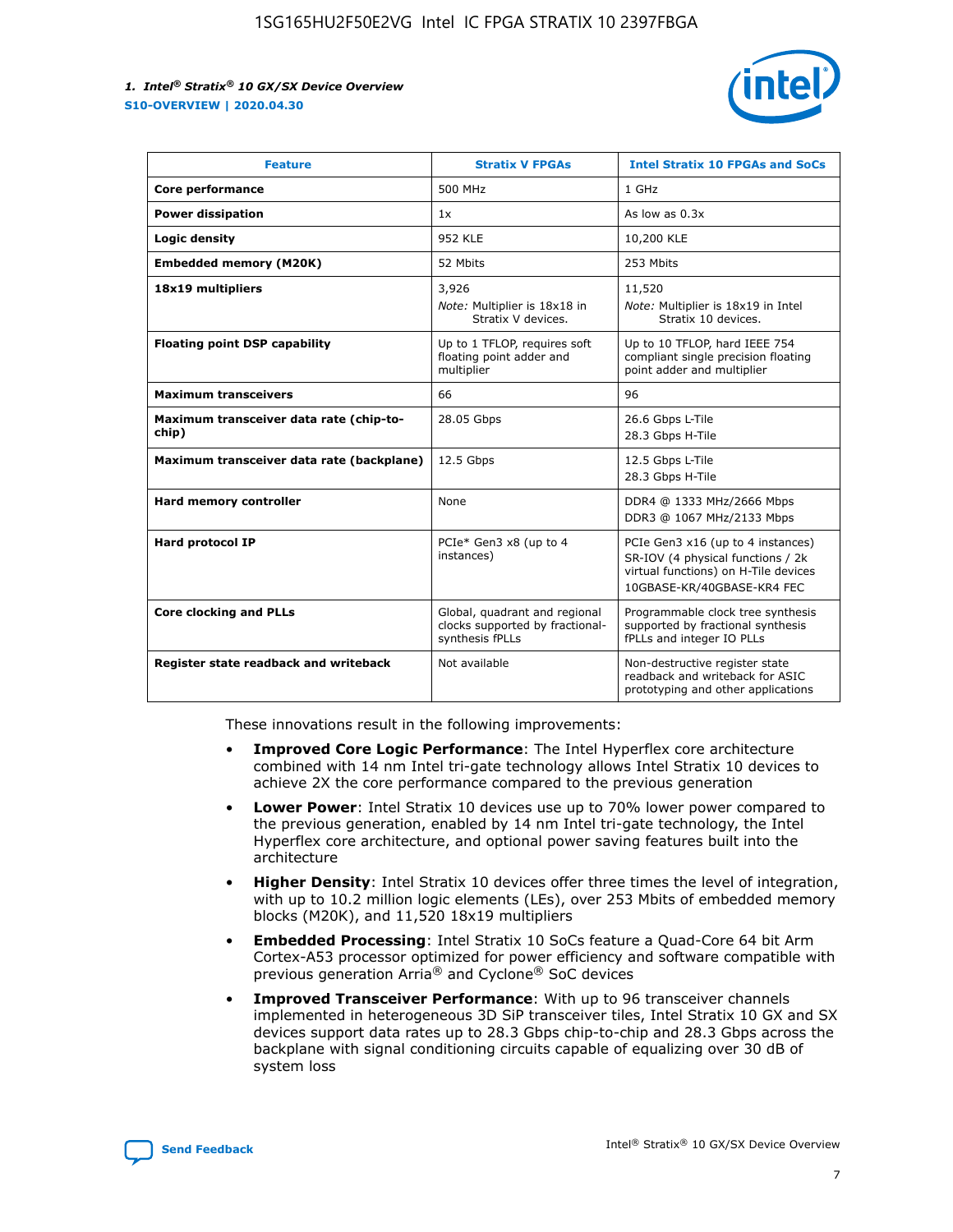

- **Improved DSP Performance**: The variable precision DSP block in Intel Stratix 10 devices features hard fixed and floating point capability, with up to 10 TFLOP IEEE754 single-precision floating point performance
- **Additional Hard IP**: Intel Stratix 10 devices include many more hard IP blocks than previous generation devices, with a hard memory controller included in each bank of 48 general purpose IOs, a hard PCIe Gen3 x16 full protocol stack in each transceiver tile, and a hard 10GBASE-KR/40GBASE-KR4 FEC in every transceiver channel
- **Enhanced Core Clocking**: Intel Stratix 10 devices feature programmable clock tree synthesis; clock trees are only synthesized where needed, increasing the flexibility and reducing the power dissipation of the clocking solution
- **Additional Core PLLs**: The core fabric in Intel Stratix 10 devices is supported by both integer IO PLLs and fractional synthesis fPLLs, resulting in a greater total number of PLLs available than the previous generation

# **1.3. FPGA and SoC Features Summary**

#### **Table 2. Intel Stratix 10 FPGA and SoC Common Device Features**

| <b>Description</b><br><b>Feature</b> |                                                                                                                                                                                                                                                                                                                                                                                                                                                                                                                                                                                                                                                                                                                            |  |  |  |
|--------------------------------------|----------------------------------------------------------------------------------------------------------------------------------------------------------------------------------------------------------------------------------------------------------------------------------------------------------------------------------------------------------------------------------------------------------------------------------------------------------------------------------------------------------------------------------------------------------------------------------------------------------------------------------------------------------------------------------------------------------------------------|--|--|--|
| Technology                           | 14 nm Intel tri-gate (FinFET) process technology<br>$\bullet$<br>SmartVID controlled core voltage, standard power devices<br>0.85-V fixed core voltage, low static power devices available<br>$\bullet$                                                                                                                                                                                                                                                                                                                                                                                                                                                                                                                    |  |  |  |
| Low power serial<br>transceivers     | Up to 96 total transceivers available<br>$\bullet$<br>Continuous operating range of 1 Gbps to 28.3 Gbps for Intel Stratix 10 GX/SX devices<br>Backplane support up to 28.3 Gbps for Intel Stratix 10 GX/SX devices<br>$\bullet$<br>Extended range down to 125 Mbps with oversampling<br>ATX transmit PLLs with user-configurable fractional synthesis capability<br>$\bullet$<br>• XFP, SFP+, QSFP/QSFP28, CFP/CFP2/CFP4 optical module support<br>• Adaptive linear and decision feedback equalization<br>Transmit pre-emphasis and de-emphasis<br>Dynamic partial reconfiguration of individual transceiver channels<br>$\bullet$<br>On-chip instrumentation (Eye Viewer non-intrusive data eye monitoring)<br>$\bullet$ |  |  |  |
| General purpose I/Os                 | Up to 2,304 total GPIO available<br>$\bullet$<br>1.6 Gbps LVDS-every pair can be configured as an input or output<br>$\bullet$<br>1333 MHz/2666 Mbps DDR4 external memory interface<br>1067 MHz/2133 Mbps DDR3 external memory interface<br>• 1.2 V to 3.3 $V^{(1)}$ single-ended LVCMOS/LVTTL interfacing<br>On-chip termination (OCT)<br>$\bullet$                                                                                                                                                                                                                                                                                                                                                                       |  |  |  |
| Embedded hard IP                     | PCIe Gen1/Gen2/Gen3 complete protocol stack, x1/x2/x4/x8/x16 end point and root<br>$\bullet$<br>port<br>DDR4/DDR3 hard memory controller (RLDRAM3/QDR II+/QDR IV using soft memory<br>controller)<br>• Multiple hard IP instantiations in each device<br>• Single Root I/O Virtualization (SR-IOV)                                                                                                                                                                                                                                                                                                                                                                                                                         |  |  |  |
| Transceiver hard IP                  | 10GBASE-KR/40GBASE-KR4 Forward Error Correction (FEC)<br>$\bullet$<br>10G Ethernet PCS<br>$\bullet$<br>PCI Express PIPE interface<br>$\bullet$<br>continued                                                                                                                                                                                                                                                                                                                                                                                                                                                                                                                                                                |  |  |  |

<sup>(1)</sup> Available in some configurations only

8

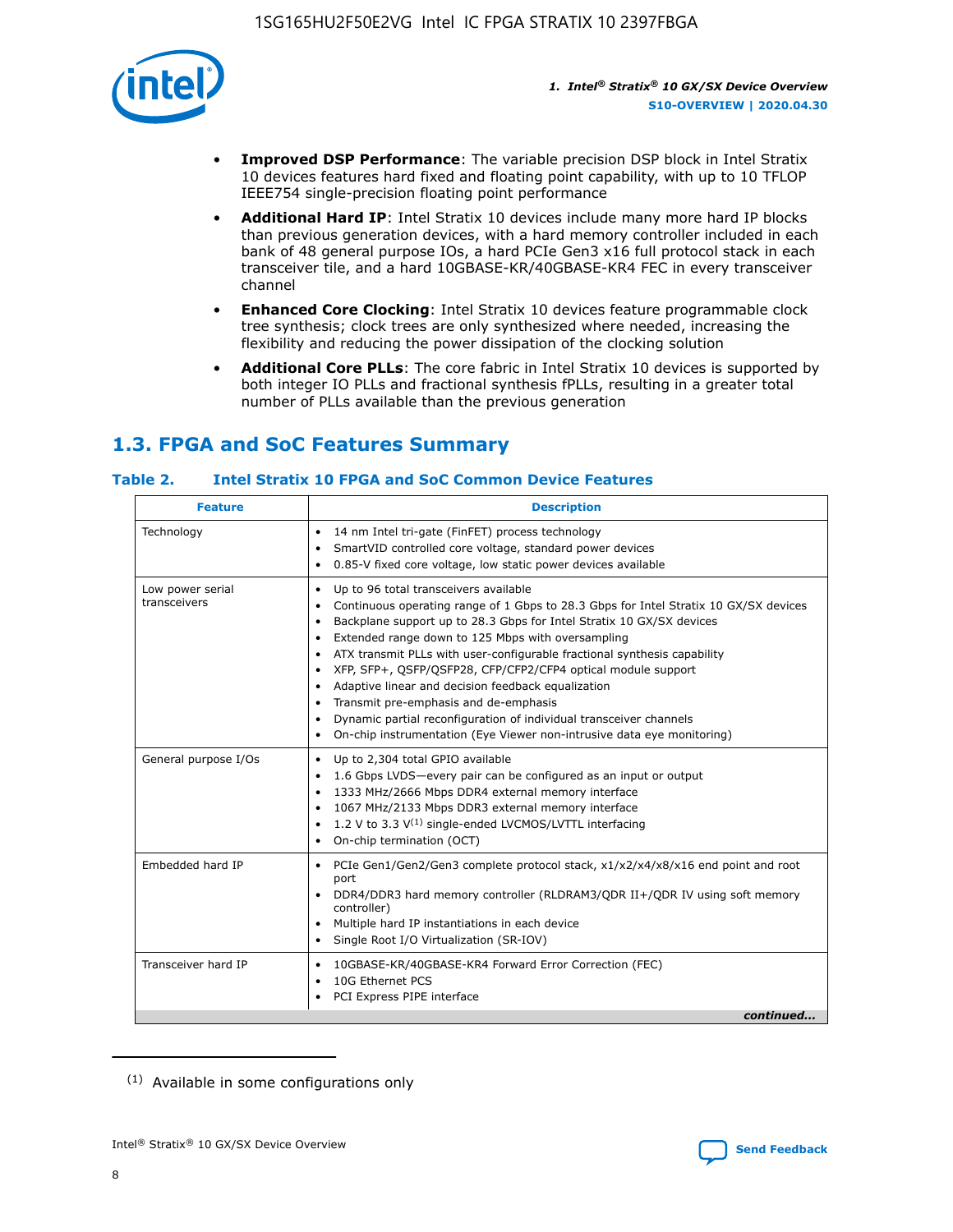

| <b>Feature</b>                   | <b>Description</b>                                                                                                                                                                                                                                                                                                                                                                                                                                                    |
|----------------------------------|-----------------------------------------------------------------------------------------------------------------------------------------------------------------------------------------------------------------------------------------------------------------------------------------------------------------------------------------------------------------------------------------------------------------------------------------------------------------------|
|                                  | Interlaken PCS<br>$\bullet$<br>Gigabit Ethernet PCS<br>$\bullet$<br>Deterministic latency support for Common Public Radio Interface (CPRI) PCS<br>$\bullet$<br>Fast lock-time support for Gigabit Passive Optical Networking (GPON) PCS<br>$\bullet$<br>8B/10B, 64B/66B, 64B/67B encoders and decoders<br>Custom mode support for proprietary protocols                                                                                                               |
| Power management                 | SmartVID controlled core voltage, standard power devices<br>$\bullet$<br>0.85-V fixed core voltage, low static power devices available<br>$\bullet$<br>Intel Quartus <sup>®</sup> Prime Pro Edition integrated power analysis<br>$\bullet$                                                                                                                                                                                                                            |
| High performance core fabric     | Intel Hyperflex core architecture with Hyper-Registers throughout the interconnect<br>routing and at the inputs of all functional blocks<br>Enhanced adaptive logic module (ALM)<br>$\bullet$<br>Improved multi-track routing architecture reduces congestion and improves compile<br>times<br>Hierarchical core clocking architecture with programmable clock tree synthesis<br>$\bullet$<br>Fine-grained partial reconfiguration                                    |
| Internal memory blocks           | M20K-20 Kb with hard ECC support<br>$\bullet$<br>MLAB-640 bit distributed LUTRAM<br>$\bullet$                                                                                                                                                                                                                                                                                                                                                                         |
| Variable precision DSP<br>blocks | IEEE 754-compliant hard single-precision floating point capability<br>$\bullet$<br>Supports signal processing with precision ranging from 18x19 up to 54x54<br>$\bullet$<br>Native 27x27 and 18x19 multiply modes<br>$\bullet$<br>64 bit accumulator and cascade for systolic FIRs<br>Internal coefficient memory banks<br>Pre-adder/subtractor improves efficiency<br>$\bullet$<br>Additional pipeline register increases performance and reduces power<br>$\bullet$ |
| Phase locked loops (PLL)         | Fractional synthesis PLLs (fPLL) support both fractional and integer modes<br>$\bullet$<br>Fractional mode with third-order delta-sigma modulation<br>Precision frequency synthesis<br>$\bullet$<br>Integer PLLs adjacent to general purpose I/Os, support external memory, and LVDS<br>$\bullet$<br>interfaces, clock delay compensation, zero delay buffering                                                                                                       |
| Core clock networks              | 1 GHz fabric clocking<br>$\bullet$<br>667 MHz external memory interface clocking, supports 2666 Mbps DDR4 interface<br>٠<br>800 MHz LVDS interface clocking, supports 1600 Mbps LVDS interface<br>$\bullet$<br>Programmable clock tree synthesis, backwards compatible with global, regional and<br>$\bullet$<br>peripheral clock networks<br>Clocks only synthesized where needed, to minimize dynamic power<br>continued                                            |

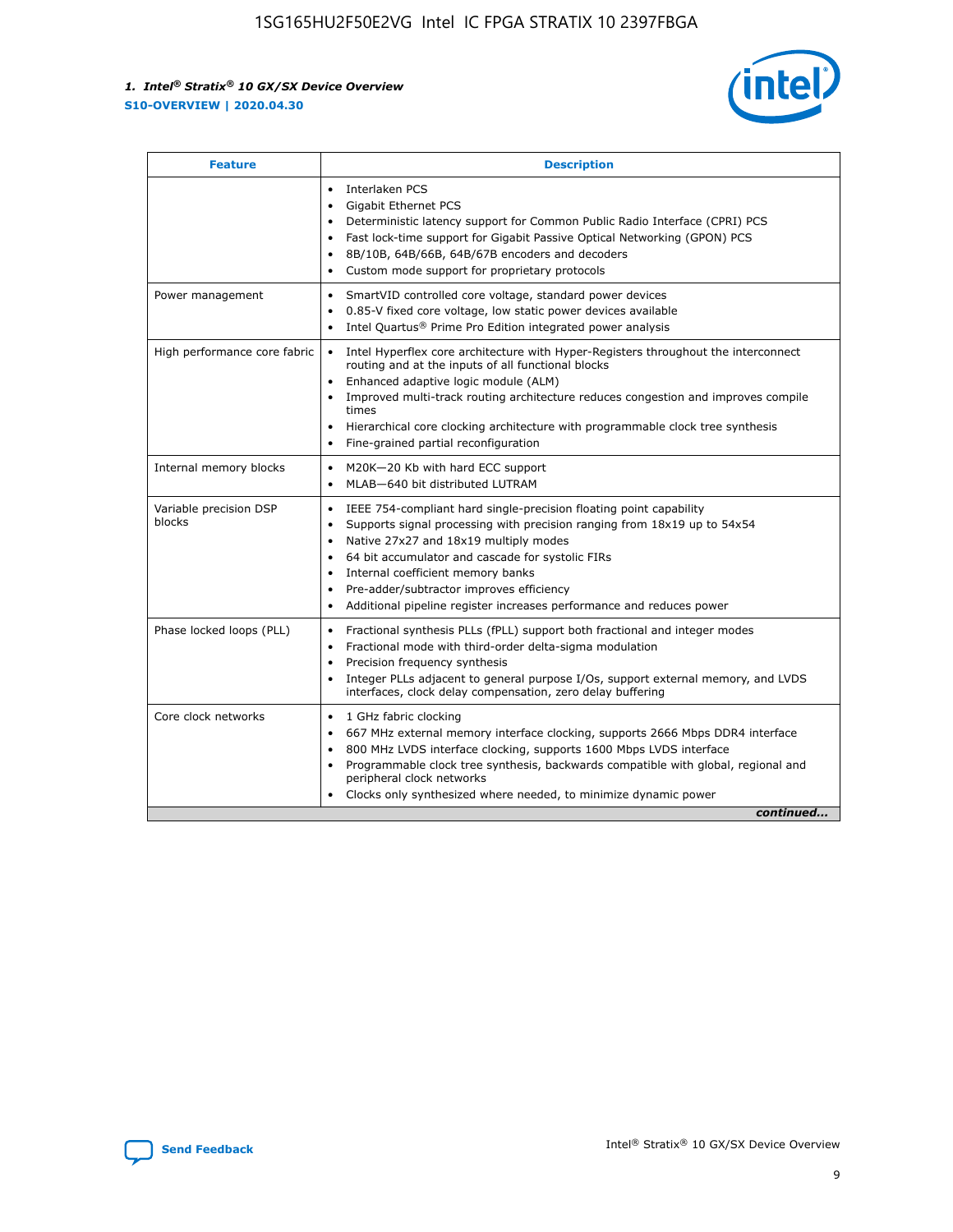

| <b>Feature</b>     | <b>Description</b>                                                                                                                                                                                                                                                                                                                                                                                                                                                                                                                         |  |  |  |
|--------------------|--------------------------------------------------------------------------------------------------------------------------------------------------------------------------------------------------------------------------------------------------------------------------------------------------------------------------------------------------------------------------------------------------------------------------------------------------------------------------------------------------------------------------------------------|--|--|--|
| Configuration      | Dedicated Secure Device Manager<br>٠<br>Software programmable device configuration<br>Serial and parallel flash interface<br>Configuration via protocol (CvP) using PCI Express Gen1/Gen2/Gen3<br>٠<br>Fine-grained partial reconfiguration of core fabric<br>٠<br>Dynamic reconfiguration of transceivers and PLLs<br>$\bullet$<br>Comprehensive set of security features including AES-256, SHA-256/384, and<br>ECDSA-256/384 accelerators, and multi-factor authentication<br>Physically Unclonable Function (PUF) service<br>$\bullet$ |  |  |  |
| Packaging          | Intel Embedded Multi-die Interconnect Bridge (EMIB) packaging technology<br>٠<br>Multiple devices with identical package footprints allows seamless migration across<br>$\bullet$<br>different device densities<br>1.0 mm ball-pitch FBGA packaging<br>$\bullet$<br>Lead and lead-free package options                                                                                                                                                                                                                                     |  |  |  |
| Software and tools | Intel Quartus Prime Pro Edition design suite with new compiler and Hyper-Aware design<br>$\bullet$<br>flow<br>Fast Forward compiler to allow Intel Hyperflex architecture performance exploration<br>$\bullet$<br>Transceiver toolkit<br>$\bullet$<br>Platform designer integration tool<br>DSP Builder advanced blockset<br>OpenCL <sup>™</sup> support<br>SoC Embedded Design Suite (EDS)                                                                                                                                                |  |  |  |

#### **Table 3. Intel Stratix 10 SoC Specific Device Features**

| <b>SoC Subsystem</b>            | <b>Feature</b>                                  | <b>Description</b>                                                                                                                                                                                                                                                 |  |  |
|---------------------------------|-------------------------------------------------|--------------------------------------------------------------------------------------------------------------------------------------------------------------------------------------------------------------------------------------------------------------------|--|--|
| <b>Hard Processor</b><br>System | Multi-processor unit (MPU) core                 | Quad-core Arm Cortex-A53 MPCore processor with Arm<br>$\bullet$<br>CoreSight* debug and trace technology<br>Scalar floating-point unit supporting single and double<br>$\bullet$<br>precision<br>Arm Neon* media processing engine for each processor<br>$\bullet$ |  |  |
|                                 | <b>System Controllers</b>                       | System Memory Management Unit (SMMU)<br>$\bullet$<br>Cache Coherency Unit (CCU)<br>$\bullet$                                                                                                                                                                       |  |  |
|                                 | Layer 1 Cache                                   | 32 KB L1 instruction cache with parity<br>٠<br>32 KB L1 data cache with ECC<br>$\bullet$                                                                                                                                                                           |  |  |
|                                 | Layer 2 Cache                                   | 1 MB Shared L2 Cache with ECC<br>$\bullet$                                                                                                                                                                                                                         |  |  |
|                                 | On-Chip Memory                                  | 256 KB On-Chip RAM<br>$\bullet$                                                                                                                                                                                                                                    |  |  |
|                                 | Direct memory access (DMA) controller           | • 8-Channel DMA                                                                                                                                                                                                                                                    |  |  |
|                                 | Ethernet media access controller<br>(EMAC)      | Three 10/100/1000 EMAC with integrated DMA<br>$\bullet$                                                                                                                                                                                                            |  |  |
|                                 | USB On-The-Go controller (OTG)                  | 2 USB OTG with integrated DMA<br>$\bullet$                                                                                                                                                                                                                         |  |  |
|                                 | <b>UART</b> controller                          | 2 UART 16550 compatible<br>$\bullet$                                                                                                                                                                                                                               |  |  |
|                                 | Serial Peripheral Interface (SPI)<br>controller | $\bullet$ 4 SPI                                                                                                                                                                                                                                                    |  |  |
|                                 | $I2C$ controller                                | 5 <sup>2</sup> C controllers<br>$\bullet$                                                                                                                                                                                                                          |  |  |
|                                 | SD/SDIO/MMC controller                          | 1 eMMC version 4.5 with DMA and CE-ATA support<br>$\bullet$<br>SD, including eSD, version 3.0<br>٠<br>SDIO, including eSDIO, version 3.0<br>CE-ATA - version 1.1<br>continued                                                                                      |  |  |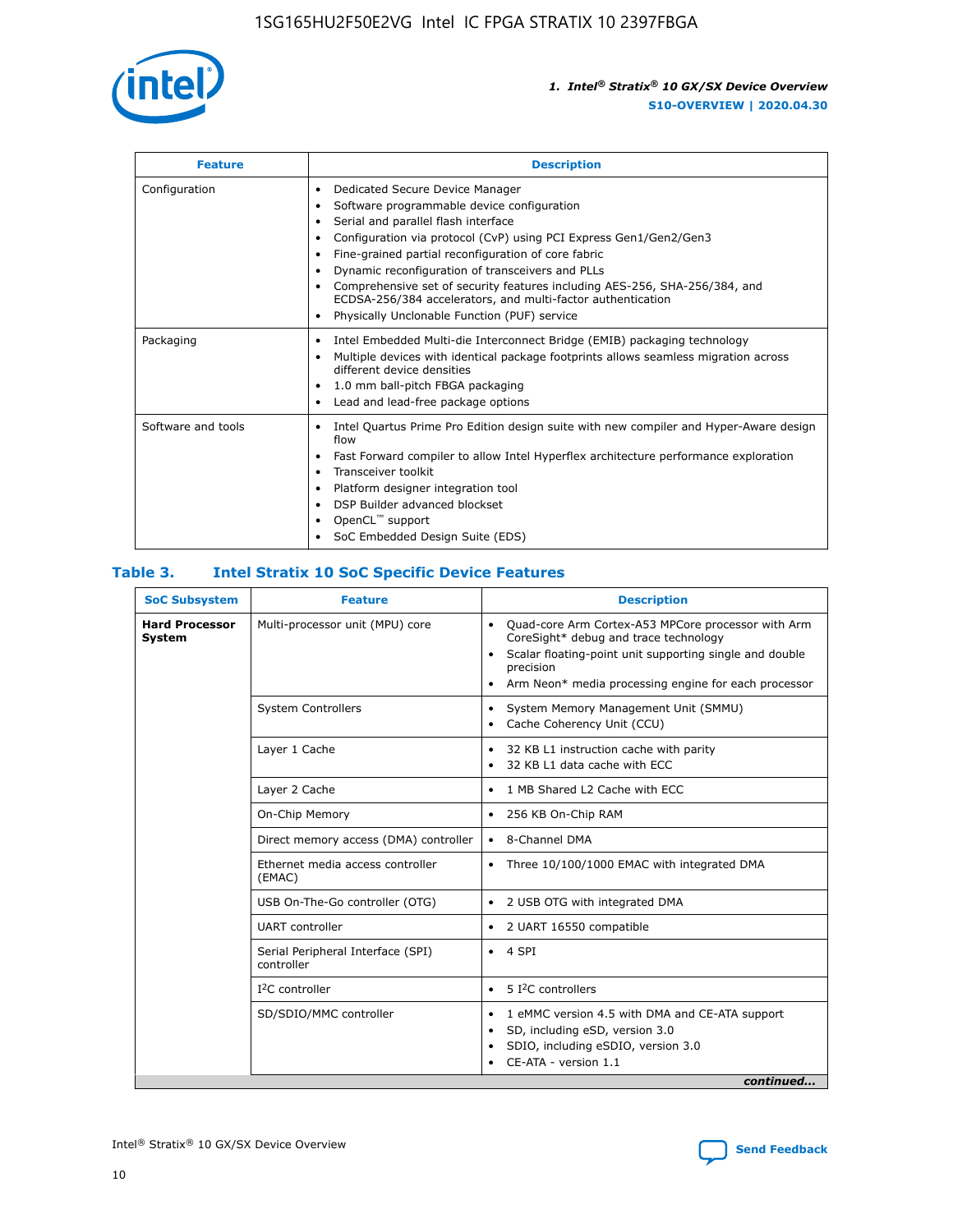

| <b>SoC Subsystem</b>                   | <b>Feature</b>             | <b>Description</b>                                                                                    |  |  |
|----------------------------------------|----------------------------|-------------------------------------------------------------------------------------------------------|--|--|
|                                        | NAND flash controller      | 1 ONFI 1.0, 8- and 16-bit support<br>$\bullet$                                                        |  |  |
|                                        | General-purpose I/O (GPIO) | Maximum of 48 software programmable GPIO<br>$\bullet$                                                 |  |  |
|                                        | Timers                     | 4 general-purpose timers<br>4 watchdog timers<br>٠                                                    |  |  |
| <b>Secure Device</b><br>Manager        | Security                   | Secure boot<br>$\bullet$<br>Advanced Encryption Standard (AES) and authentication<br>٠<br>(SHA/ECDSA) |  |  |
| External<br>Memory<br><b>Interface</b> | External Memory Interface  | Hard Memory Controller with DDR4 and DDR3<br>$\bullet$                                                |  |  |

# **1.4. Intel Stratix 10 Block Diagram**

#### **Figure 2. Intel Stratix 10 FPGA and SoC Architecture Block Diagram**



HPS: Quad ARM Cortex-A53 Hard Processor System SDM: Secure Device Manager

# **1.5. Intel Stratix 10 FPGA and SoC Family Plan**

<sup>(2)</sup> The number of 27x27 multipliers is one-half the number of 18x19 multipliers.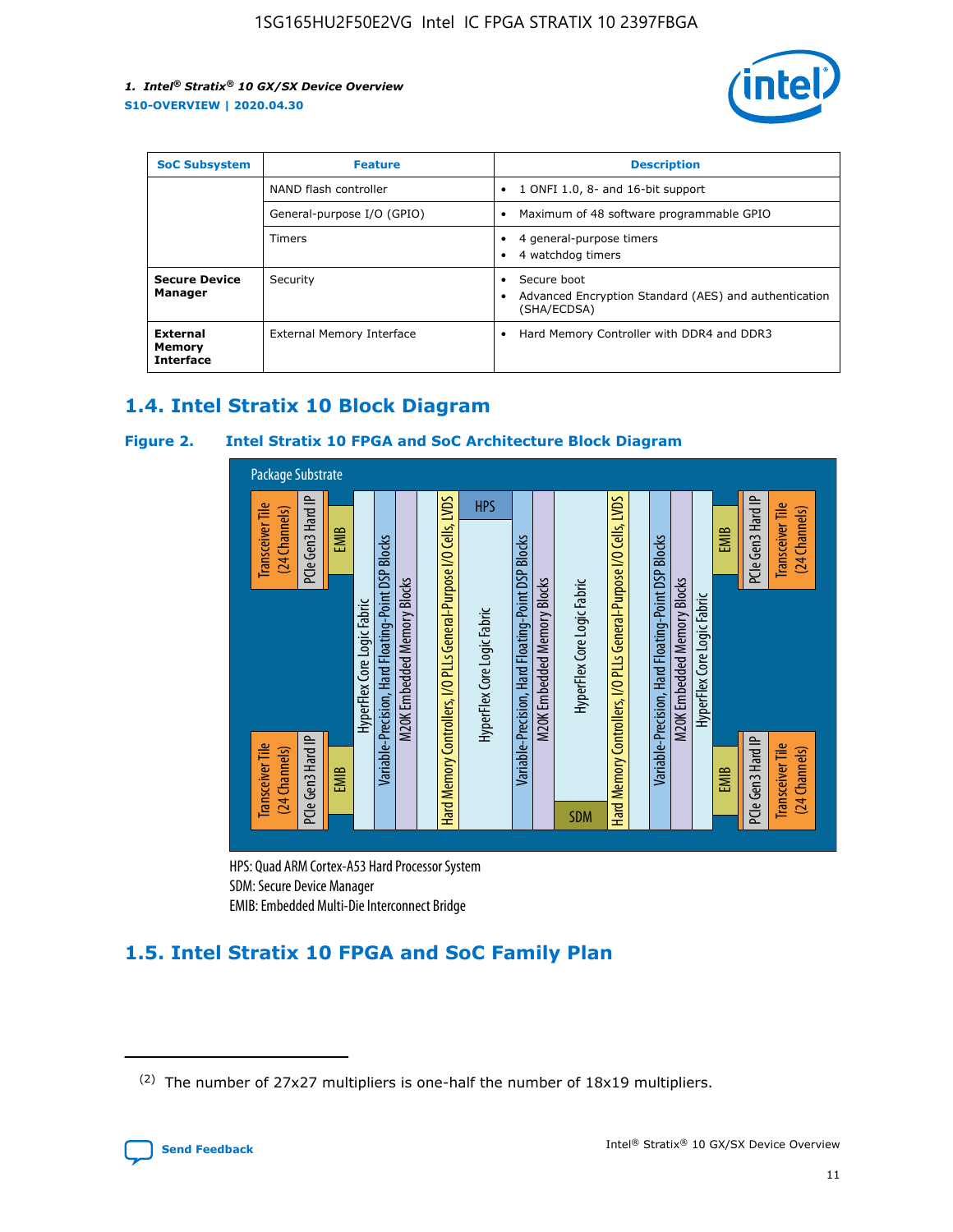

#### **Table 4. Intel Stratix 10 GX/SX FPGA and SoC Family Plan—FPGA Core (part 1)**

| <b>Intel Stratix 10</b><br><b>GX/SX Device</b><br><b>Name</b> | <b>Logic Elements</b><br>(KLE) | <b>M20K Blocks</b> | <b>M20K Mbits</b> | <b>MLAB Counts</b> | <b>MLAB Mbits</b> | 18x19 Multi-<br>$p$ liers $(2)$ |
|---------------------------------------------------------------|--------------------------------|--------------------|-------------------|--------------------|-------------------|---------------------------------|
| GX 400/<br>SX 400                                             | 378                            | 1,537              | 30                | 3,276              | 2                 | 1,296                           |
| GX 650/<br>SX 650                                             | 612                            | 2,489              | 49                | 5,364              | 3                 | 2,304                           |
| GX 850/<br>SX 850                                             | 841                            | 3,477              | 68                | 7,124              | $\overline{4}$    | 4,032                           |
| GX 1100/<br>SX 1100                                           | 1,325                          | 5,461              | 107               | 11,556             | $\overline{7}$    | 5,184                           |
| GX 1650/<br>SX 1650                                           | 1,624                          | 5,851              | 114               | 13,764             | 8                 | 6,290                           |
| GX 2100/<br>SX 2100                                           | 2,005                          | 6,501              | 127               | 17,316             | 11                | 7,488                           |
| GX 2500/<br>SX 2500                                           | 2,422                          | 9,963              | 195               | 20,529             | 13                | 10,022                          |
| GX 2800/<br>SX 2800                                           | 2,753                          | 11,721             | 229               | 23,796             | 15                | 11,520                          |
| GX 1660                                                       | 1,679                          | 6,162              | 120               | 14,230             | 9                 | 6,652                           |
| GX 2110                                                       | 2,073                          | 6,847              | 134               | 17,856             | 11                | 7,920                           |
| <b>GX 10M</b>                                                 | 10,200                         | 12,950             | 253               | 87,984             | 55                | 6,912                           |

#### **Table 5. Intel Stratix 10 GX/SX FPGA and SoC Family Plan—Interconnects, PLLs and Hard IP (part 2)**

| <b>Intel Stratix 10</b>            | <b>Interconnects</b> |                     | <b>PLLs</b>  |          | <b>Hard IP</b>                       |  |
|------------------------------------|----------------------|---------------------|--------------|----------|--------------------------------------|--|
| <b>GX/SX Device</b><br><b>Name</b> | <b>Maximum GPIOs</b> | <b>Maximum XCVR</b> | <b>fPLLs</b> | I/O PLLs | <b>PCIe Hard IP</b><br><b>Blocks</b> |  |
| GX 400/<br>SX 400                  | 374                  | 24                  | 8            | 8        | $\mathbf{1}$                         |  |
| GX 650/<br>SX 650                  | 392                  | 24                  | 8            | 8        | $\mathbf{1}$                         |  |
| GX 850/<br>SX 850                  | 688                  | 48                  | 16           | 16       | 2                                    |  |
| GX 1100/<br>SX 1100                | 688                  | 48                  | 16           | 16       | 2                                    |  |
| GX 1650/<br>SX 1650                | 704                  | 96                  | 32           | 24       | $\overline{4}$                       |  |
| GX 2100/<br>SX 2100                | 704                  | 96                  | 32           | 24       | $\overline{4}$                       |  |
| GX 2500/<br>SX 2500                | 1,160                | 96                  | 32           | 24       | $\overline{4}$                       |  |
| GX 2800/<br>SX 2800                | 1,160                | 96                  | 32           | 24       | $\overline{4}$                       |  |
| continued                          |                      |                     |              |          |                                      |  |

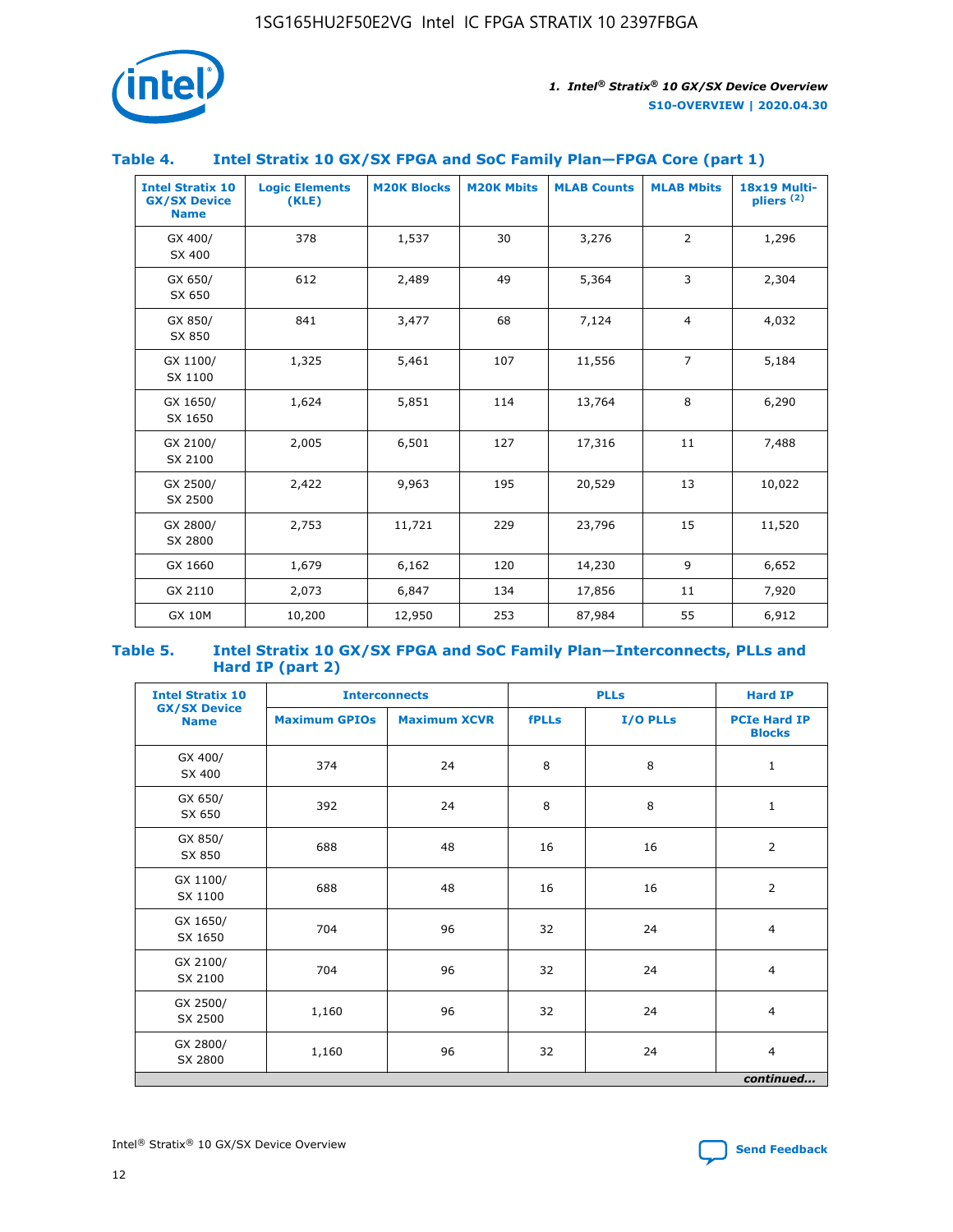

| <b>Intel Stratix 10</b>            | <b>Interconnects</b> |                     | <b>PLLs</b>  |                 | <b>Hard IP</b>                       |
|------------------------------------|----------------------|---------------------|--------------|-----------------|--------------------------------------|
| <b>GX/SX Device</b><br><b>Name</b> | <b>Maximum GPIOs</b> | <b>Maximum XCVR</b> | <b>fPLLs</b> | <b>I/O PLLs</b> | <b>PCIe Hard IP</b><br><b>Blocks</b> |
| GX 1660                            | 688                  | 48                  | 16           | 16              |                                      |
| GX 2110                            | 688                  | 48                  | 16           | 16              |                                      |
| <b>GX 10M</b>                      | 2,304                | 48                  | 24           | 48              | 4                                    |

#### **Table 6. Intel Stratix 10 GX/SX FPGA and SoC Family Package Plan**

Cell legend: General Purpose I/Os, High-Voltage I/Os, LVDS Pairs, Transceivers (3) (4) (5) (6) (7) (8)

| <b>Intel Stratix 10</b><br><b>GX/SX Device</b><br><b>Name</b> | F1152<br><b>HF35</b><br>$(35x35 \text{ mm}^2)$ | F1760<br><b>NF43</b><br>(42.5x42.5<br>$mm2$ ) | F2397<br><b>UF50</b><br>$(50x50 \text{ mm}^2)$ | F2912<br><b>HF55</b><br>$(55x55$ mm <sup>2</sup> ) | F4938<br><b>NF74</b><br>$(70x74)$ mm <sup>2</sup> |
|---------------------------------------------------------------|------------------------------------------------|-----------------------------------------------|------------------------------------------------|----------------------------------------------------|---------------------------------------------------|
| GX 400/<br>SX 400                                             | 374, 56, 120, 24 <sup>(9)</sup>                | $\overline{\phantom{a}}$                      | $\overline{\phantom{a}}$                       | ۰                                                  |                                                   |
| GX 650/<br>SX 650                                             | 392, 8, 192, 24                                | $\overline{\phantom{a}}$                      | $\overline{\phantom{a}}$                       |                                                    |                                                   |
| GX 850/<br>SX 850                                             | ۰.                                             | 688, 16, 336, 48                              |                                                |                                                    |                                                   |
| GX 1100/<br>SX 1100                                           |                                                | 688, 16, 336, 48                              |                                                |                                                    |                                                   |
| GX 1650/<br>SX 1650                                           |                                                | 688, 16, 336, 48                              | 704, 32, 336, 96                               |                                                    |                                                   |
| GX 2100/<br>SX 2100                                           | -                                              | 688, 16, 336, 48                              | 704, 32, 336, 96                               | $\overline{\phantom{a}}$                           |                                                   |
| GX 2500/<br>SX 2500                                           |                                                | 688, 16, 336, 48                              | 704, 32, 336, 96                               | 1160, 8, 576, 24                                   |                                                   |
| GX 2800/                                                      | -                                              | 688, 16, 336, 48                              | 704, 32, 336, 96                               | 1160, 8, 576, 24                                   | $\overline{\phantom{a}}$<br>continued             |

- (3) All packages are ball grid arrays with 1.0 mm pitch.
- (4) High-Voltage I/O pins are used for 3 V and 2.5 V interfacing.
- $(5)$  Each LVDS pair can be configured as either a differential input or a differential output.
- (6) High-Voltage I/O pins and LVDS pairs are included in the General Purpose I/O count. Transceivers are counted separately.
- $(7)$  Each package column offers pin migration (common circuit board footprint) for all devices in the column.
- $(8)$  Intel Stratix 10 GX devices are pin migratable with Intel Stratix 10 SX devices in the same package.
- $(9)$  The Intel Stratix 10 SX/GX 400 device has a level shifter, and this imposes some restrictions on the number of LVDS pairs and I/O banks available (see "Intel Stratix 10 SX/GX 400 Device Level Shifter Details").

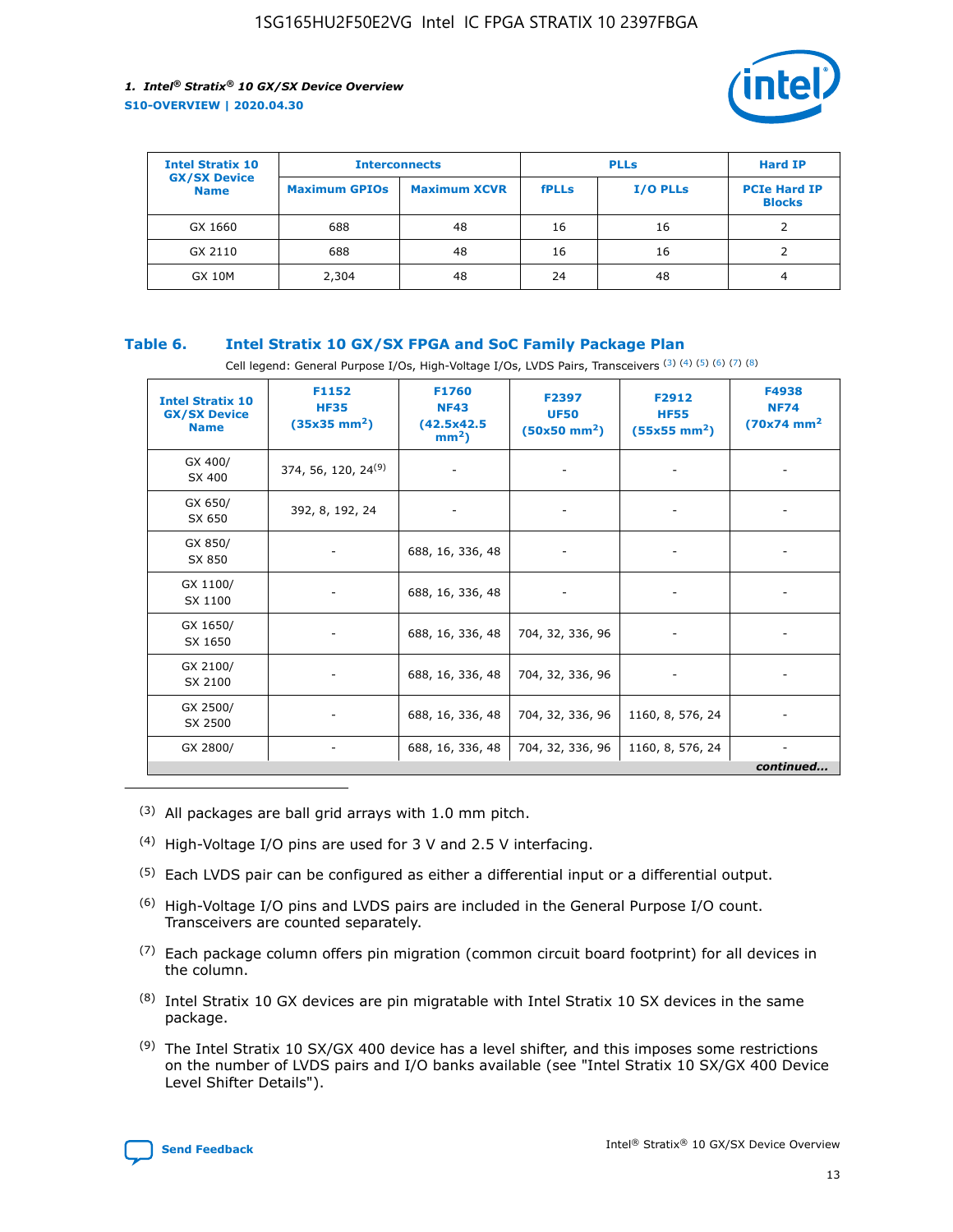

| <b>Intel Stratix 10</b><br><b>GX/SX Device</b><br><b>Name</b> | F1152<br><b>HF35</b><br>$(35x35)$ mm <sup>2</sup> ) | <b>F1760</b><br><b>NF43</b><br>(42.5x42.5<br>$mm2$ ) | F2397<br><b>UF50</b><br>$(50x50 \text{ mm}^2)$ | F2912<br><b>HF55</b><br>$(55x55$ mm <sup>2</sup> ) | F4938<br><b>NF74</b><br>$(70x74)$ mm <sup>2</sup> |
|---------------------------------------------------------------|-----------------------------------------------------|------------------------------------------------------|------------------------------------------------|----------------------------------------------------|---------------------------------------------------|
| SX 2800                                                       |                                                     |                                                      |                                                |                                                    |                                                   |
| GX 1660                                                       | -                                                   | 688, 16, 336, 48                                     | $\overline{\phantom{a}}$                       |                                                    |                                                   |
| GX 2110                                                       |                                                     | 688, 16, 336, 48                                     | $\overline{\phantom{a}}$                       |                                                    |                                                   |
| <b>GX 10M</b>                                                 | ۰                                                   |                                                      |                                                |                                                    | 2304, 32, 1152,<br>48                             |





# **1.6. Intel Hyperflex Core Architecture**

Intel Stratix 10 FPGAs and SoCs are based on a core fabric featuring the new Intel Hyperflex core architecture. The Intel Hyperflex core architecture delivers 2X the clock frequency performance and up to 70% lower power compared to previous generation high-end FPGAs. Along with this performance breakthrough, the Intel Hyperflex core architecture delivers a number of advantages including:

- **Higher Throughput**—Capitalizes on 2X core clock frequency performance to obtain throughput breakthroughs
- **Improved Power Efficiency**—Uses reduced IP size, enabled by Intel Hyperflex, to consolidate designs which previously spanned multiple devices into a single device, thereby reducing power by up to 70% versus previous generation devices
- **Greater Design Functionality**—Uses faster clock frequency to reduce bus widths and reduce IP size, freeing up additional FPGA resources to add greater functionality
- **Increased Designer Productivity**—Boosts performance with less routing congestion and fewer design iterations using Hyper-Aware design tools, obtaining greater timing margin for more rapid timing closure

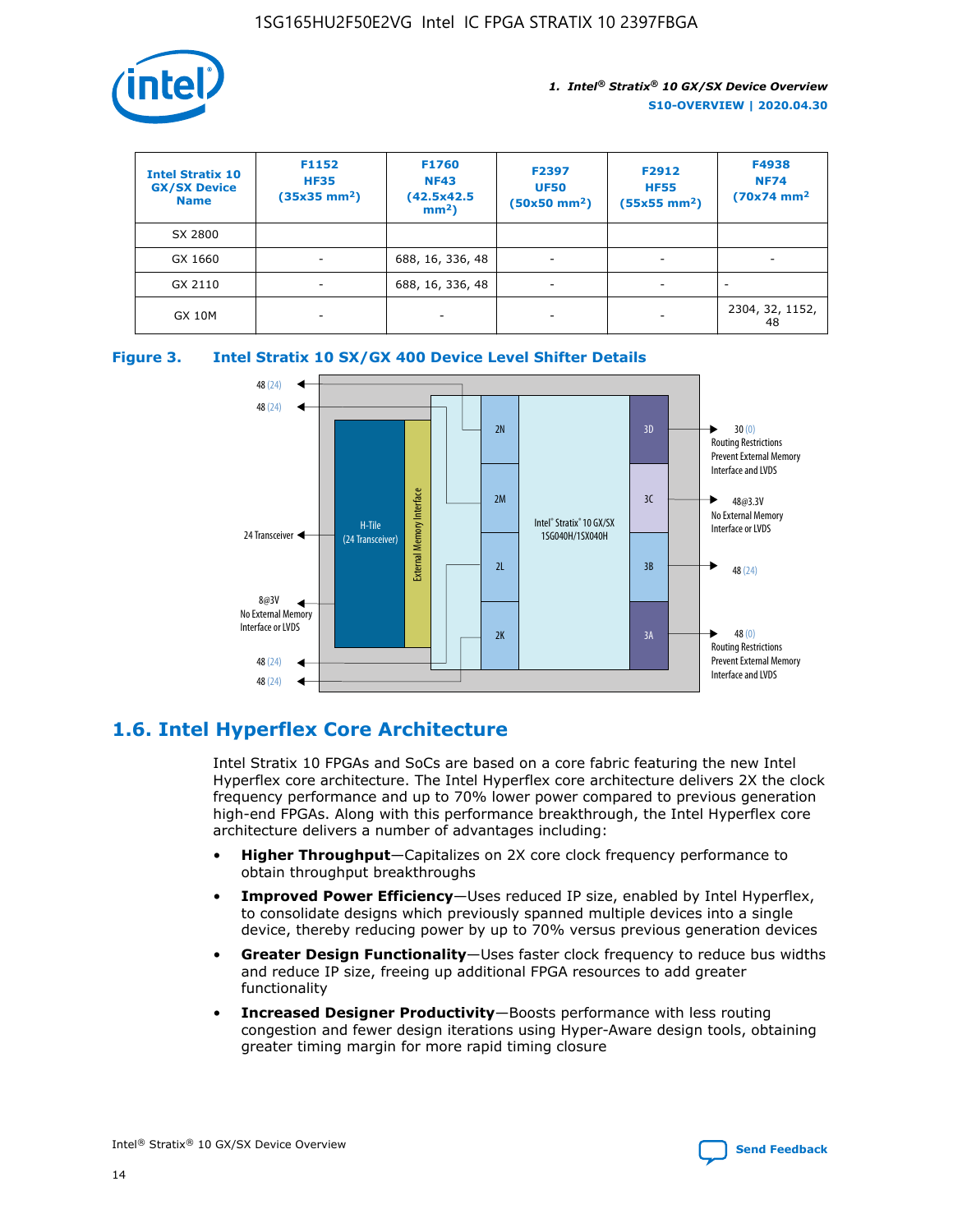

In addition to the traditional user registers found in the Adaptive Logic Modules (ALM), the Intel Hyperflex core architecture introduces additional bypassable registers everywhere throughout the fabric of the FPGA. These additional registers, called Hyper-Registers are available on every interconnect routing segment and at the inputs of all functional blocks.

#### **Figure 4. Bypassable Hyper-Register**



The Hyper-Registers enable the following key design techniques to achieve the 2X core performance increases:

- Fine grain Hyper-Retiming to eliminate critical paths
- Zero latency Hyper-Pipelining to eliminate routing delays
- Flexible Hyper-Optimization for best-in-class performance

By implementing these techniques in your design, the Hyper-Aware design tools automatically make use of the Hyper-Registers to achieve maximum core clock frequency.



#### **Figure 5. Intel Hyperflex Core Architecture**

New Hyper-Registers throughout the core fabric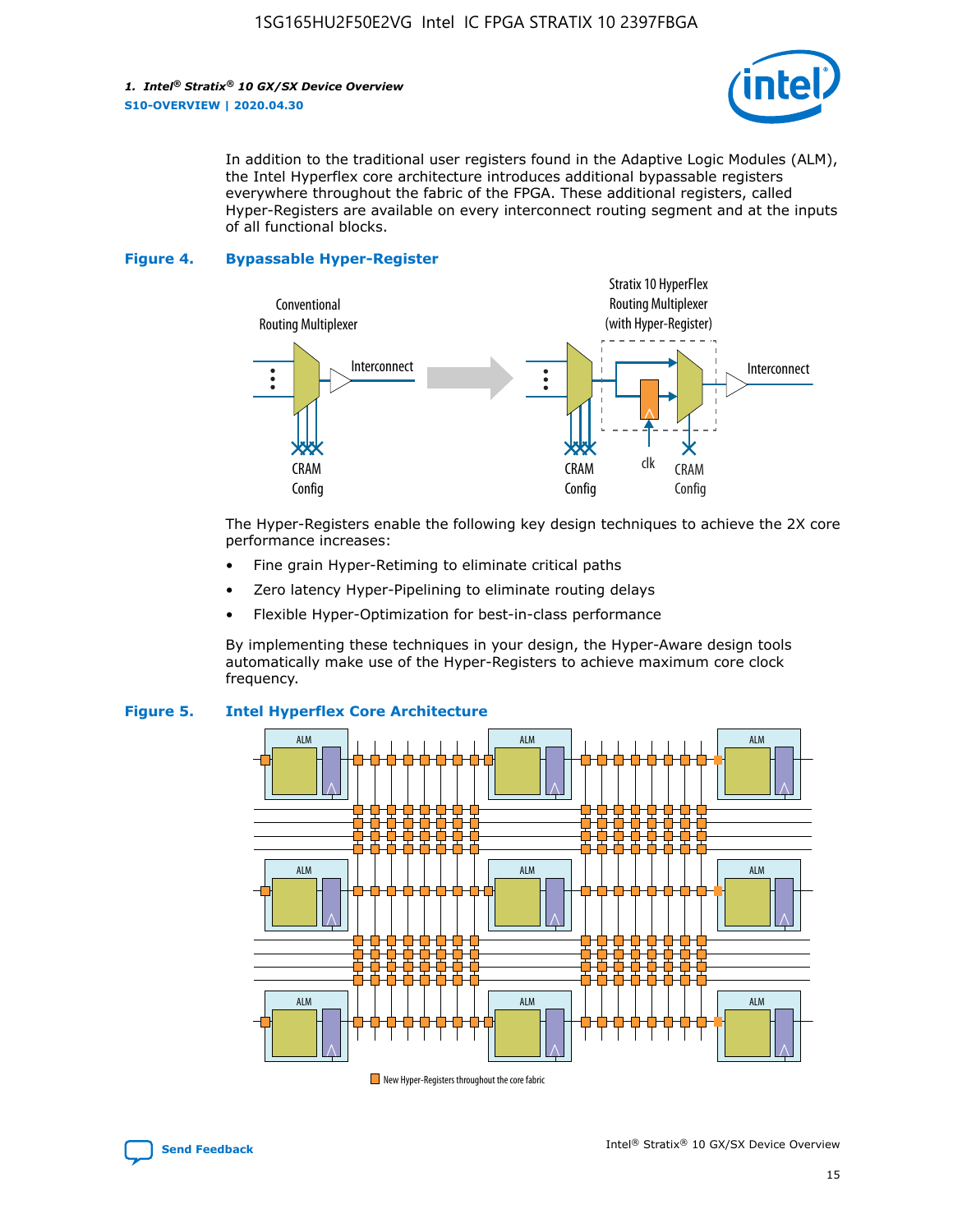

# **1.7. Heterogeneous 3D SiP Transceiver Tiles**

Intel Stratix 10 FPGAs and SoCs feature power efficient, high bandwidth, low latency transceivers. The transceivers are implemented on heterogeneous 3D System-in-Package (SiP) transceiver tiles, each containing 24 full-duplex transceiver channels. In addition to providing a high-performance transceiver solution to meet current connectivity needs, this allows for future flexibility and scalability as data rates, modulation schemes, and protocol IPs evolve.

#### **Figure 6. Monolithic Core Fabric and Heterogeneous 3D SiP Transceiver Tiles**



#### **Figure 7. Dual Core Fabric and Heterogeneous 3D SiP Transceiver Tiles (for the Intel Stratix 10 GX 10M Variant Only)**



Each transceiver tile contains:

- 24 full-duplex transceiver channels (PMA and PCS) $(10)$
- Reference clock distribution network
- Transmit PLLs
- High-speed clocking and bonding networks
- One instance of PCI Express hard IP

 $(10)$  12 full-duplex transceiver channels for the Intel Stratix 10 GX 10M variant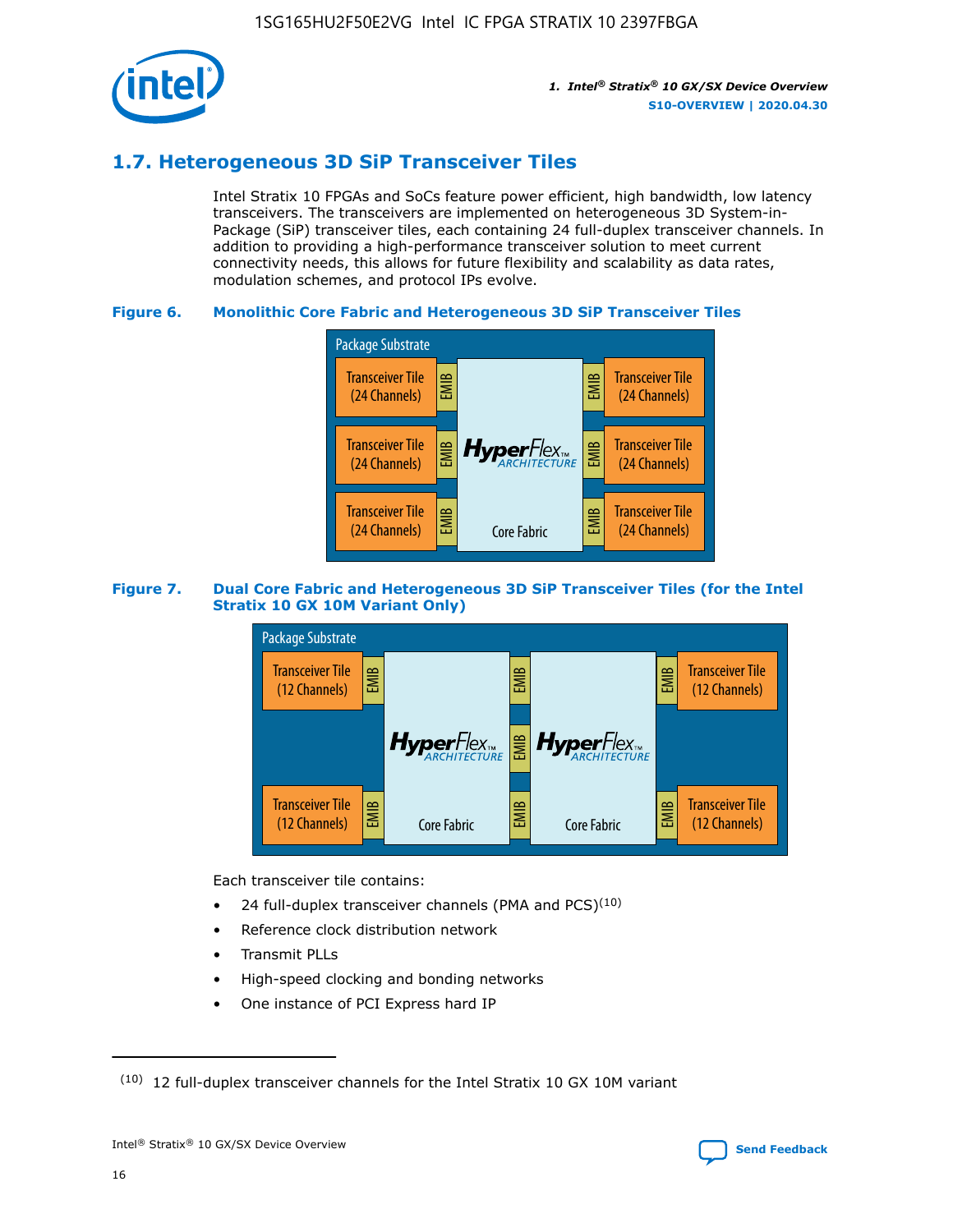



#### **Figure 8. Heterogeneous 3D SiP Transceiver Tile Architecture**

# **1.8. Intel Stratix 10 Transceivers**

Intel Stratix 10 devices offer up to 96 total full-duplex transceiver channels. These channels provide continuous data rates from 1 Gbps to 28.3 Gbps for chip-to-chip, chip-to-module, and backplane applications. In each device,two thirds of the transceivers can be configured up to the maximum data rate of 28.3 Gbps to drive 100G interfaces and C form-factor pluggable CFP2/CFP4 optical modules. For longerreach backplane driving applications, advanced adaptive equalization circuits are used to equalize over 30 dB of system loss.

All transceiver channels feature a dedicated Physical Medium Attachment (PMA) and a hardened Physical Coding Sublayer (PCS).

- The PMA provides primary interfacing capabilities to physical channels.
- The PCS typically handles encoding/decoding, word alignment, and other preprocessing functions before transferring data to the FPGA core fabric.

Within each transceiver tile, the transceivers are arranged in four banks of six PMA-PCS groups. A wide variety of bonded and non-bonded data rate configurations are possible within each bank, and within each tile, using a highly configurable clock distribution network.

#### **1.8.1. PMA Features**

PMA channels are comprised of transmitter (TX), receiver (RX), and high speed clocking resources.

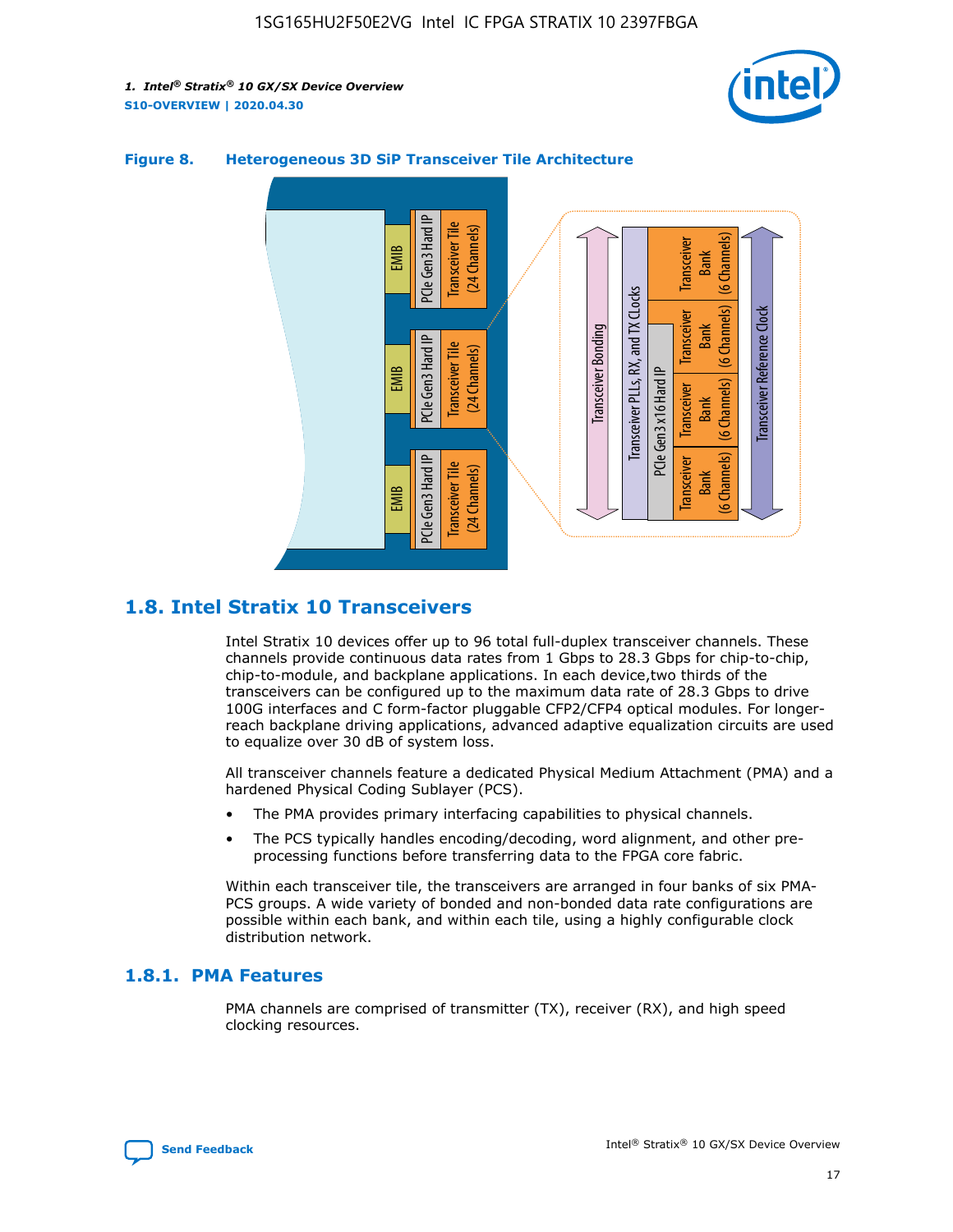

Intel Stratix 10 device features provide exceptional signal integrity at data rates up to 28.3 Gbps. Clocking options include ultra-low jitter LC tank-based (ATX) PLLs with optional fractional synthesis capability, channel PLLs operating as clock multiplier units (CMUs), and fractional synthesis PLLs (fPLLs).

- **ATX PLL**—can be configured in integer mode, or optionally, in a new fractional synthesis mode. Each ATX PLL spans the full frequency range of the supported data rate range providing a stable, flexible clock source with the lowest jitter.
- **CMU PLL**—when not being used as a transceiver, select PMA channels can be configured as channel PLLs operating as CMUs to provide an additional master clock source within the transceiver bank.
- **fPLL**—In addition, dedicated fPLLs are available with precision frequency synthesis capabilities. fPLLs can be used to synthesize multiple clock frequencies from a single reference clock source and replace multiple reference oscillators for multiprotocol and multi-rate applications.

On the receiver side, each PMA has an independent channel PLL that allows analog tracking for clock-data recovery. Each PMA also has advanced equalization circuits that compensate for transmission losses across a wide frequency spectrum.

- **Variable Gain Amplifier (VGA)**—to optimize the receiver's dynamic range
- **Continuous Time Linear Equalizer (CTLE)**—to compensate for channel losses with lowest power dissipation
- **Decision Feedback Equalizer (DFE)**—to provide additional equalization capability on backplanes even in the presence of crosstalk and reflections
- **On-Die Instrumentation (ODI)**—to provide on-chip eye monitoring capabilities (Eye Viewer). This capability helps to optimize link equalization parameters during board bring-up and supports in-system link diagnostics and equalization margin testing

#### **Figure 9. Intel Stratix 10 Receiver Block Features**



All link equalization parameters feature automatic adaptation using the new Advanced Digital Adaptive Parametric Tuning (ADAPT) circuit. This circuit is used to dynamically set DFE tap weights, adjust CTLE parameters, and optimize VGA gain and threshold voltage. Finally, optimal and consistent signal integrity is ensured by using the new

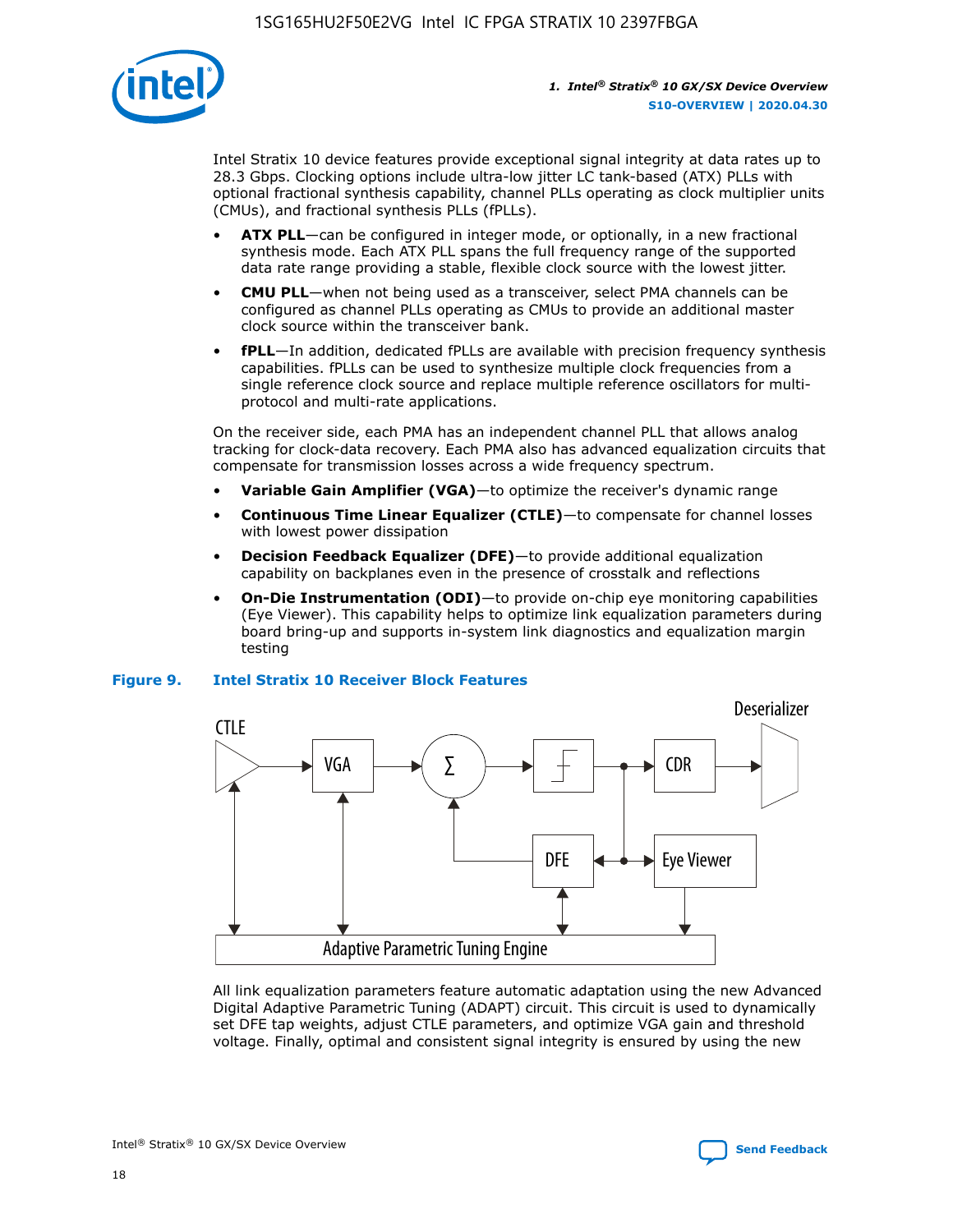

hardened Precision Signal Integrity Calibration Engine (PreSICE) to automatically calibrate all transceiver circuit blocks on power-up. This gives the most link margin and ensures robust, reliable, and error-free operation.

#### **Table 7. Transceiver PMA Features**

| <b>Feature</b>                                                       | <b>Capability</b>                                                                                                                                                                                         |
|----------------------------------------------------------------------|-----------------------------------------------------------------------------------------------------------------------------------------------------------------------------------------------------------|
| Chip-to-Chip Data Rates                                              | 1 Gbps (11) to 28.3 Gbps (Intel Stratix 10 GX/SX devices)                                                                                                                                                 |
| <b>Backplane Support</b>                                             | Drive backplanes at data rates up to 28.3 Gbps, including 10GBASE-KR compliance                                                                                                                           |
| Optical Module Support                                               | SFP+/SFP, XFP, CXP, QSFP/QSFP28, QSFPDD, CFP/CFP2/CFP4                                                                                                                                                    |
| Cable Driving Support                                                | SFP+ Direct Attach, PCI Express over cable, eSATA                                                                                                                                                         |
| <b>Transmit Pre-Emphasis</b>                                         | 5-tap transmit pre-emphasis and de-emphasis to compensate for system channel loss                                                                                                                         |
| Continuous Time Linear<br>Equalizer (CTLE)                           | Dual mode, high-gain, and high-data rate, linear receive equalization to compensate for<br>system channel loss                                                                                            |
| Decision Feedback Equalizer<br>(DFE)                                 | 15 fixed tap DFE to equalize backplane channel loss in the presence of crosstalk and noisy<br>environments                                                                                                |
| Advanced Digital Adaptive<br>Parametric Tuning (ADAPT)               | Fully digital adaptation engine to automatically adjust all link equalization parameters-<br>including CTLE, DFE, and VGA blocks-that provide optimal link margin without intervention<br>from user logic |
| Precision Signal Integrity<br>Calibration Engine (PreSICE)           | Hardened calibration controller to quickly calibrate all transceiver control parameters on<br>power-up, which provides the optimal signal integrity and jitter performance                                |
| <b>ATX Transmit PLLs</b>                                             | Low jitter ATX (inductor-capacitor) transmit PLLs with continuous tuning range to cover a<br>wide range of standard and proprietary protocols, with optional fractional frequency<br>synthesis capability |
| <b>Fractional PLLs</b>                                               | On-chip fractional frequency synthesizers to replace on-board crystal oscillators and reduce<br>system cost                                                                                               |
| Digitally Assisted Analog<br>CDR.                                    | Superior jitter tolerance with fast lock time                                                                                                                                                             |
| On-Die Instrumentation-<br>Eye Viewer and Jitter Margin<br>Tool      | Simplify board bring-up, debug, and diagnostics with non-intrusive, high-resolution eye<br>monitoring (Eye Viewer). Also inject jitter from transmitter to test link margin in system.                    |
| Dynamic Reconfiguration                                              | Allows for independent control of each transceiver channel Avalon memory-mapped<br>interface for the most transceiver flexibility.                                                                        |
| Multiple PCS-PMA and PCS-<br>Core to FPGA fabric interface<br>widths | 8, 10, 16, 20, 32, 40, or 64 bit interface widths for flexibility of deserialization width,<br>encoding, and reduced latency                                                                              |

### **1.8.2. PCS Features**

Intel Stratix 10 PMA channels interface with core logic through configurable and bypassable PCS interface layers.

The PCS contains multiple gearbox implementations to decouple the PMA and PCS interface widths. This feature provides the flexibility to implement a wide range of applications with 8, 10, 16, 20, 32, 40, or 64 bit interface width between each transceiver and the core logic.

 $(11)$  Stratix 10 transceivers can support data rates below 1 Gbps with over sampling.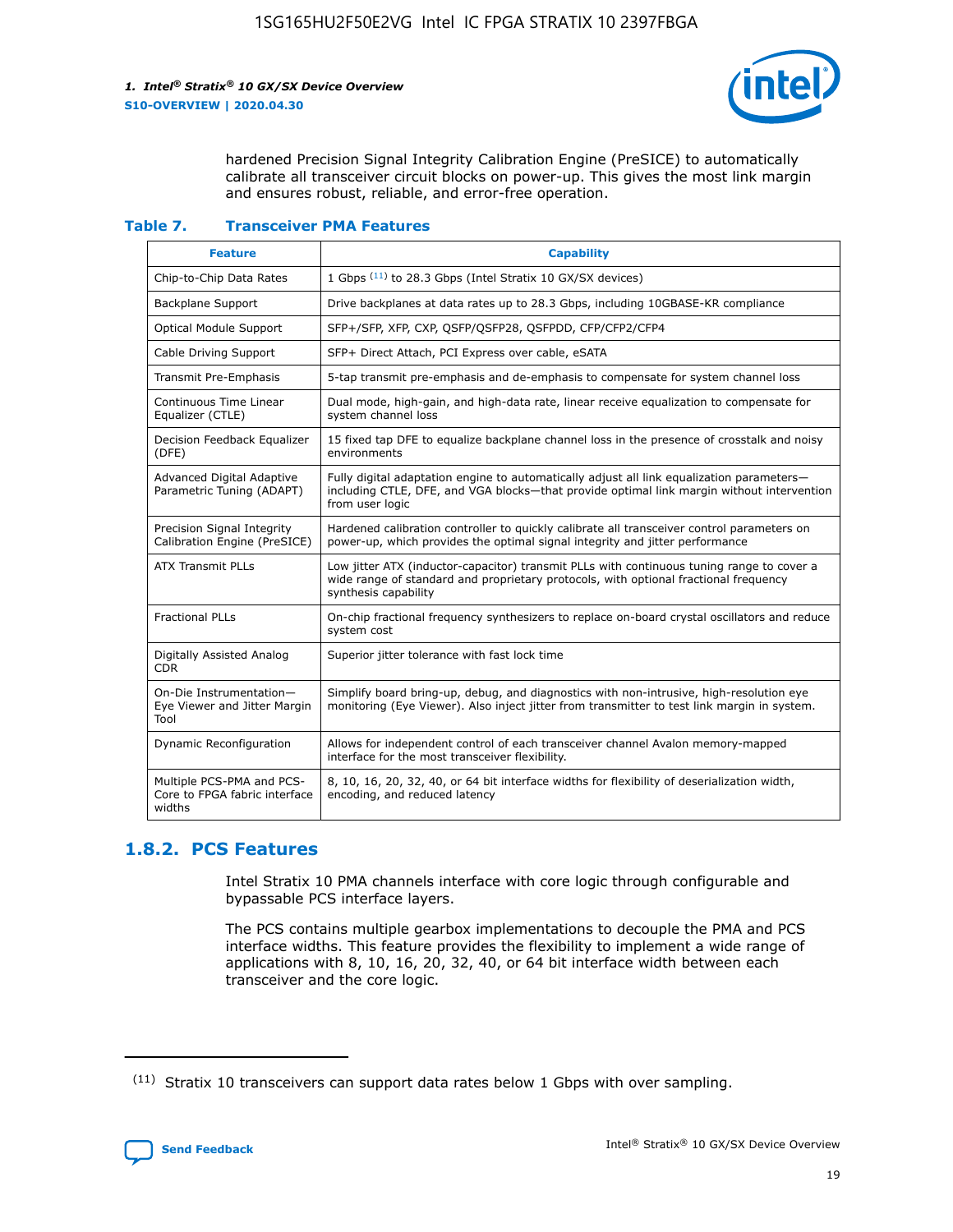

The PCS also contains hard IP to support a variety of standard and proprietary protocols across a wide range of data rates and encoding schemes. The Standard PCS mode provides support for 8B/10B encoded applications up to 12.5 Gbps. The Enhanced PCS mode supports 64B/66B and 64B/67B encoded applications up to 17.4 Gbps. The enhanced PCS mode also includes an integrated 10GBASE-KR/40GBASE-KR4 Forward Error Correction (FEC) circuit. For highly customized implementations, a PCS Direct mode provides an interface up to 64 bits wide to allow for custom encoding and support for data rates up to 28.3 Gbps.

For more information about the PCS-Core interface or the double rate transfer mode, refer to the *Intel Stratix 10 L- and H-Tile Transceiver PHY User Guide*, and the *Intel Stratix 10 E-Tile Transceiver PHY User Guide*.

| <b>PCS Protocol</b><br><b>Support</b>           | <b>Data Rate (Gbps)</b> | <b>Transmitter Data Path</b>                                                                                                                                              | <b>Receiver Data Path</b>                                                                                                                                                                                      |
|-------------------------------------------------|-------------------------|---------------------------------------------------------------------------------------------------------------------------------------------------------------------------|----------------------------------------------------------------------------------------------------------------------------------------------------------------------------------------------------------------|
| Standard PCS                                    | 1 to 12.5               | Phase compensation FIFO, byte<br>serializer, 8B/10B encoder, bit-slipper,<br>channel bonding                                                                              | Rate match FIFO, word-aligner, 8B/10B<br>decoder, byte deserializer, byte<br>ordering                                                                                                                          |
| PCI Express<br>Gen1/Gen2 x1,<br>x2, x4, x8, x16 | $2.5$ and $5.0$         | Same as Standard PCS plus PIPE 2.0<br>interface to core                                                                                                                   | Same as Standard PCS plus PIPE 2.0<br>interface to core                                                                                                                                                        |
| PCI Express Gen3<br>x1, x2, x4, x8,<br>x16      | 8.0                     | Phase compensation FIFO, byte<br>serializer, encoder, scrambler, bit-<br>slipper, gear box, channel bonding, and<br>PIPE 3.0 interface to core, auto speed<br>negotiation | Rate match FIFO (0-600 ppm mode),<br>word-aligner, decoder, descrambler,<br>phase compensation FIFO, block sync,<br>byte deserializer, byte ordering, PIPE<br>3.0 interface to core, auto speed<br>negotiation |
| CPRI                                            | 0.6144 to 9.8           | Same as Standard PCS plus<br>deterministic latency serialization                                                                                                          | Same as Standard PCS plus<br>deterministic latency deserialization                                                                                                                                             |
| <b>Enhanced PCS</b>                             | 2.5 to 17.4             | FIFO, channel bonding, bit-slipper, and<br>gear box                                                                                                                       | FIFO, block sync, bit-slipper, and gear<br>box                                                                                                                                                                 |
| 10GBASE-R                                       | 10.3125                 | FIFO, 64B/66B encoder, scrambler,<br>FEC, and gear box                                                                                                                    | FIFO, 64B/66B decoder, descrambler,<br>block sync, FEC, and gear box                                                                                                                                           |
| Interlaken                                      | 4.9 to 17.4             | FIFO, channel bonding, frame<br>generator, CRC-32 generator,<br>scrambler, disparity generator, bit-<br>slipper, and gear box                                             | FIFO, CRC-32 checker, frame sync,<br>descrambler, disparity checker, block<br>sync, and gear box                                                                                                               |
| SFI-S/SFI-5.2                                   | 11.3                    | FIFO, channel bonding, bit-slipper, and<br>gear box                                                                                                                       | FIFO, bit-slipper, and gear box                                                                                                                                                                                |
| <b>IEEE 1588</b>                                | 1.25 to 10.3125         | FIFO (fixed latency), 64B/66B encoder,<br>scrambler, and gear box                                                                                                         | FIFO (fixed latency), 64B/66B decoder,<br>descrambler, block sync, and gear box                                                                                                                                |
| SDI                                             | up to 12.5              | FIFO and gear box                                                                                                                                                         | FIFO, bit-slipper, and gear box                                                                                                                                                                                |
| GigE                                            | 1.25                    | Same as Standard PCS plus GigE state<br>machine                                                                                                                           | Same as Standard PCS plus GigE state<br>machine                                                                                                                                                                |
| <b>PCS Direct</b>                               | up to 28.3              | Custom                                                                                                                                                                    | Custom                                                                                                                                                                                                         |

#### **Table 8. Transceiver PCS Features**

#### **Related Information**

[Intel Stratix 10 L- and H-Tile Transceiver PHY User Guide](https://www.altera.com/documentation/wry1479165198810.html)

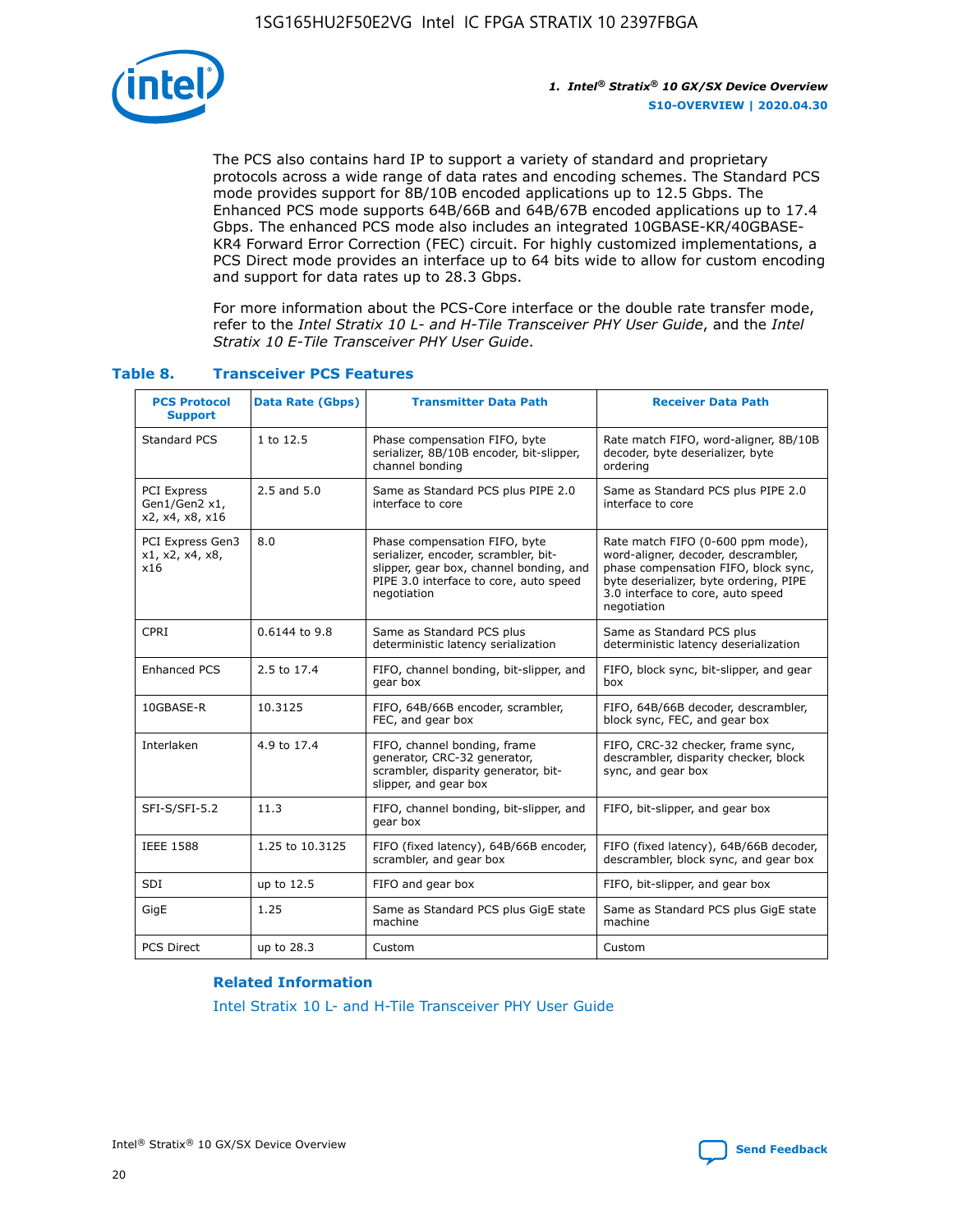

# **1.9. PCI Express Gen1/Gen2/Gen3 Hard IP**

Intel Stratix 10 devices contain embedded PCI Express hard IP designed for performance, ease-of-use, increased functionality, and designer productivity.

The PCI Express hard IP consists of the PHY, Data Link, and Transaction layers. It also supports PCI Express Gen1/Gen2/Gen3 end point and root port, in x1/x2/x4/x8/x16 lane configurations. The PCI Express hard IP is capable of operating independently from the core logic (autonomous mode). This feature allows the PCI Express link to power up and complete link training in less than 100 ms, while the rest of the device is still in the process of being configured. The hard IP also provides added functionality, which makes it easier to support emerging features such as Single Root I/O Virtualization (SR-IOV) and optional protocol extensions.

The PCI Express hard IP has improved end-to-end data path protection using Error Checking and Correction (ECC). In addition, the hard IP supports configuration of the device via protocol (CvP) across the PCI Express bus at Gen1/Gen2/Gen3 rates.

# **1.10. Interlaken PCS Hard IP**

Intel Stratix 10 devices have integrated Interlaken PCS hard IP supporting rates up to 17.4 Gbps per lane.

The Interlaken PCS hard IP is based on the proven functionality of the PCS developed for Intel's previous generation FPGAs, which has demonstrated interoperability with Interlaken ASSP vendors and third-party IP suppliers. The Interlaken PCS hard IP is present in every transceiver channel in Intel Stratix 10 devices.

# **1.11. 10G Ethernet Hard IP**

Intel Stratix 10 devices include IEEE 802.3 10-Gbps Ethernet (10GbE) compliant 10GBASE-R PCS and PMA hard IP. The scalable 10GbE hard IP supports multiple independent 10GbE ports while using a single PLL for all the 10GBASE-R PCS instantiations, which saves on core logic resources and clock networks.

The integrated serial transceivers simplify multi-port 10GbE systems compared to 10 GbE Attachment Unit Interface (XAUI) interfaces that require an external XAUI-to-10G PHY. Furthermore, the integrated transceivers incorporate signal conditioning circuits, which enable direct connection to standard 10G XFP and SFP+ pluggable optical modules. The transceivers also support backplane Ethernet applications and include a hard 10GBASE-KR/40GBASE-KR4 Forward Error Correction (FEC) circuit that can be used for both 10G and 40G applications. The integrated 10G Ethernet hard IP and 10G transceivers save external PHY cost, board space and system power. The 10G Ethernet PCS hard IP and 10GBASE-KR FEC are present in every transceiver channel.

# **1.12. External Memory and General Purpose I/O**

Intel Stratix 10 devices offer substantial external memory bandwidth, with up to ten 72 bit wide DDR4 memory interfaces running at up to 2666 Mbps. For external memory interface and LVDS restrictions, see [AN 906: Intel Stratix 10 GX 400, SX 400,](https://www.intel.com/content/www/us/en/programmable/documentation/sjf1574667190623.html#bft1574667627484) [and TX 400 Routing and Designing Floorplan Guidelines.](https://www.intel.com/content/www/us/en/programmable/documentation/sjf1574667190623.html#bft1574667627484)

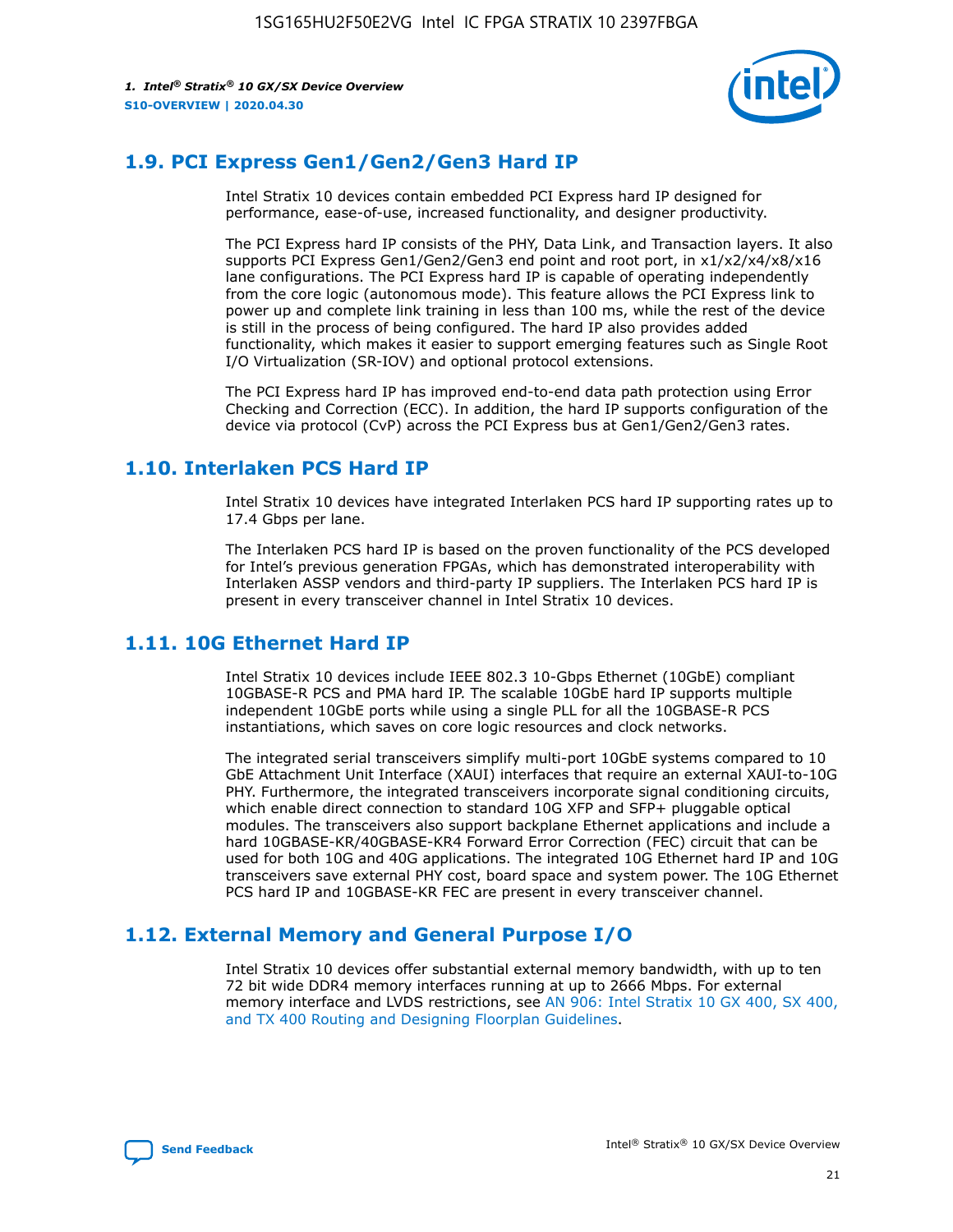

This bandwidth is provided along with the ease of design, lower power, and resource efficiencies of hardened high-performance memory controllers. The external memory interfaces can be configured up to a maximum width of 144 bits when using either hard or soft memory controllers.

#### **Figure 10. Hard Memory Controller**



Each I/O bank contains 48 general purpose I/Os and a high-efficiency hard memory controller capable of supporting many different memory types, each with different performance capabilities. The hard memory controller is also capable of being bypassed and replaced by a soft controller implemented in user logic. The I/Os each have a hardened double data rate (DDR) read/write path (PHY) capable of performing key memory interface functionality such as:

- Read/write leveling
- FIFO buffering to lower latency and improve margin
- Timing calibration
- On-chip termination

The timing calibration is aided by the inclusion of hard microcontrollers based on Intel's Nios® II technology, specifically tailored to control the calibration of multiple memory interfaces. This calibration allows the Intel Stratix 10 device to compensate for any changes in process, voltage, or temperature either within the Intel Stratix 10 device itself, or within the external memory device. The advanced calibration algorithms ensure maximum bandwidth and robust timing margin across all operating conditions.

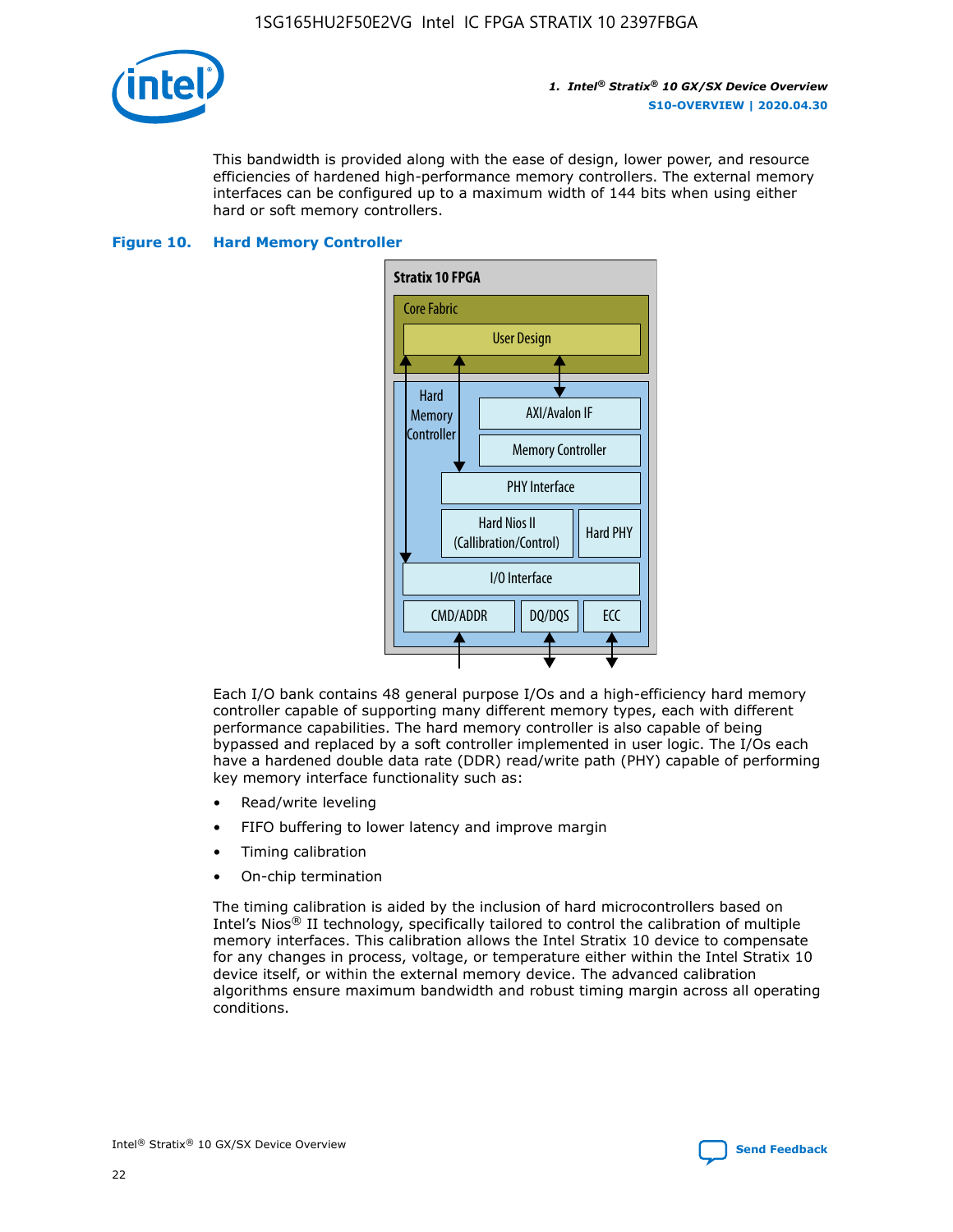

#### **Table 9. External Memory Interface Performance**

The listed speeds are for the 1-rank case.

| <b>Interface</b>     | <b>Controller Type</b> | <b>Performance</b><br>(maximum rate possible) |
|----------------------|------------------------|-----------------------------------------------|
| DDR4                 | Hard                   | 2666 Mbps                                     |
| DDR <sub>3</sub>     | Hard                   | 2133 Mbps                                     |
| QDRII+               | Soft                   | 1,100 Mtps                                    |
| <b>ODRII+ Xtreme</b> | Soft                   | 1,266 Mtps                                    |
| <b>ODRIV</b>         | Soft                   | 2,133 Mtps                                    |
| RLDRAM III           | Soft                   | 2400 Mbps                                     |
| <b>RLDRAM II</b>     | Soft                   | 533 Mbps                                      |

In addition to parallel memory interfaces, Intel Stratix 10 devices support serial memory technologies such as the Hybrid Memory Cube (HMC). The HMC is supported by the Intel Stratix 10 high-speed serial transceivers, which connect up to four HMC links, with each link running at data rates of 15 Gbps (HMC short reach specification).

Intel Stratix 10 devices also feature general purpose I/Os capable of supporting a wide range of single-ended and differential I/O interfaces. LVDS rates up to 1.6 Gbps are supported, with each pair of pins having both a differential driver and a differential input buffer. This enables configurable direction for each LVDS pair.

### **1.13. Adaptive Logic Module (ALM)**

Intel Stratix 10 devices use a similar adaptive logic module (ALM) as the previous generation Intel Arria 10 and Stratix V FPGAs, allowing for efficient implementation of logic functions and easy conversion of IP between the devices.

The ALM block diagram shown in the following figure has eight inputs with a fracturable look-up table (LUT), two dedicated embedded adders, and four dedicated registers.

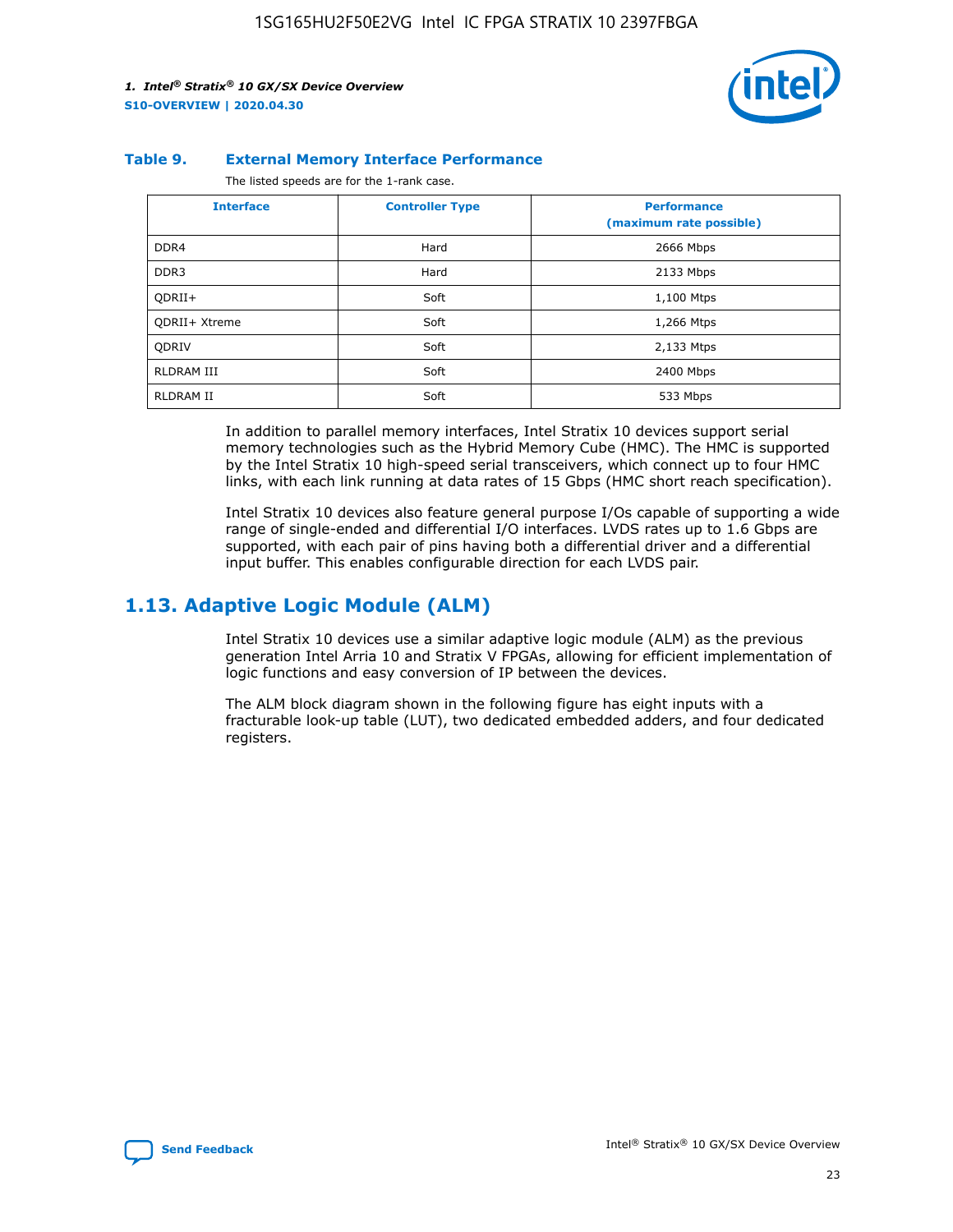

# Reg Reg 1 2 3 4 5 6 7 8 Reg Reg 4 Registers per ALM Full Adder Full Adder Adaptive **LUT**

#### **Figure 11. Intel Stratix 10 FPGA and SoC ALM Block Diagram**

Key features and capabilities of the ALM include:

- High register count with 4 registers per 8-input fracturable LUT, operating in conjunction with the new Intel Hyperflex architecture, enables Intel Stratix 10 devices to maximize core performance at very high core logic utilization
- Implements select 7-input logic functions, all 6-input logic functions, and two independent functions consisting of smaller LUT sizes (such as two independent 4 input LUTs) to optimize core logic utilization

The Intel Quartus Prime software takes advantage of the ALM logic structure to deliver the highest performance, optimal logic utilization, and lowest compile times. The Intel Quartus Prime software simplifies design reuse as it automatically maps legacy designs into the Intel Stratix 10 ALM architecture.

# **1.14. Core Clocking**

Core clocking in Intel Stratix 10 devices makes use of programmable clock tree synthesis.

This technique uses dedicated clock tree routing and switching circuits, and allows the Intel Quartus Prime software to create the exact clock trees required for your design. Clock tree synthesis minimizes clock tree insertion delay, reduces dynamic power dissipation in the clock tree and allows greater clocking flexibility in the core while still maintaining backwards compatibility with legacy global and regional clocking schemes.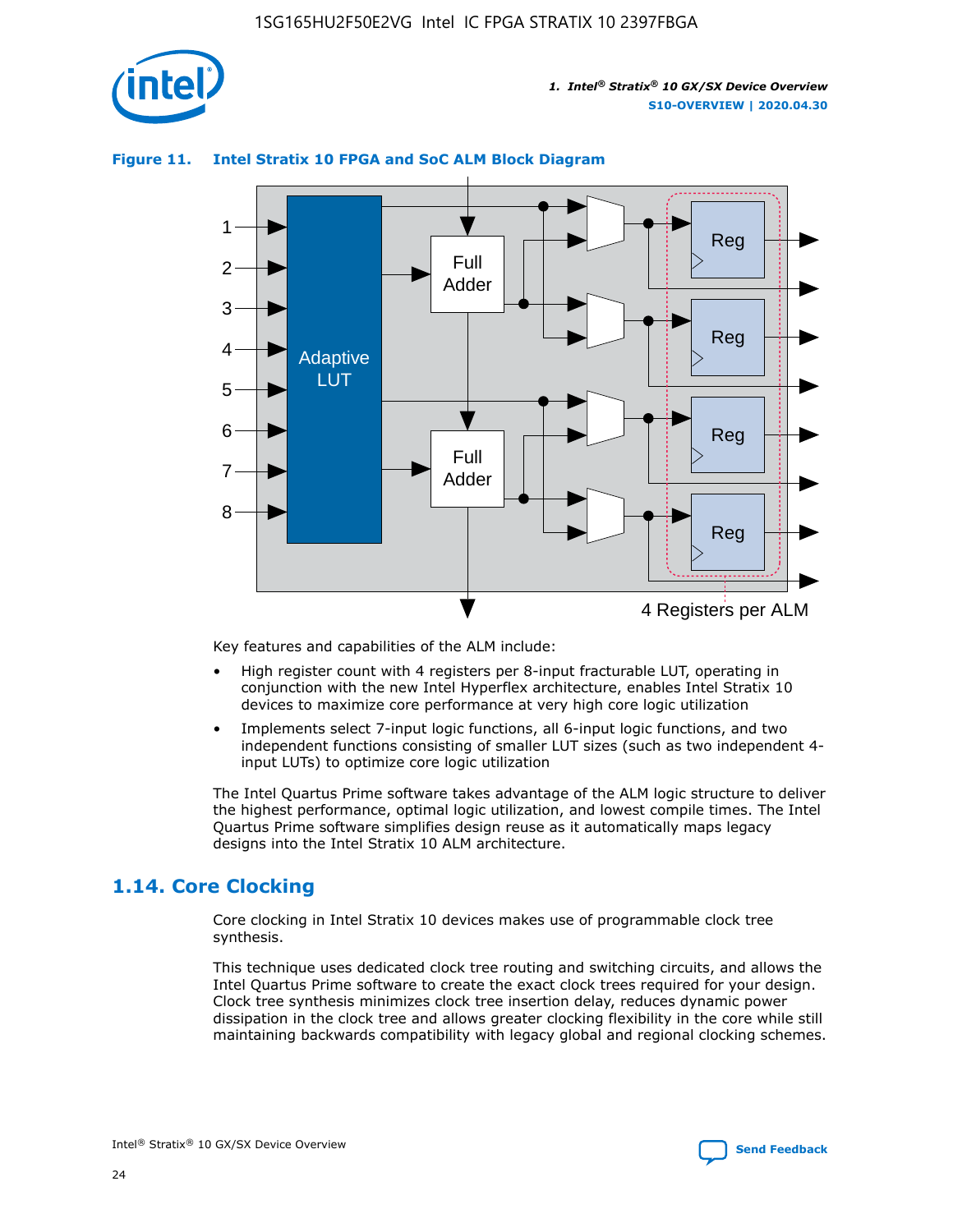

The core clock network in Intel Stratix 10 devices supports the new Intel Hyperflex core architecture at clock rates up to 1 GHz. It also supports the hard memory controllers up to 2666 Mbps with a quarter rate transfer to the core. The core clock network is supported by dedicated clock input pins, fractional clock synthesis PLLs, and integer I/O PLLs.

# **1.15. Fractional Synthesis PLLs and I/O PLLs**

Intel Stratix 10 devices have up to 32 fractional synthesis PLLs (fPLL) available for use with transceivers or in the core fabric.

The fPLLs are located in the 3D SiP transceiver L-tiles and H-tiles, eight per tile, adjacent to the transceiver channels. The fPLLs can be used to reduce both the number of oscillators required on the board and the number of clock pins required, by synthesizing multiple clock frequencies from a single reference clock source. In addition to synthesizing reference clock frequencies for the transceiver transmit PLLs, the fPLLs can also be used directly for transmit clocking. Each fPLL can be independently configured for conventional integer mode, or enhanced fractional synthesis mode with third-order delta-sigma modulation.

In addition to the fPLLs, Intel Stratix 10 devices contain up to 24 integer I/O PLLs (IOPLLs) available for general purpose use in the core fabric and for simplifying the design of external memory interfaces and high-speed LVDS interfaces. The IOPLLs are located in each bank of 48 general purpose I/O, 1 per I/O bank, adjacent to the hard memory controllers and LVDS SerDes in each I/O bank. This makes it easier to close timing because the IOPLLs are tightly coupled with the I/Os that need to use them. The IOPLLs can be used for general purpose applications in the core such as clock network delay compensation and zero-delay clock buffering.

# **1.16. Internal Embedded Memory**

Intel Stratix 10 devices contain two types of embedded memory blocks: M20K (20 Kb) and MLAB (640 bit).

The M20K and MLAB blocks are familiar block sizes carried over from previous Intel device families. The MLAB blocks are ideal for wide and shallow memories, while the M20K blocks are intended to support larger memory configurations and include hard ECC. Both M20K and MLAB embedded memory blocks can be configured as a singleport or dual-port RAM, FIFO, ROM, or shift register. These memory blocks are highly flexible and support a number of memory configurations as shown in Table 10 on page 25.

#### **Table 10. Internal Embedded Memory Block Configurations**

| MLAB (640 bits)                                                | <b>M20K (20 Kb)</b>                                                                    |
|----------------------------------------------------------------|----------------------------------------------------------------------------------------|
| $64 \times 10$ (supported through emulation)<br>$32 \times 20$ | $2K \times 10$ (or $x8$ )<br>$1K \times 20$ (or $x16$ )<br>$512 \times 40$ (or $x32$ ) |

# **1.17. Variable Precision DSP Block**

The Intel Stratix 10 DSP blocks are based upon the Variable Precision DSP Architecture used in Intel's previous generation devices. They feature hard fixed point and IEEE 754 compliant floating point capability.

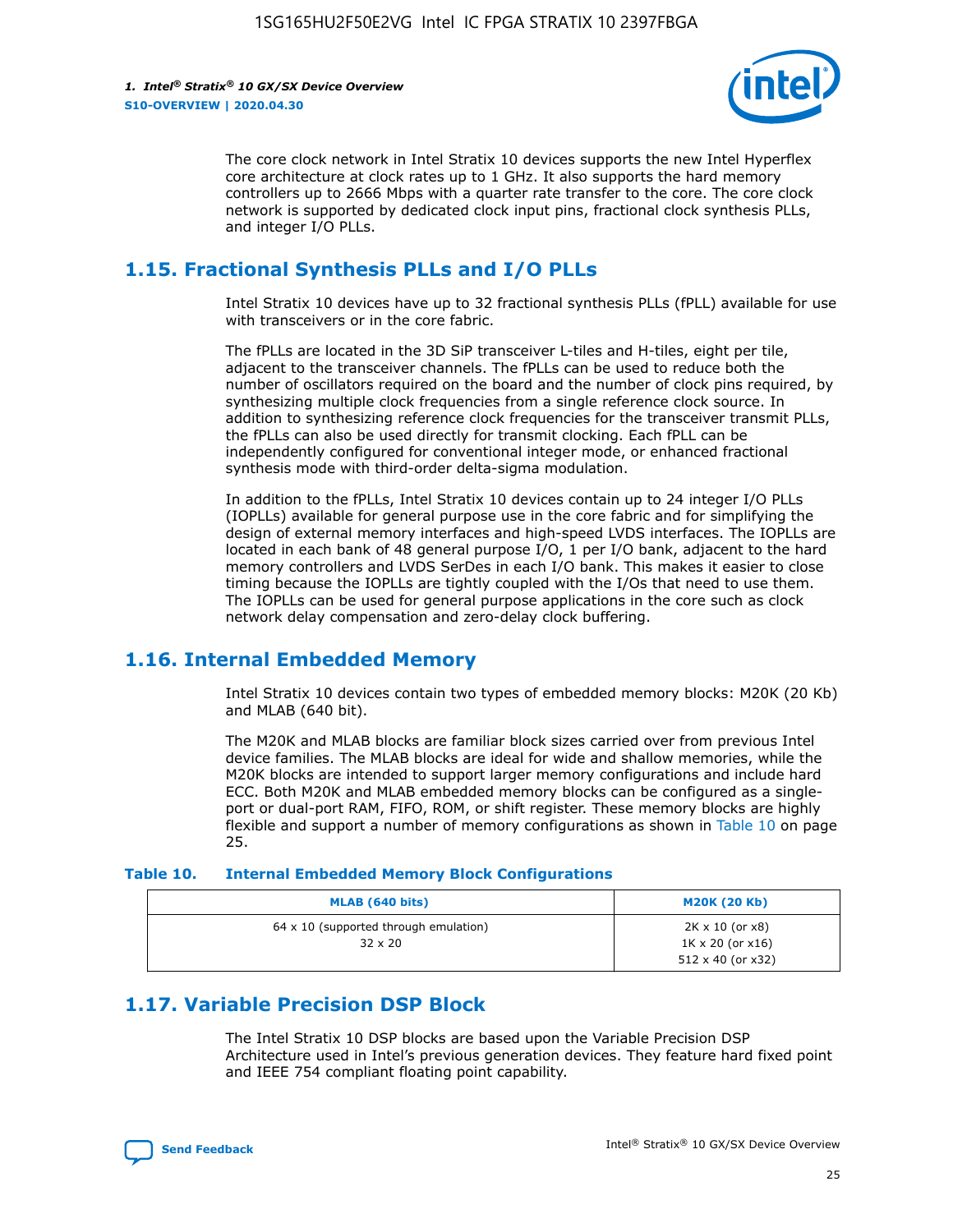

The DSP blocks can be configured to support signal processing with precision ranging from 18x19 up to 54x54. A pipeline register has been added to increase the maximum operating frequency of the DSP block and reduce power consumption.





#### **Figure 13. DSP Block: High Precision Fixed Point Mode**

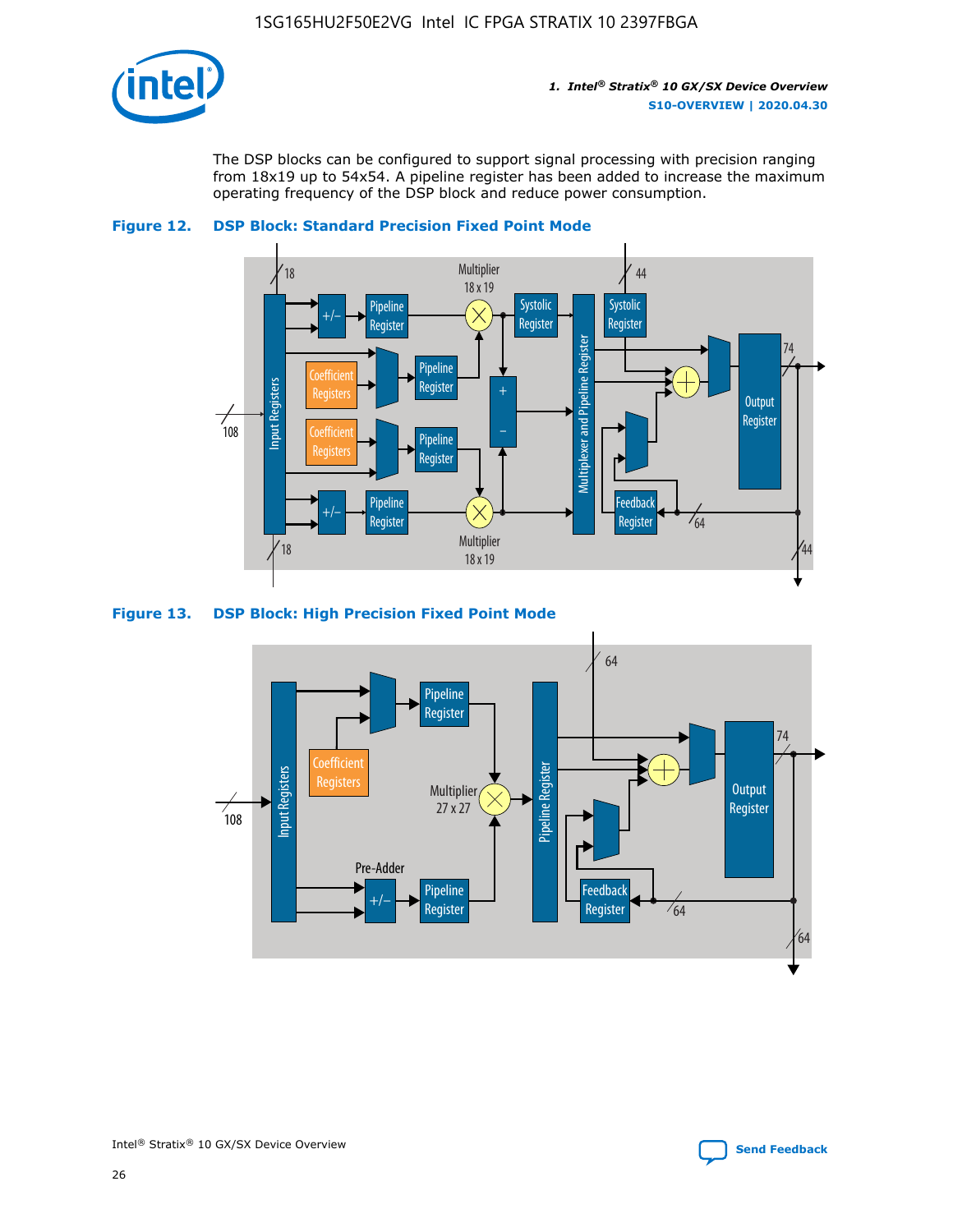



#### **Figure 14. DSP Block: Single Precision Floating Point Mode**

Each DSP block can be independently configured at compile time as either dual 18x19 or a single 27x27 multiply accumulate. With a dedicated 64 bit cascade bus, multiple variable precision DSP blocks can be cascaded to implement even higher precision DSP functions efficiently.

In floating point mode, each DSP block provides one single precision floating point multiplier and adder. Floating point additions, multiplications, mult-adds and multaccumulates are supported.

The following table shows how different precisions are accommodated within a DSP block, or by utilizing multiple blocks.

| <b>Multiplier Size</b>             | <b>DSP Block Resources</b>                                                               | <b>Expected Usage</b>           |
|------------------------------------|------------------------------------------------------------------------------------------|---------------------------------|
| $18x19$ bits                       | 1/2 of Variable Precision DSP Block                                                      | Medium precision fixed point    |
| 27x27 bits                         | 1 Variable Precision DSP Block                                                           | High precision fixed point      |
| $19x36$ bits                       | 1 Variable Precision DSP Block with external<br>adder                                    | Fixed point FFTs                |
| 36x36 bits                         | 2 Variable Precision DSP Blocks with external<br>adder                                   | Very high precision fixed point |
| 54x54 bits                         | 4 Variable Precision DSP Blocks with external<br>adder                                   | Double Precision floating point |
| Single Precision<br>floating point | 1 Single Precision floating point adder, 1 Single<br>Precision floating point multiplier | Floating point                  |

#### **Table 11. Variable Precision DSP Block Configurations**

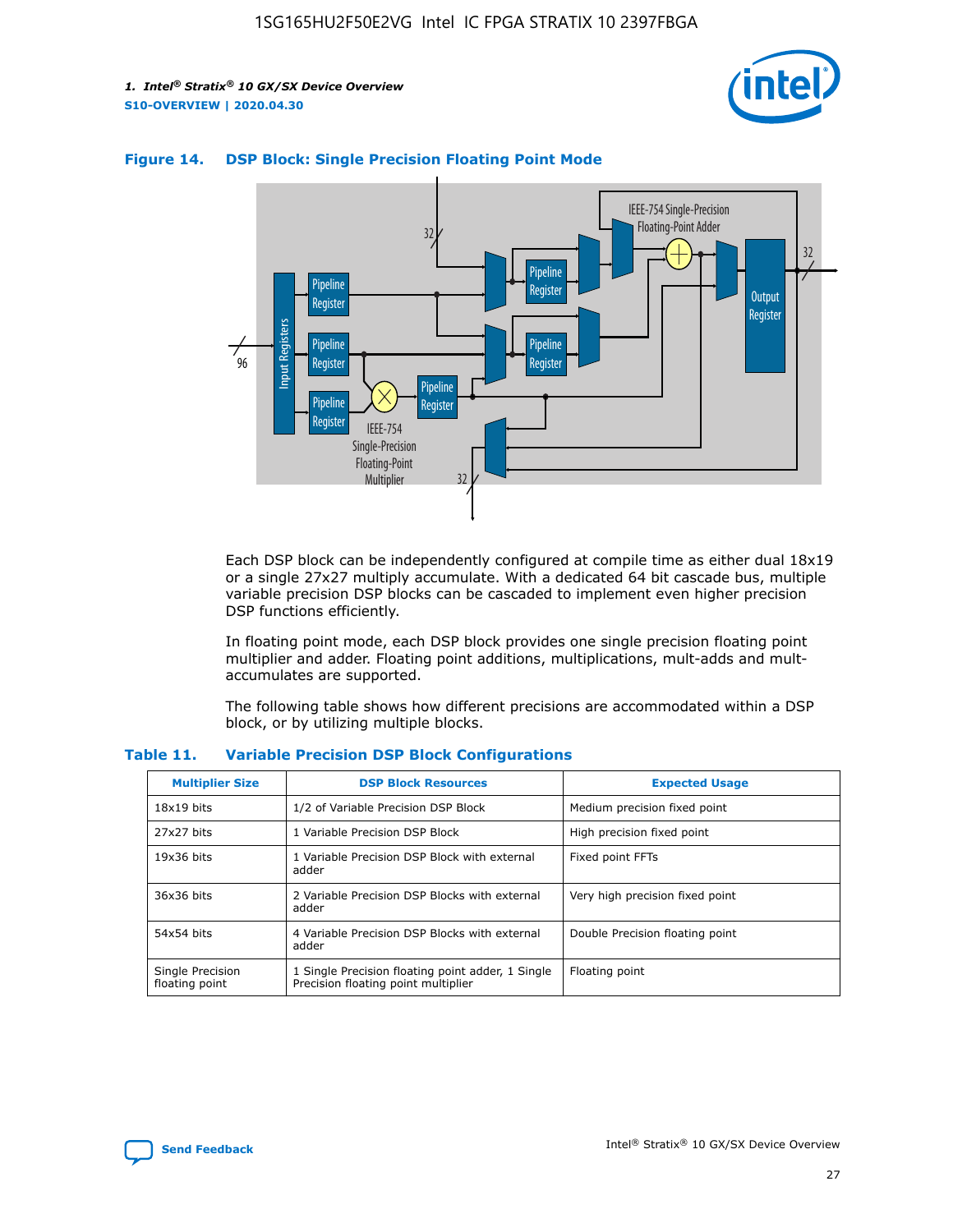

Complex multiplication is very common in DSP algorithms. One of the most popular applications of complex multipliers is the FFT algorithm. This algorithm has the characteristic of increasing precision requirements on only one side of the multiplier. The Variable Precision DSP block supports the FFT algorithm with proportional increase in DSP resources as the precision grows.

#### **Table 12. Complex Multiplication With Variable Precision DSP Block**

| <b>Complex Multiplier</b><br><b>Size</b> | <b>DSP Block Resources</b>      | <b>FFT Usage</b>       |
|------------------------------------------|---------------------------------|------------------------|
| $18x19$ bits                             | 2 Variable Precision DSP Blocks | Resource optimized FFT |
| 27x27 bits                               | 4 Variable Precision DSP Blocks | Highest precision FFT  |

For FFT applications with high dynamic range requirements, the Intel FFT IP Core offers an option of single precision floating point implementation with resource usage and performance similar to high precision fixed point implementations.

Other features of the DSP block include:

- Hard 18 bit and 25 bit pre-adders
- Hard floating point multipliers and adders
- 64 bit dual accumulator (for separate I, Q product accumulations)
- Cascaded output adder chains for 18 and 27 bit FIR filters
- Embedded coefficient registers for 18 and 27 bit coefficients
- Fully independent multiplier outputs
- Inferability using HDL templates supplied by the Intel Quartus Prime software for most modes

The Variable Precision DSP block is ideal to support the growing trend towards higher bit precision in high performance DSP applications. At the same time, it can efficiently support the many existing 18 bit DSP applications, such as high definition video processing and remote radio heads. With the Variable Precision DSP block architecture and hard floating point multipliers and adders, Intel Stratix 10 devices can efficiently support many different precision levels up to and including floating point implementations. This flexibility can result in increased system performance, reduced power consumption, and reduce architecture constraints on system algorithm designers.

# **1.18. Hard Processor System (HPS)**

The Intel Stratix 10 SoC Hard Processor System (HPS) is Intel's third generation HPS. Leveraging the performance of Intel 14 nm tri-gate technology, Intel Stratix 10 SoC devices more than double the performance of previous generation SoCs with an integrated quad-core 64-bit Arm Cortex-A53. The HPS also enables system-wide hardware virtualization capabilities by adding a system memory management unit. These architecture improvements ensure that Intel Stratix 10 SoCs meet the requirements of current and future embedded markets, including wireless and wireline communications, datacenter acceleration, and numerous military applications.

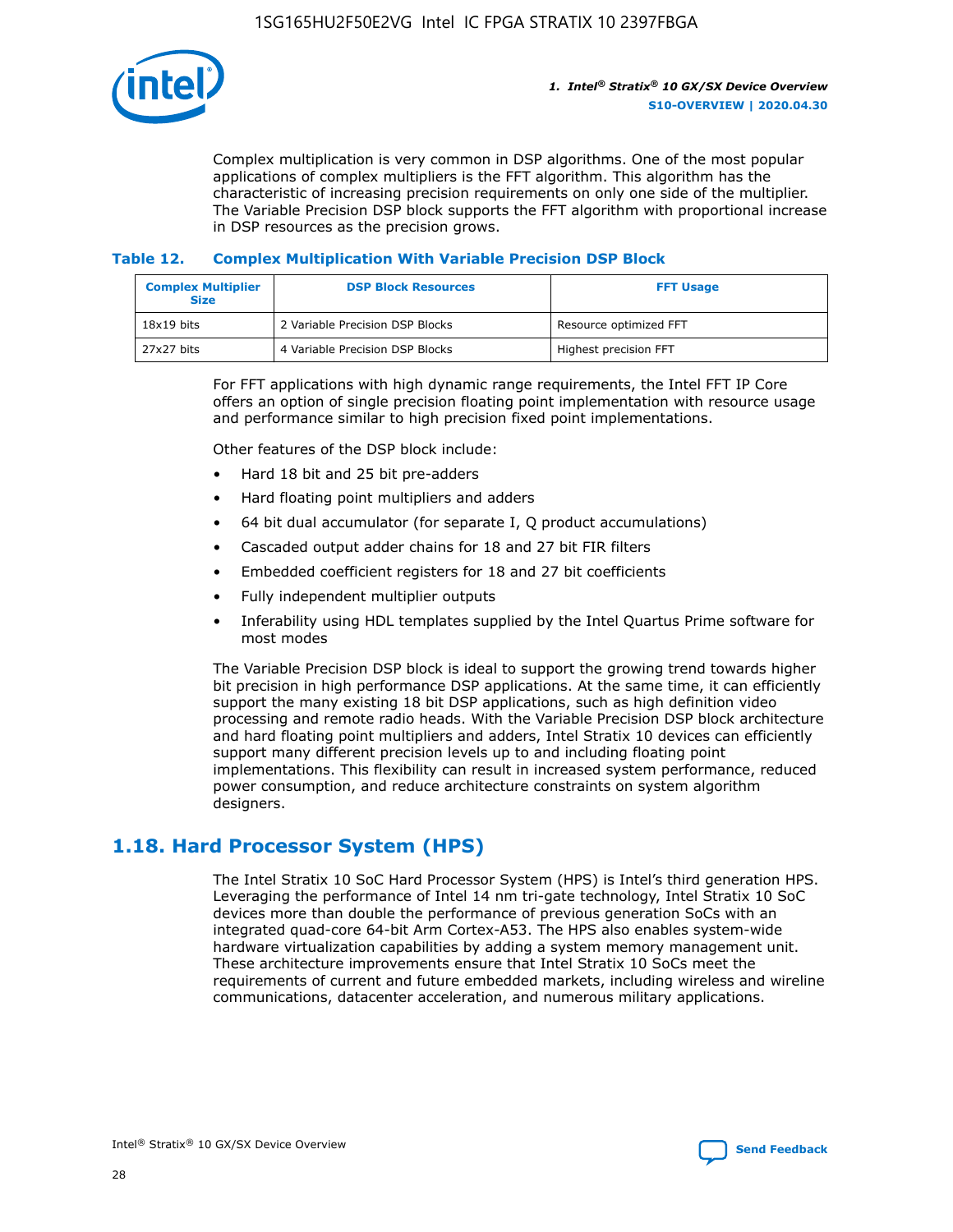

#### **Figure 15. HPS Block Diagram**

| Quad Arm Cortex-A53-Based Hard Processor System |                        |                           |                               |                             |                              |                         |                          |                                        |                                     |
|-------------------------------------------------|------------------------|---------------------------|-------------------------------|-----------------------------|------------------------------|-------------------------|--------------------------|----------------------------------------|-------------------------------------|
| <b>Arm Cortex - A53</b>                         |                        |                           | Arm Cortex - A53              |                             |                              |                         | SD/SDIO/                 |                                        |                                     |
| <b>NEON</b>                                     |                        | <b>FPU</b>                | <b>NEON</b>                   |                             | <b>FPU</b>                   |                         | USB OTG                  | $MMC$ <sup>1,2</sup>                   |                                     |
| 32 KB I-Cache                                   |                        | 32 KB D-Cache             | 32 KB I-Cache                 |                             | 32 KB D - Cache              |                         | $(x2)^{1,2}$             |                                        |                                     |
| with Parity                                     |                        | with ECC                  | with Parity                   |                             | with ECC                     |                         |                          | <b>DMA</b>                             |                                     |
| Arm Cortex - A53                                |                        |                           | UART (x2)<br>Arm Cortex - A53 |                             |                              | $(8 \text{ Channel})^2$ |                          |                                        |                                     |
| <b>NEON</b>                                     |                        | <b>FPU</b>                | <b>NEON</b>                   |                             | <b>FPU</b>                   |                         |                          |                                        |                                     |
| 32 KB I-Cache<br>with Parity                    |                        | 32 KB D-Cache<br>with ECC | 32 KB I-Cache<br>with Parity  |                             | 32 KB D-Cache<br>with ECC    |                         | I <sup>2</sup> C(x5)     | <b>HPS 10</b>                          |                                     |
|                                                 | 1 MB L2 Cache with ECC |                           |                               |                             |                              |                         |                          |                                        |                                     |
| <b>System MMU</b>                               |                        |                           |                               | <b>Cache Coherency Unit</b> |                              |                         |                          | <b>EMAC</b> $(x3)^{1,2}$               | <b>NAND</b><br>Flash <sup>1,2</sup> |
| JTAG Debug<br>or Trace                          |                        |                           | 256 KB<br>RAM <sup>2</sup>    | <b>Timers</b><br>(x8)       |                              |                         |                          | SPI(x4)                                |                                     |
| Lightweight HPS-to-<br><b>FPGA BRIDGE</b>       |                        |                           | HPS-to-FPGA<br><b>BRIDGE</b>  |                             | FPGA-to-HPS<br><b>BRIDGE</b> |                         | HPS-to-SDM<br>SDM-to-HPS | <b>SDRAM</b><br>Scheduler <sup>3</sup> |                                     |
|                                                 |                        |                           |                               |                             |                              |                         |                          |                                        |                                     |
| <b>FPGA Fabric</b>                              |                        |                           |                               |                             |                              |                         | <b>SDM</b>               | <b>Hard Memory</b><br>Controller       |                                     |
|                                                 |                        |                           |                               |                             |                              |                         |                          |                                        |                                     |

Notes:

1. Integrated direct memory access (DMA)

2. Integrated error correction code (ECC)

3. Multiport front-end interface to hard memory controller

### **1.18.1. Key Features of the Intel Stratix 10 HPS**

#### **Table 13. Key Features of the Intel Stratix 10 GX/SX HPS**

| <b>Feature</b>                                    | <b>Description</b>                                                                                                                                                                                                                                                                                                                                     |
|---------------------------------------------------|--------------------------------------------------------------------------------------------------------------------------------------------------------------------------------------------------------------------------------------------------------------------------------------------------------------------------------------------------------|
| Quad-core Arm Cortex-A53<br>MPCore processor unit | 2.3 MIPS/MHz instruction efficiency<br>$\bullet$<br>CPU frequency up to 1.5 GHz<br>٠<br>At 1.5 GHz total performance of 13,800 MIPS<br>Army8-A architecture<br>Runs 64 bit and 32 bit Arm instructions<br>16 bit and 32 bit Thumb instructions for 30% reduction in memory footprint<br>Jazelle* RCT execution architecture with 8 bit Java byte codes |
|                                                   |                                                                                                                                                                                                                                                                                                                                                        |

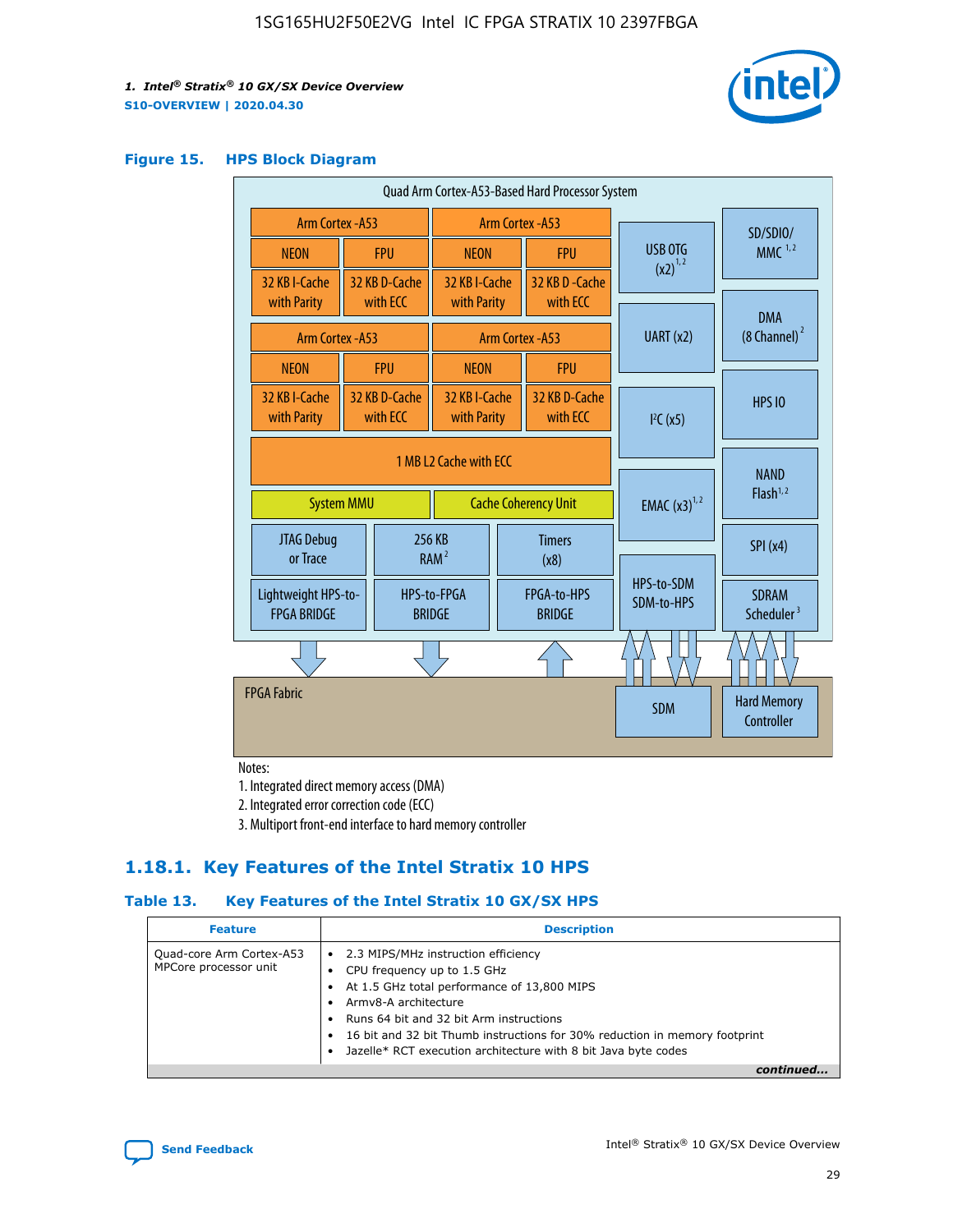

| <b>Feature</b>                                        | <b>Description</b>                                                                                                                                                                                                                                                                                                                                                                                                                                                                                                                                                                                                                                                                                                                                                                                                                                                                                                                                                                                                                                                                                                                                                                                               |  |  |
|-------------------------------------------------------|------------------------------------------------------------------------------------------------------------------------------------------------------------------------------------------------------------------------------------------------------------------------------------------------------------------------------------------------------------------------------------------------------------------------------------------------------------------------------------------------------------------------------------------------------------------------------------------------------------------------------------------------------------------------------------------------------------------------------------------------------------------------------------------------------------------------------------------------------------------------------------------------------------------------------------------------------------------------------------------------------------------------------------------------------------------------------------------------------------------------------------------------------------------------------------------------------------------|--|--|
|                                                       | Superscalar, variable length, out-of-order pipeline with dynamic branch prediction<br>Improved Arm Neon* media processing engine<br>Single- and double-precision floating-point unit<br>Arm CoreSight* debug and trace technology<br>$\bullet$                                                                                                                                                                                                                                                                                                                                                                                                                                                                                                                                                                                                                                                                                                                                                                                                                                                                                                                                                                   |  |  |
| <b>System Memory</b><br>Management Unit               | Enables a unified memory model and extends hardware virtualization into peripherals<br>implemented in the FPGA fabric                                                                                                                                                                                                                                                                                                                                                                                                                                                                                                                                                                                                                                                                                                                                                                                                                                                                                                                                                                                                                                                                                            |  |  |
| Cache Coherency unit                                  | Changes in shared data stored in cache are propagated throughout the system<br>$\bullet$<br>providing bi-directional coherency for co-processing elements.                                                                                                                                                                                                                                                                                                                                                                                                                                                                                                                                                                                                                                                                                                                                                                                                                                                                                                                                                                                                                                                       |  |  |
| Cache                                                 | L1 Cache<br>$\bullet$<br>- 32 KB of instruction cache w/ parity check<br>- 32 KB of L1 data cache w /ECC<br>- Parity checking<br>L <sub>2</sub> Cache<br>$-$ 1MB shared<br>$-$ 8-way set associative<br>- SEU Protection with parity on TAG ram and ECC on data RAM<br>- Cache lockdown support                                                                                                                                                                                                                                                                                                                                                                                                                                                                                                                                                                                                                                                                                                                                                                                                                                                                                                                  |  |  |
| On-Chip Memory                                        | 256 KB of scratch on-chip RAM                                                                                                                                                                                                                                                                                                                                                                                                                                                                                                                                                                                                                                                                                                                                                                                                                                                                                                                                                                                                                                                                                                                                                                                    |  |  |
| External SDRAM and Flash<br>Memory Interfaces for HPS | Hard memory controller with support for DDR4, DDR3<br>$\bullet$<br>$-$ 40 bit (32 bit + 8 bit ECC) with select packages supporting 72 bit (64 bit + 8 bit<br>ECC)<br>- Support for up to 2666 Mbps DDR4 and 2166 Mbps DDR3 frequencies<br>- Error correction code (ECC) support including calculation, error correction, write-<br>back correction, and error counters<br>- Software Configurable Priority Scheduling on individual SDRAM bursts<br>- Fully programmable timing parameter support for all JEDEC-specified timing<br>parameters<br>- Multiport front-end (MPFE) scheduler interface to the hard memory controller, which<br>supports the $AXI^{\circledR}$ Quality of Service (QoS) for interface to the FPGA fabric<br>NAND flash controller<br>$-$ ONFI 1.0<br>- Integrated descriptor based with DMA<br>- Programmable hardware ECC support<br>- Support for 8 and 16 bit Flash devices<br>Secure Digital SD/SDIO/MMC controller<br>$-$ eMMC 4.5<br>- Integrated descriptor based DMA<br>- CE-ATA digital commands supported<br>- 50 MHz operating frequency<br>Direct memory access (DMA) controller<br>٠<br>$-$ 8-channel<br>- Supports up to 32 peripheral handshake interface<br>continued |  |  |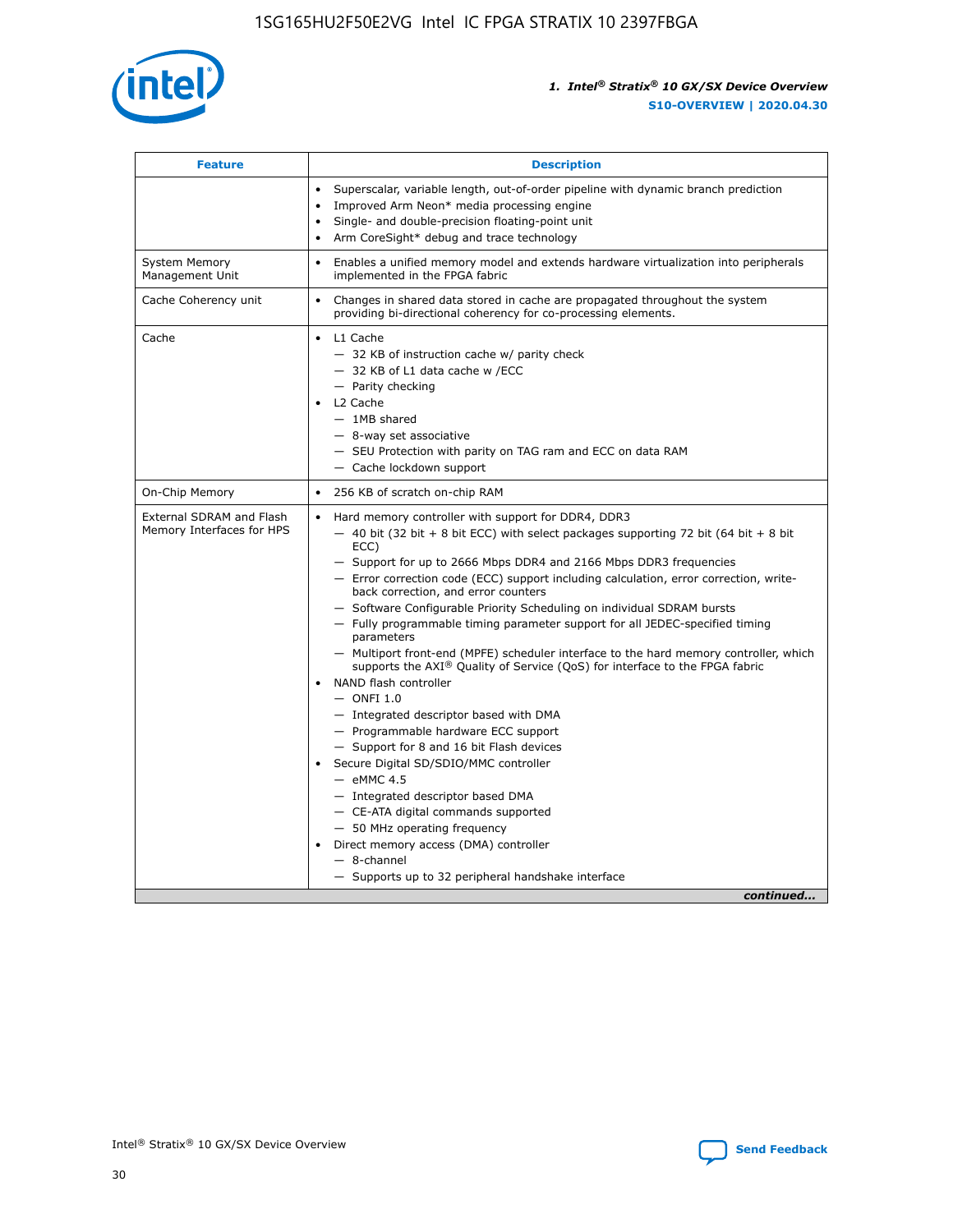

| <b>Feature</b>                         | <b>Description</b>                                                                                                                                                                                                                                                                                                                                                                                                                                                                                                                                                                                                                                                                                                                                                                                                                                                                                                                                                                                                                                                                                                                                                                                                                                                                                                                                                                                                                                                                                                  |  |
|----------------------------------------|---------------------------------------------------------------------------------------------------------------------------------------------------------------------------------------------------------------------------------------------------------------------------------------------------------------------------------------------------------------------------------------------------------------------------------------------------------------------------------------------------------------------------------------------------------------------------------------------------------------------------------------------------------------------------------------------------------------------------------------------------------------------------------------------------------------------------------------------------------------------------------------------------------------------------------------------------------------------------------------------------------------------------------------------------------------------------------------------------------------------------------------------------------------------------------------------------------------------------------------------------------------------------------------------------------------------------------------------------------------------------------------------------------------------------------------------------------------------------------------------------------------------|--|
| Communication Interface<br>Controllers | Three 10/100/1000 Ethernet media access controls (MAC) with integrated DMA<br>$\bullet$<br>- Supports RGMII and RMII external PHY Interfaces<br>- Option to support other PHY interfaces through FPGA logic<br>GMII<br>$\bullet$<br>MII<br>$\bullet$<br>• RMII (requires MII to RMII adapter)<br>• RGMII (requires GMII to RGMII adapter)<br>• SGMII (requires GMII to SGMII adapter)<br>- Supports IEEE 1588-2002 and IEEE 1588-2008 standards for precision networked<br>clock synchronization<br>- Supports IEEE 802.1Q VLAN tag detection for reception frames<br>- Supports Ethernet AVB standard<br>Two USB On-the-Go (OTG) controllers with DMA<br>- Dual-Role Device (device and host functions)<br>• High-speed (480 Mbps)<br>• Full-speed (12 Mbps)<br>• Low-speed (1.5 Mbps)<br>• Supports USB 1.1 (full-speed and low-speed)<br>- Integrated descriptor-based scatter-gather DMA<br>- Support for external ULPI PHY<br>- Up to 16 bidirectional endpoints, including control endpoint<br>$-$ Up to 16 host channels<br>- Supports generic root hub<br>- Configurable to OTG 1.3 and OTG 2.0 modes<br>Five $I^2C$ controllers (three can be used by EMAC for MIO to external PHY)<br>- Support both 100 Kbps and 400 Kbps modes<br>- Support both 7 bit and 10 bit addressing modes<br>- Support Master and Slave operating mode<br>Two UART 16550 compatible<br>- Programmable baud rate up to 115.2 Kbaud<br>• Four serial peripheral interfaces (SPI) (2 Masters, 2 Slaves)<br>- Full and Half duplex |  |
| Timers and I/O                         | $\bullet$ Timers<br>- 4 general-purpose timers<br>$-4$ watchdog timers<br>48 HPS direct I/O allow HPS peripherals to connect directly to I/O<br>Up to three IO48 banks may be assigned to HPS for HPS DDR access                                                                                                                                                                                                                                                                                                                                                                                                                                                                                                                                                                                                                                                                                                                                                                                                                                                                                                                                                                                                                                                                                                                                                                                                                                                                                                    |  |
| Interconnect to Logic Core             | • FPGA-to-HPS Bridge<br>- Allows IP bus masters in the FPGA fabric to access to HPS bus slaves<br>- Configurable 32, 64, or 128 bit AMBA AXI interface<br>HPS-to-FPGA Bridge<br>- Allows HPS bus masters to access bus slaves in FPGA fabric<br>- Configurable 32, 64, or 128 bit AMBA AXI interface allows high-bandwidth HPS<br>master transactions to FPGA fabric<br>HPS-to-SDM and SDM-to-HPS Bridges<br>- Allows the HPS to reach the SDM block and the SDM to bootstrap the HPS<br>Light Weight HPS-to-FPGA Bridge<br>- Light weight 32 bit AXI interface suitable for low-latency register accesses from HPS<br>to soft peripherals in FPGA fabric<br>FPGA-to-HPS SDRAM Bridge<br>- Up to three AMBA AXI interfaces supporting 32, 64, or 128 bit data paths                                                                                                                                                                                                                                                                                                                                                                                                                                                                                                                                                                                                                                                                                                                                                 |  |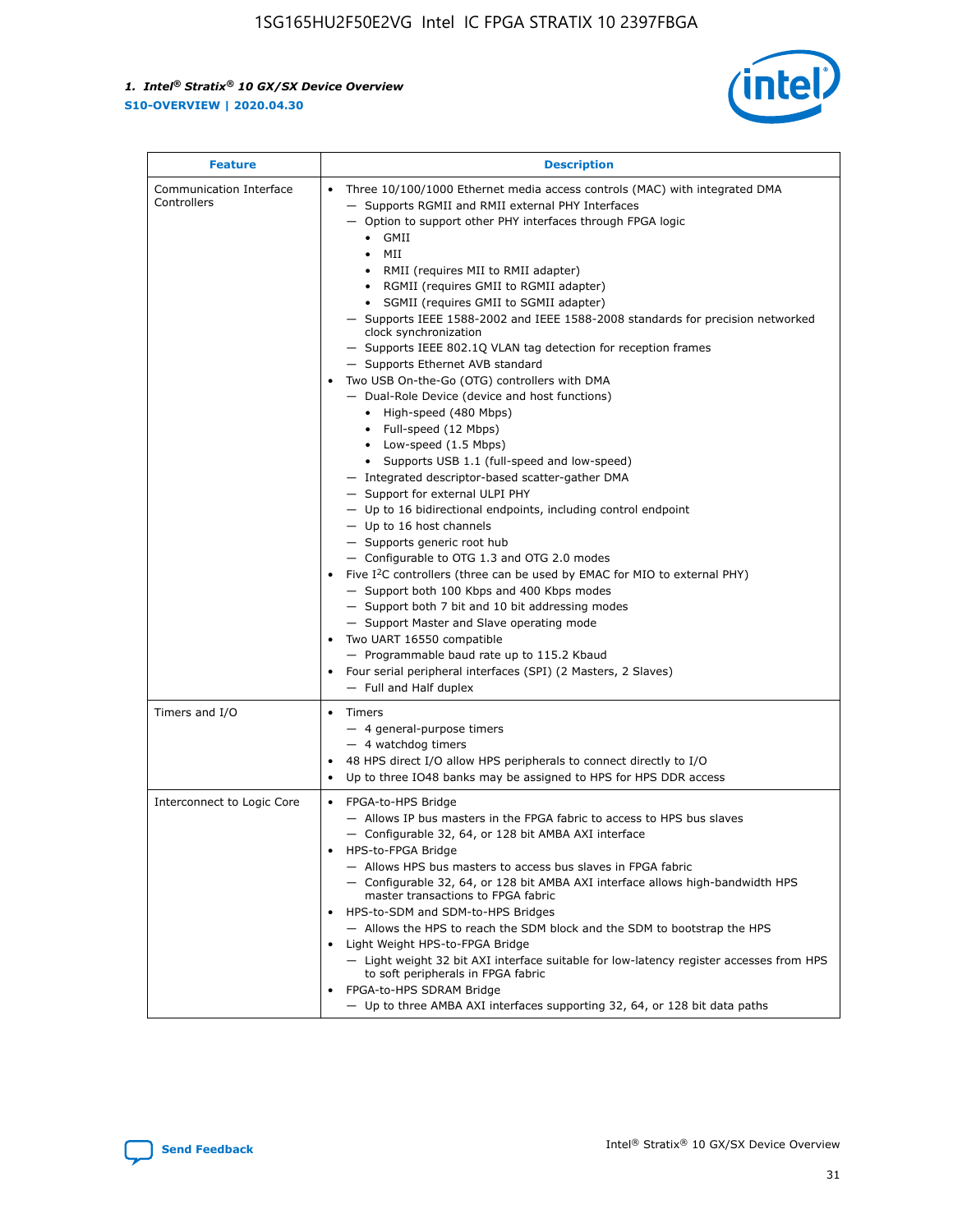

# **1.19. Power Management**

Intel Stratix 10 devices use the advanced Intel 14 nm tri-gate process technology, the all new Intel Hyperflex core architecture to enable Hyper-Folding, power gating, and several optional power reduction techniques to reduce total power consumption by as much as 70% compared to previous generation high-performance Stratix V devices.

Intel Stratix 10 standard power devices (-V) are SmartVID devices. The core voltage supplies (VCC and VCCP) for each SmartVID device must be driven by a PMBus voltage regulator dedicated to that Intel Stratix 10 device. Use of a PMBus voltage regulator for each SmartVID (-V) device is mandatory; it is not an option. A code is programmed into each SmartVID device during manufacturing that allows the PMBus voltage regulator to operate at the optimum core voltage to meet the device performance specifications.

With the new Intel Hyperflex core architecture, designs can run 2X faster than previous generation FPGAs. With 2X performance and same required throughput, architects can cut the data path width in half to save power. This optimization is called Hyper-Folding. Additionally, power gating reduces static power of unused resources in the FPGA by powering them down. The Intel Quartus Prime software automatically powers down specific unused resource blocks such as DSP and M20K blocks, at configuration time.

The optional power reduction techniques in Intel Stratix 10 devices include:

• **Available Low Static Power Devices**—Intel Stratix 10 devices are available with a fixed core voltage that provides lower static power than the SmartVID standard power devices, while maintaining device performance

Furthermore, Intel Stratix 10 devices feature Intel's low power transceivers and include a number of hard IP blocks that not only reduce logic resources but also deliver substantial power savings compared to soft implementations. In general, hard IP blocks consume up to 50% less power than the equivalent soft logic implementations.

# **1.20. Device Configuration and Secure Device Manager (SDM)**

All Intel Stratix 10 devices contain a Secure Device Manager (SDM), which is a dedicated triple-redundant processor that serves as the point of entry into the device for all JTAG and configuration commands. The SDM also bootstraps the HPS in SoC devices ensuring that the HPS can boot using the same security features that the FPGA devices have.

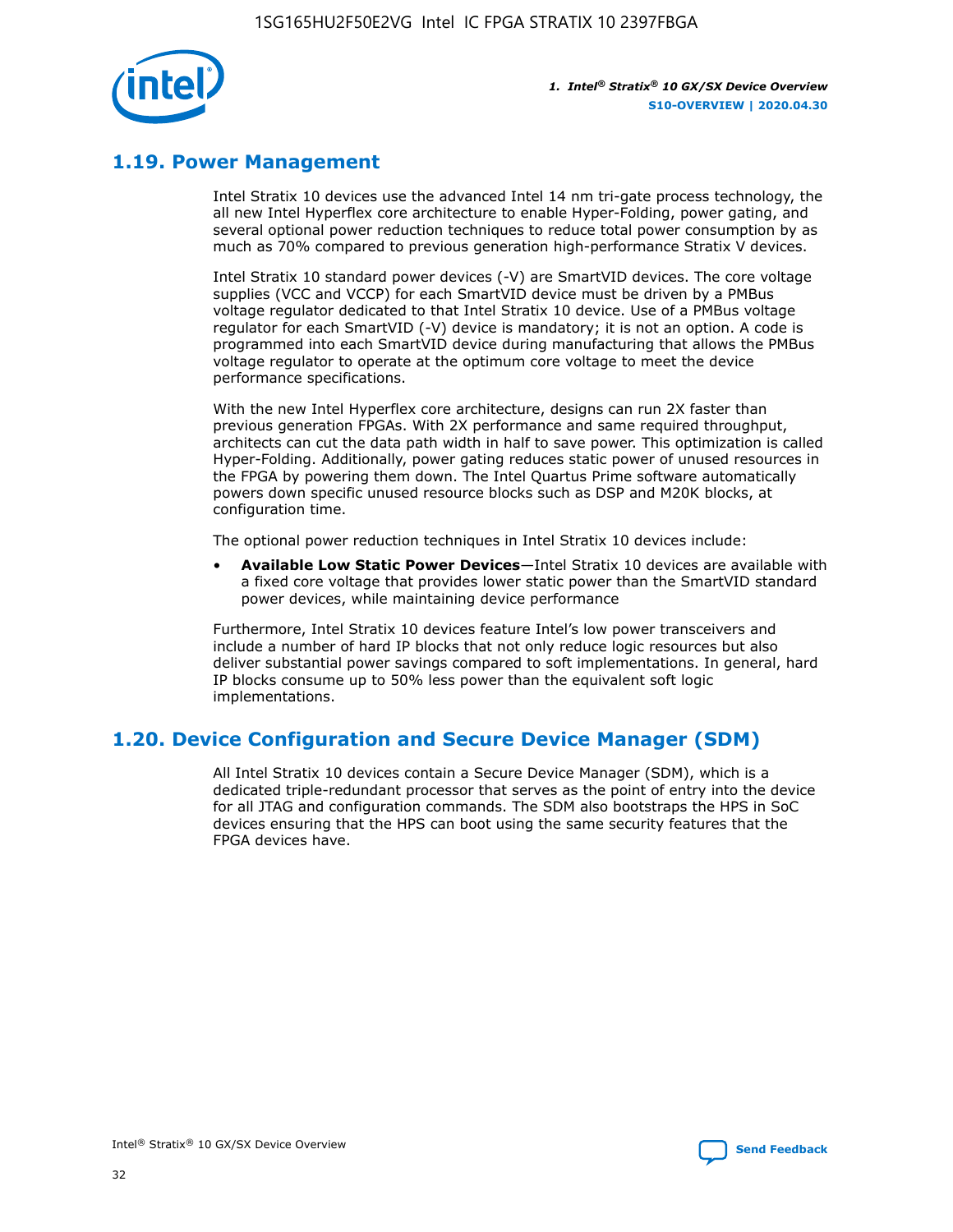





During configuration, Intel Stratix 10 devices are divided into logical sectors, each of which is managed by a local sector manager (LSM). The SDM passes configuration data to each of the LSMs across the on-chip configuration network. This allows the sectors to be configured independently, one at a time, or in parallel. This approach achieves simplified sector configuration and reconfiguration, as well as reduced overall configuration time due to the inherent parallelism. The same sector-based approach is used to respond to single-event upsets and security attacks.

While the sectors provide a logical separation for device configuration and reconfiguration, they overlay the normal rows and columns of FPGA logic and routing. This means there is no impact to the Intel Quartus Prime software place and route, and no impact to the timing of logic signals that cross the sector boundaries.

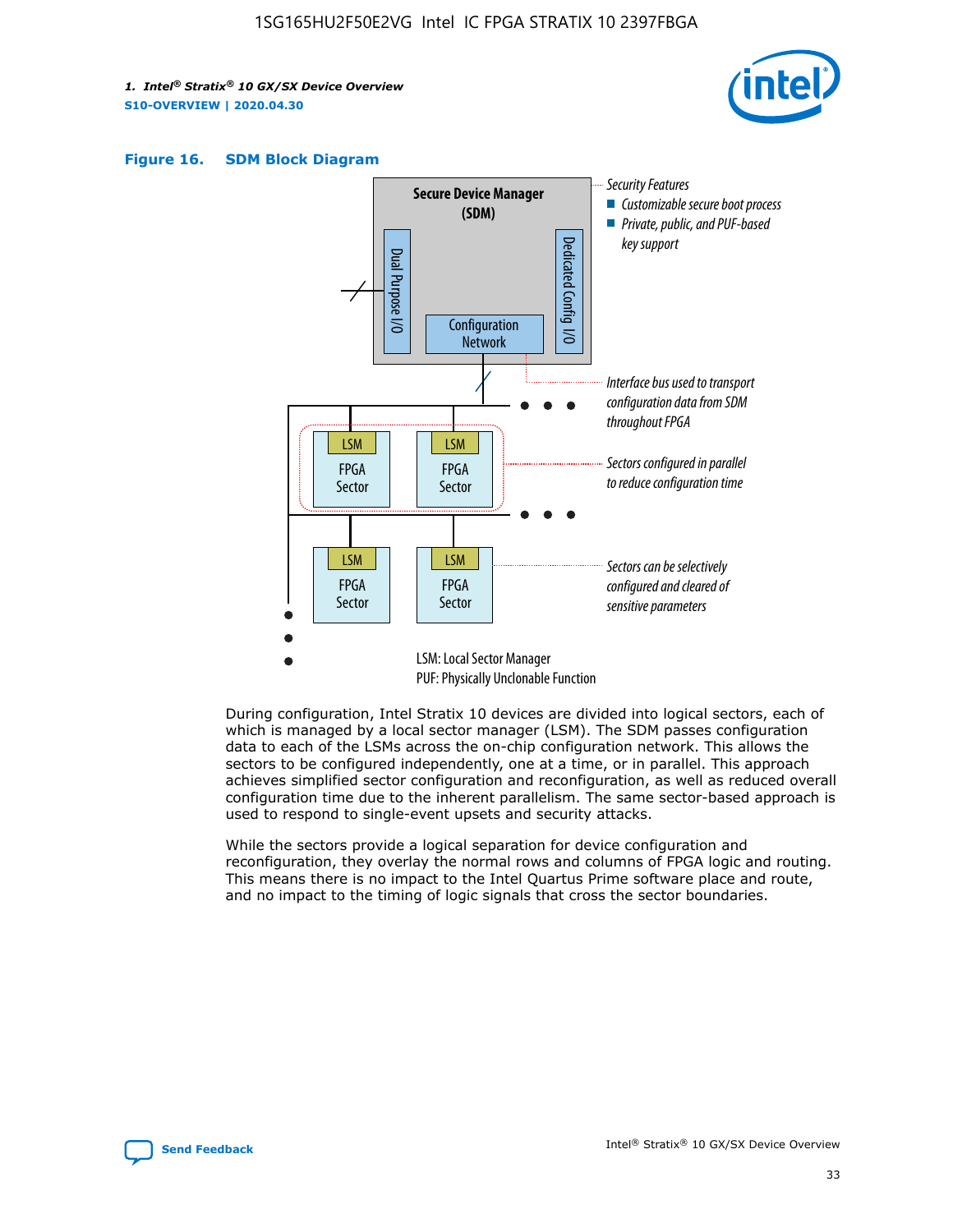

The SDM enables robust, secure, fully-authenticated device configuration. It also allows for customization of the configuration scheme, which can enhance device security. For configuration and reconfiguration, this approach offers a variety of advantages:

- Dedicated secure configuration manager
- Reduced device configuration time, because sectors are configured in parallel
- Updateable configuration process
- Reconfiguration of one or more sectors independent of all other sectors
- Zeroization of individual sectors or the complete device

The SDM also provides additional capabilities such as register state readback and writeback to support ASIC prototyping and other applications.

### **1.21. Device Security**

Building on top of the robust security features present in the previous generation devices, Intel Stratix 10 FPGAs and SoCs include a number of new and innovative security enhancements. These features are also managed by the SDM, tightly coupling device configuration and reconfiguration with encryption, authentication, key storage and anti-tamper services.

Security services provided by the SDM include:

- Bitstream encryption
- Multi-factor authentication
- Hard encryption and authentication acceleration; AES-256, SHA-256/384, ECDSA-256/384
- Volatile and non-volatile encryption key storage and management
- Boot code authentication for the HPS
- Physically Unclonable Function (PUF) service
- Updateable configuration process
- Secure device maintenance and upgrade functions
- Side channel attack protection
- Scripted response to sensor inputs and security attacks, including selective sector zeroization
- Readback, JTAG and test mode disable
- Enhanced response to single-event upsets (SEU)
- Black key provisioning
- Physical anti-tamper

See the *Intel Stratix 10 Device Security User Guide* for a complete list of all security features.

The SDM and associated security services provide a robust, multi-layered security solution for your Intel Stratix 10 design.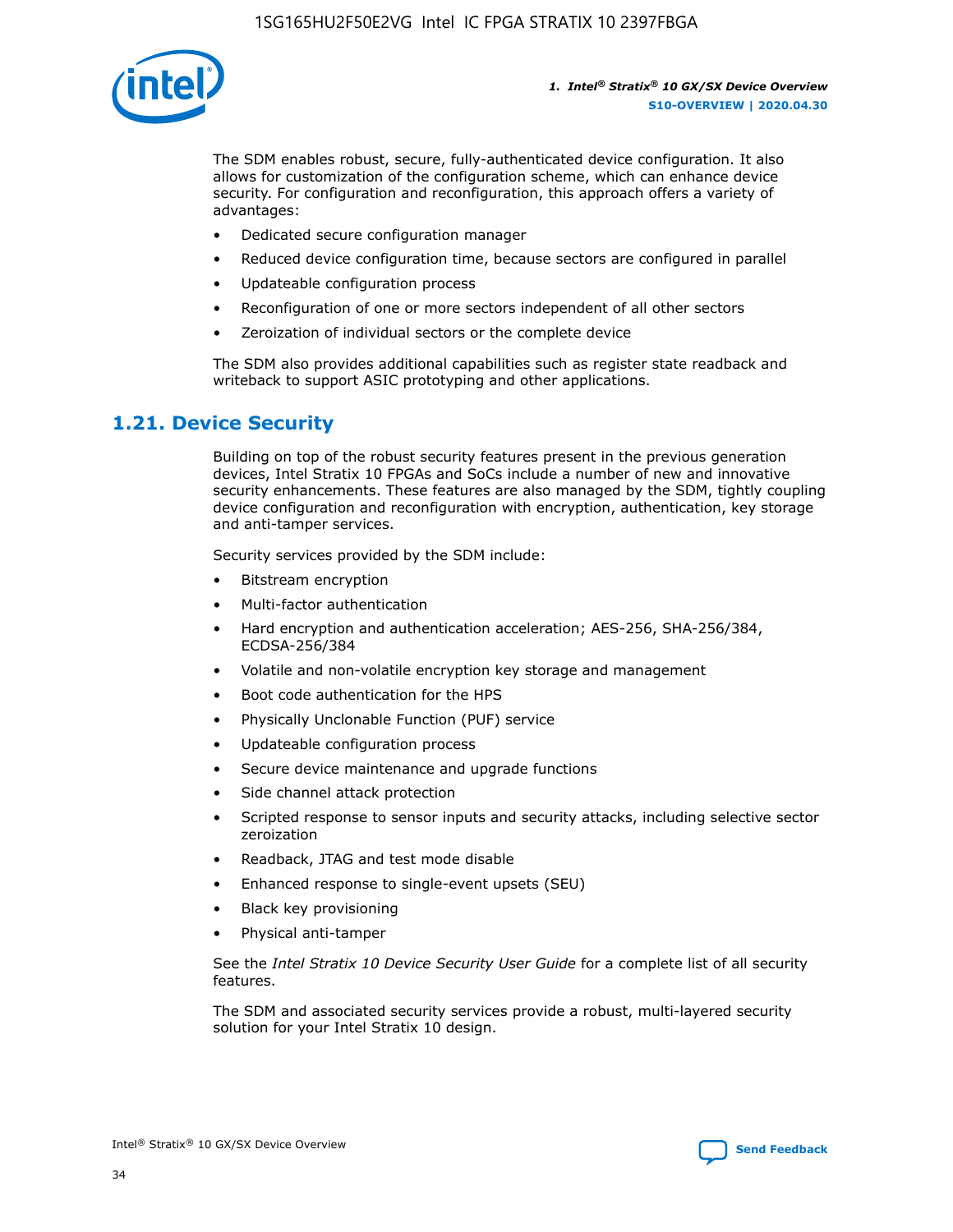

#### **Table 14. Device Security**

| <b>Intel Stratix 10 Family Variant</b> | <b>Bitstream Authentication</b> | <b>Advanced Security Features</b> <sup>(12)</sup> |  |  |
|----------------------------------------|---------------------------------|---------------------------------------------------|--|--|
| GX/SX                                  | All devices                     | -AS suffix part number required                   |  |  |

#### **Related Information**

- [My Intel Support](https://www.intel.com/content/www/us/en/programmable/my-intel/mal-home.html)
- [Intel Stratix 10 Device Security User Guide](https://www.intel.com/content/www/us/en/programmable/documentation/ndq1483601370898.html#wcd1483611014402)

# **1.22. Configuration via Protocol Using PCI Express**

Configuration via protocol using PCI Express allows the FPGA to be configured across the PCI Express bus, simplifying the board layout and increasing system integration. Making use of the embedded PCI Express hard IP operating in autonomous mode before the FPGA is configured, this technique allows the PCI Express bus to be powered up and active within the 100 ms time allowed by the PCI Express specification. Intel Stratix 10 devices also support partial reconfiguration across the PCI Express bus which reduces system down time by keeping the PCI Express link active while the device is being reconfigured.

# **1.23. Partial and Dynamic Reconfiguration**

Partial reconfiguration allows you to reconfigure part of the FPGA while other sections continue running. This capability is required in systems where uptime is critical, because it allows you to make updates or adjust functionality without disrupting services.

In addition to lowering power and cost, partial reconfiguration also increases the effective logic density by removing the necessity to place in the FPGA those functions that do not operate simultaneously. Instead, these functions can be stored in external memory and loaded as needed. This reduces the size of the required FPGA by allowing multiple applications on a single FPGA, saving board space and reducing power. The partial reconfiguration process is built on top of the proven incremental compile design flow in the Intel Quartus Prime design software

Dynamic reconfiguration in Intel Stratix 10 devices allows transceiver data rates, protocols and analog settings to be changed dynamically on a channel-by-channel basis while maintaining data transfer on adjacent transceiver channels. Dynamic reconfiguration is ideal for applications that require on-the-fly multiprotocol or multirate support. Both the PMA and PCS blocks within the transceiver can be reconfigured using this technique. Dynamic reconfiguration of the transceivers can be used in conjunction with partial reconfiguration of the FPGA to enable partial reconfiguration of both core and transceivers simultaneously.

# **1.24. Fast Forward Compile**

The innovative Fast Forward Compile feature in the Intel Quartus Prime software identifies performance bottlenecks in your design and provides detailed, step-by-step performance improvement recommendations that you can then implement. The Compiler reports estimates of the maximum operating frequency that can be achieved

<sup>(12)</sup> Contact My Intel Support for additional information.

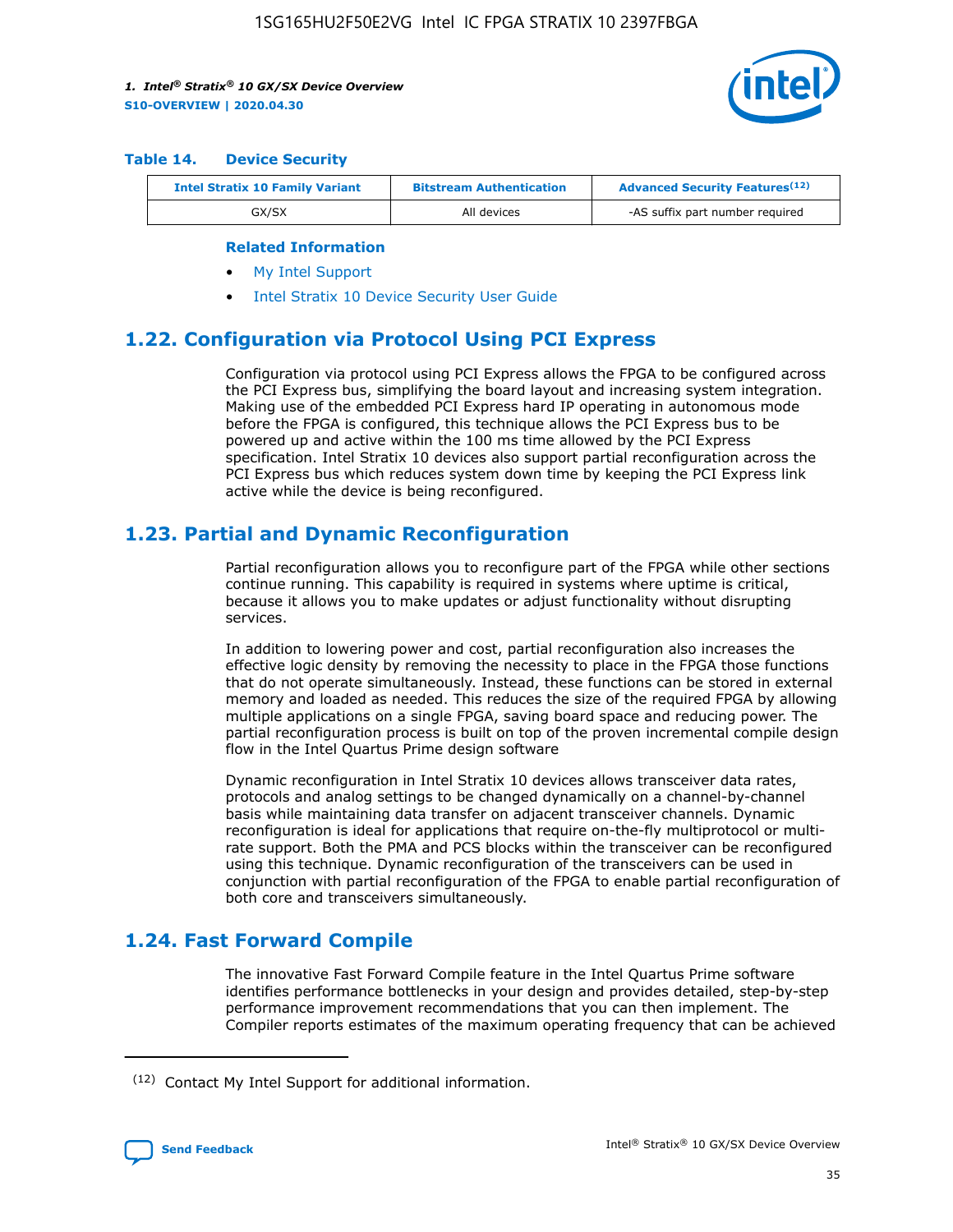

by applying the recommendations. As part of the new Hyper-Aware design flow, Fast Forward Compile maximizes the performance of your Intel Stratix 10 design and achieves rapid timing closure.

Previously, this type of optimization required multiple time-consuming design iterations, including full design re-compilation to determine the effectiveness of the changes. Fast Forward Compile enables you to make better decisions about where to focus your optimization efforts, and how to increase your design performance and throughput. This technique removes much of the guesswork of performance exploration, resulting in fewer design iterations and as much as 2X core performance gains for Intel Stratix 10 designs.

# **1.25. Single Event Upset (SEU) Error Detection and Correction**

Intel Stratix 10 FPGAs and SoCs offer robust SEU error detection and correction circuitry. The detection and correction circuitry includes protection for Configuration RAM (CRAM) programming bits and user memories. The CRAM is protected by a continuously running parity checker circuit with integrated ECC that automatically corrects one or two bit errors and detects higher order multibit errors.

The physical layout of the CRAM array is optimized to make the majority of multi-bit upsets appear as independent single-bit or double-bit errors which are automatically corrected by the integrated CRAM ECC circuitry. In addition to the CRAM protection, user memories also include integrated ECC circuitry and are layout optimized for error detection and correction.

The SEU error detection and correction hardware is supported by both soft IP and the Intel Quartus Prime software to provide a complete SEU mitigation solution. The components of the complete solution include:

- Hard error detection and correction for CRAM and user M20K memory blocks
- Optimized physical layout of memory cells to minimize probability of SEU
- Sensitivity processing soft IP that reports if CRAM upset affects a used or unused bit
- Fault injection soft IP with the Intel Quartus Prime software support that changes state of CRAM bits for testing purposes
- Hierarchy tagging in the Intel Quartus Prime software
- Triple Mode Redundancy (TMR) used for the Secure Device Manager and critical on-chip state machines

In addition to the SEU mitigation features listed above, the Intel 14 nm tri-gate process technology used for Intel Stratix 10 devices is based on FinFET transistors which have reduced SEU susceptibility versus conventional planar transistors.

# **1.26. Document Revision History for the Intel Stratix 10 GX/SX Device Overview**

| <b>Document</b><br><b>Version</b> | <b>Changes</b>             |
|-----------------------------------|----------------------------|
| 2020.04.30                        | Made the following change: |
|                                   | continued                  |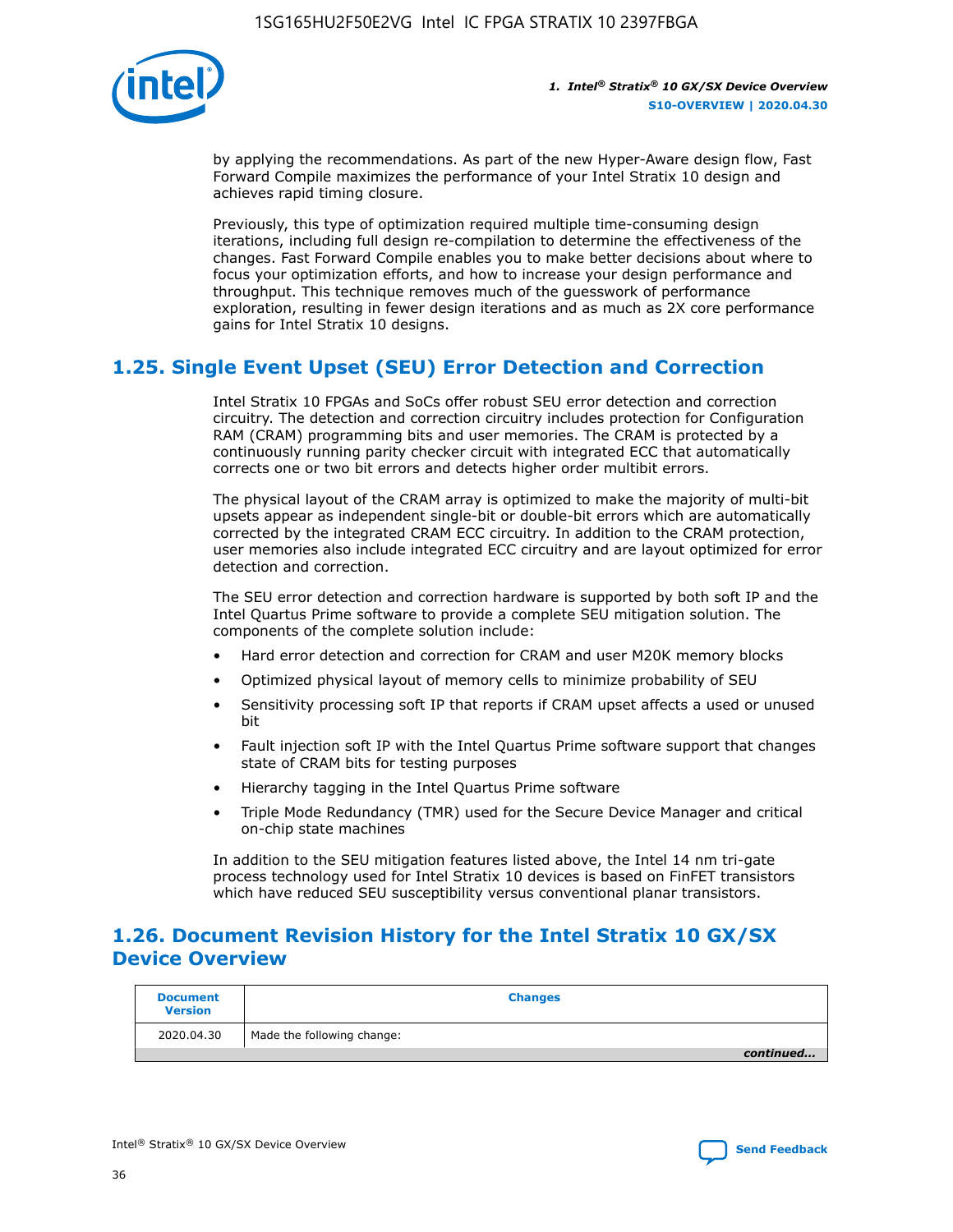

| <b>Document</b><br><b>Version</b> | <b>Changes</b>                                                                                                                                                                                                                                                                                                                                                                                                                                                                                                                                                                                                                                                                                                                                                                                                                                                                                                                                                                                              |
|-----------------------------------|-------------------------------------------------------------------------------------------------------------------------------------------------------------------------------------------------------------------------------------------------------------------------------------------------------------------------------------------------------------------------------------------------------------------------------------------------------------------------------------------------------------------------------------------------------------------------------------------------------------------------------------------------------------------------------------------------------------------------------------------------------------------------------------------------------------------------------------------------------------------------------------------------------------------------------------------------------------------------------------------------------------|
|                                   | Added the GX 10M variant.                                                                                                                                                                                                                                                                                                                                                                                                                                                                                                                                                                                                                                                                                                                                                                                                                                                                                                                                                                                   |
| 2020.03.24                        | Made the following changes:<br>Added advanced security (-AS) devices.<br>Added level shifter details for the Intel Stratix 10 SX/GX 400 device.                                                                                                                                                                                                                                                                                                                                                                                                                                                                                                                                                                                                                                                                                                                                                                                                                                                             |
| 2019.08.19                        | Made the following changes:<br>Added composition details for the leaded and lead-free contact device options.<br>$\bullet$<br>Updated the I/O PLL counts.                                                                                                                                                                                                                                                                                                                                                                                                                                                                                                                                                                                                                                                                                                                                                                                                                                                   |
| 2019.02.15                        | Made the following changes:<br>Changed the number of included logic elements globally.<br>$\bullet$<br>Removed logic density 450, logic density 550, and package code 48 from the "Sample Ordering<br>$\bullet$<br>Code and Available Options for Intel Stratix 10 Devices" figure.<br>Updated description of the higher density in the "Innovations in Intel Stratix 10 FPGAs and SoCs"<br>section.<br>Updated description of the general purpose I/Os in the "Intel Stratix 10 FPGA and SoC Common<br>$\bullet$<br>Device Features" table.<br>Removed support for LPDDR3 globally.<br>Updated the "Intel Stratix 10 FPGA and SoC Architecture Block Diagram" figure.<br>$\bullet$<br>Updated the "Intel Stratix 10 GX/SX FPGA and SoC Family Plan-FPGA Core (part 1)" table.<br>$\bullet$<br>Updated the "Intel Stratix 10 GX/SX FPGA and SoC Family Plan-Interconnects, PLLs and Hard IP<br>(part 2)" table.<br>Updated and merged the "Intel Stratix 10 GX/SX FPGA and SoC Family Package Plan" tables. |
| 2018.08.08                        | Made the following changes:<br>Changed the specs for QDRII+ and QDRII+ Xtreme and added specs for QDRIV in the "External<br>$\bullet$<br>Memory Interface Performance" table.<br>Updated description of the power options in the "Sample Ordering Code and Available Options for<br>Intel Stratix 10 Devices" figure.<br>Changed the description of the technology and power management features in the "Intel Stratix 10<br>FPGA and SoC Common Device Features" table.<br>Changed the description of SmartVID in the "Power Management" section.<br>Changed the direction arrow from the coefficient registers block in the "DSP Block: High Precision<br>$\bullet$<br>Fixed Point Mode" figure.                                                                                                                                                                                                                                                                                                          |
| 2017.10.30                        | Made the following changes:<br>Removed the embedded eSRAM feature globally.<br>$\bullet$<br>Removed the Low Power (VID) and Military operating temperature options, and package code 53<br>$\bullet$<br>from the "Sample Ordering Code and Available Options for Stratix 10 Devices" figure.<br>Changed the Maximum transceiver data rate (chip-to-chip) specification for L-Tile devices in the<br>"Key Features of Intel Stratix 10 Devices Compared to Stratix V Devices" table.                                                                                                                                                                                                                                                                                                                                                                                                                                                                                                                         |
| 2016.10.31                        | Made the following changes:<br>• Changed the number of available transceivers to 96, globally.<br>Changed the single-precision floating point performance to 10 TFLOP, globally.<br>Changed the maximum datarate to 28.3 Gbps, globally.<br>٠<br>Changed some of the features listed in the "Stratix 10 GX/SX Device Overview" section.<br>$\bullet$<br>Changed descriptions for the GX and SX devices in the "Stratix 10 Family Variants" section.<br>$\bullet$<br>Changed the "Sample Ordering Code and Available Options for Stratix 10 Devices" figure.<br>Changed the features listed in the "Key Features of Stratix 10 Devices Compared to Stratix V<br>Devices" table.<br>Changed the descriptions of the following areas of the "Stratix 10 FPGA and SoC Common Device<br>Features" table:<br>- Transceiver hard IP<br>- Internal memory blocks<br>- Core clock networks<br>- Packaging<br>Reorganized and updated all tables in the "Stratix 10 FPGA and SoC Family Plan" section.                |
|                                   | continued                                                                                                                                                                                                                                                                                                                                                                                                                                                                                                                                                                                                                                                                                                                                                                                                                                                                                                                                                                                                   |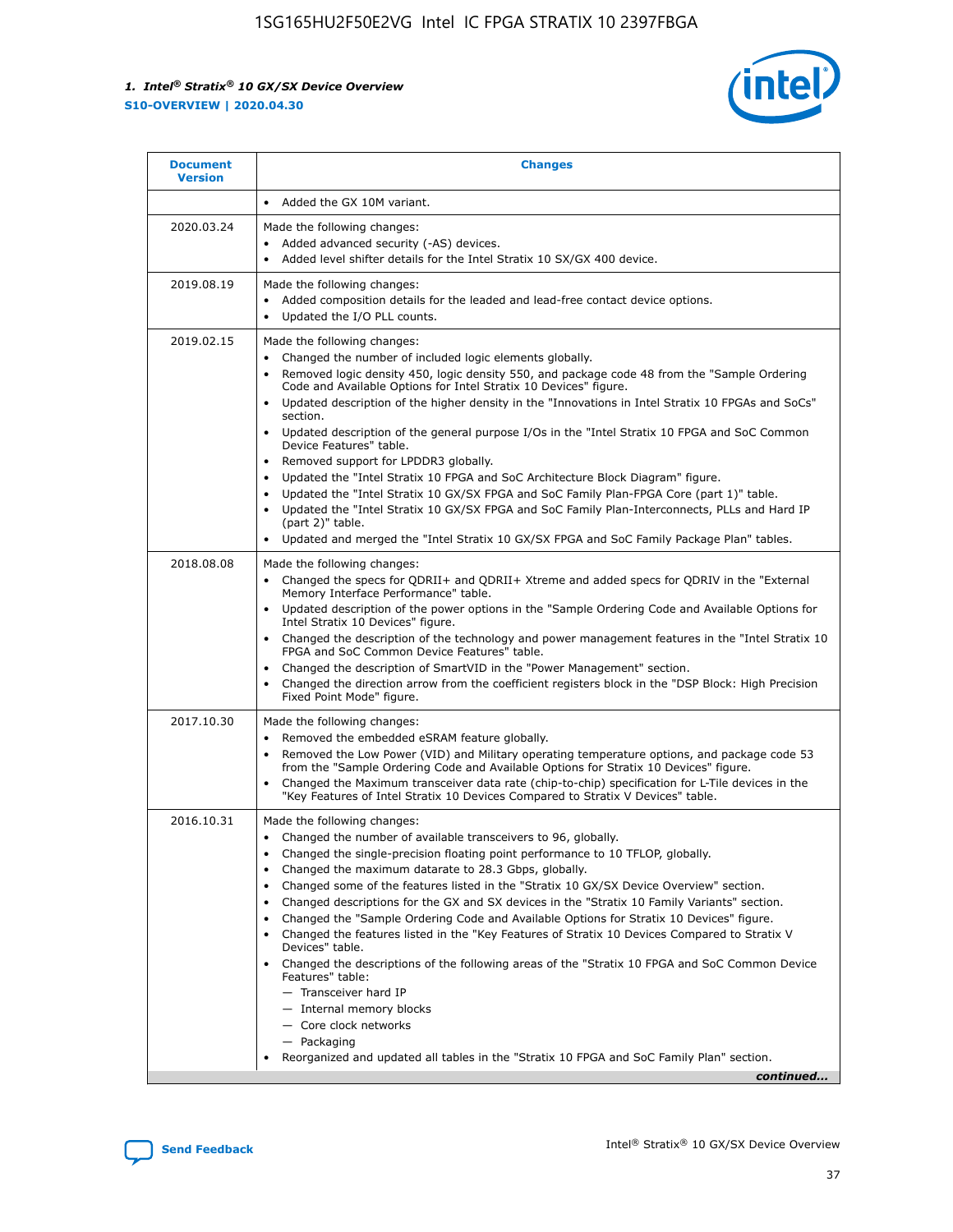

| <b>Document</b><br><b>Version</b> | <b>Changes</b>                                                                                                                                                                                                                                                                                                                                                                                                                                                                                                                                                                                                                                                                                                                                                                                                                                                                                                                                                                                     |  |
|-----------------------------------|----------------------------------------------------------------------------------------------------------------------------------------------------------------------------------------------------------------------------------------------------------------------------------------------------------------------------------------------------------------------------------------------------------------------------------------------------------------------------------------------------------------------------------------------------------------------------------------------------------------------------------------------------------------------------------------------------------------------------------------------------------------------------------------------------------------------------------------------------------------------------------------------------------------------------------------------------------------------------------------------------|--|
|                                   | Removed the "Migration Between Arria 10 FPGAs and Stratix 10 FPGAs" section.<br>Removed footnotes from the "Transceiver PCS Features" table.<br>Changed the HMC description in the "External Memory and General Purpose I/O" section.<br>Changed the number of fPLLs in the "Fractional Synthesis PLLs and I/O PLLs" section.<br>Clarified HMC data width support in the "Key Features of the Stratix 10 HPS" table.<br>Changed the description in the "Internal Embedded Memory" section.<br>Changed the datarate for the Standard PCS and SDI PCS features in the "Transceiver PCS Features"<br>table.<br>Added a note to the "PCI Express Gen1/Gen2/Gen3 Hard IP" section.<br>Updated the "Key Features of the Stratix 10 HPS" table.<br>Changed the description for the Cache coherency unit in the "Key Features of the Stratix 10 HPS"<br>table.<br>Changed the description for the external SDRAM and Flash memory interfaces for HPS in the "Key<br>Features of the Stratix 10 HPS" table. |  |
| 2015.12.04                        | Initial release.                                                                                                                                                                                                                                                                                                                                                                                                                                                                                                                                                                                                                                                                                                                                                                                                                                                                                                                                                                                   |  |